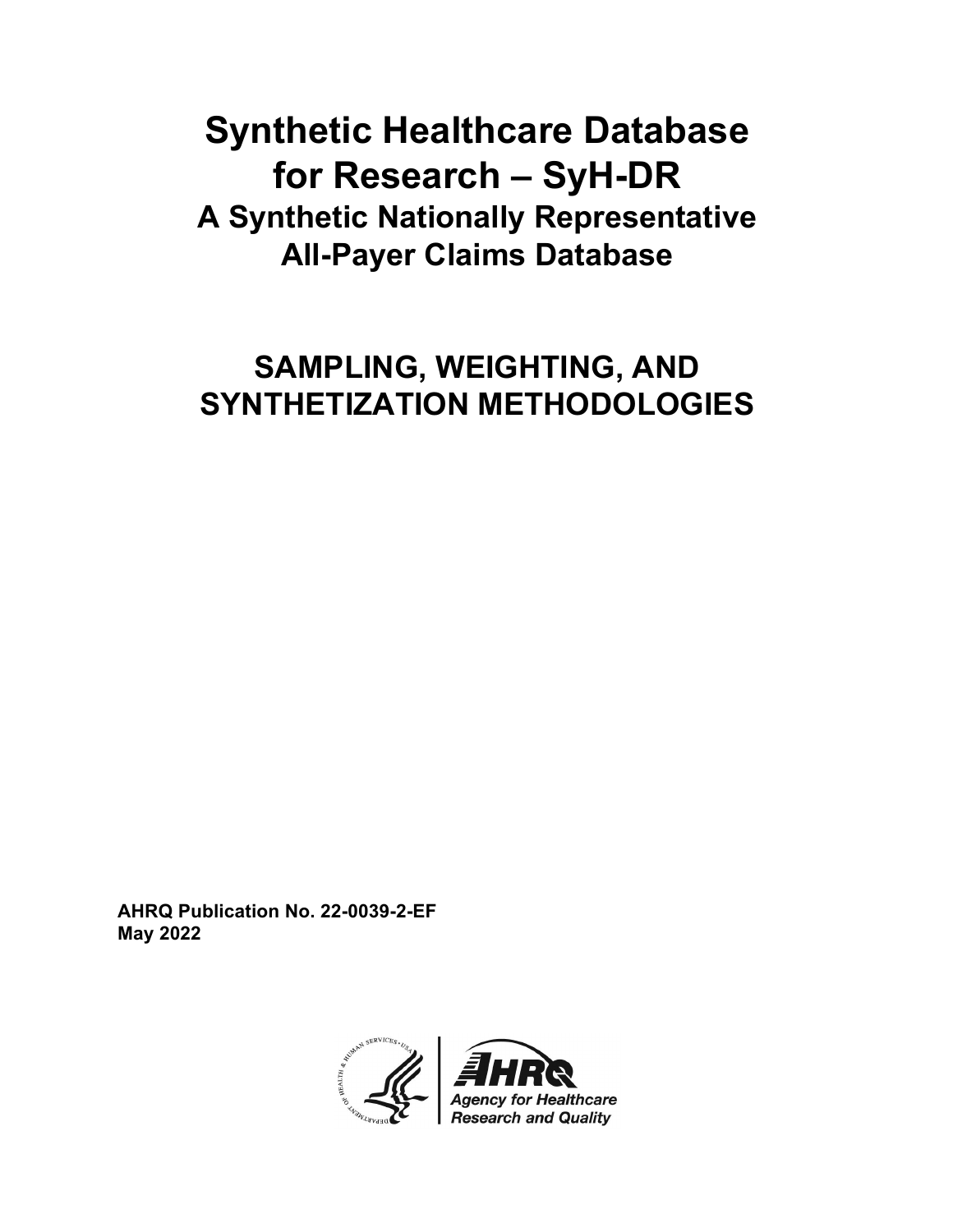## **TABLE OF CONTENTS**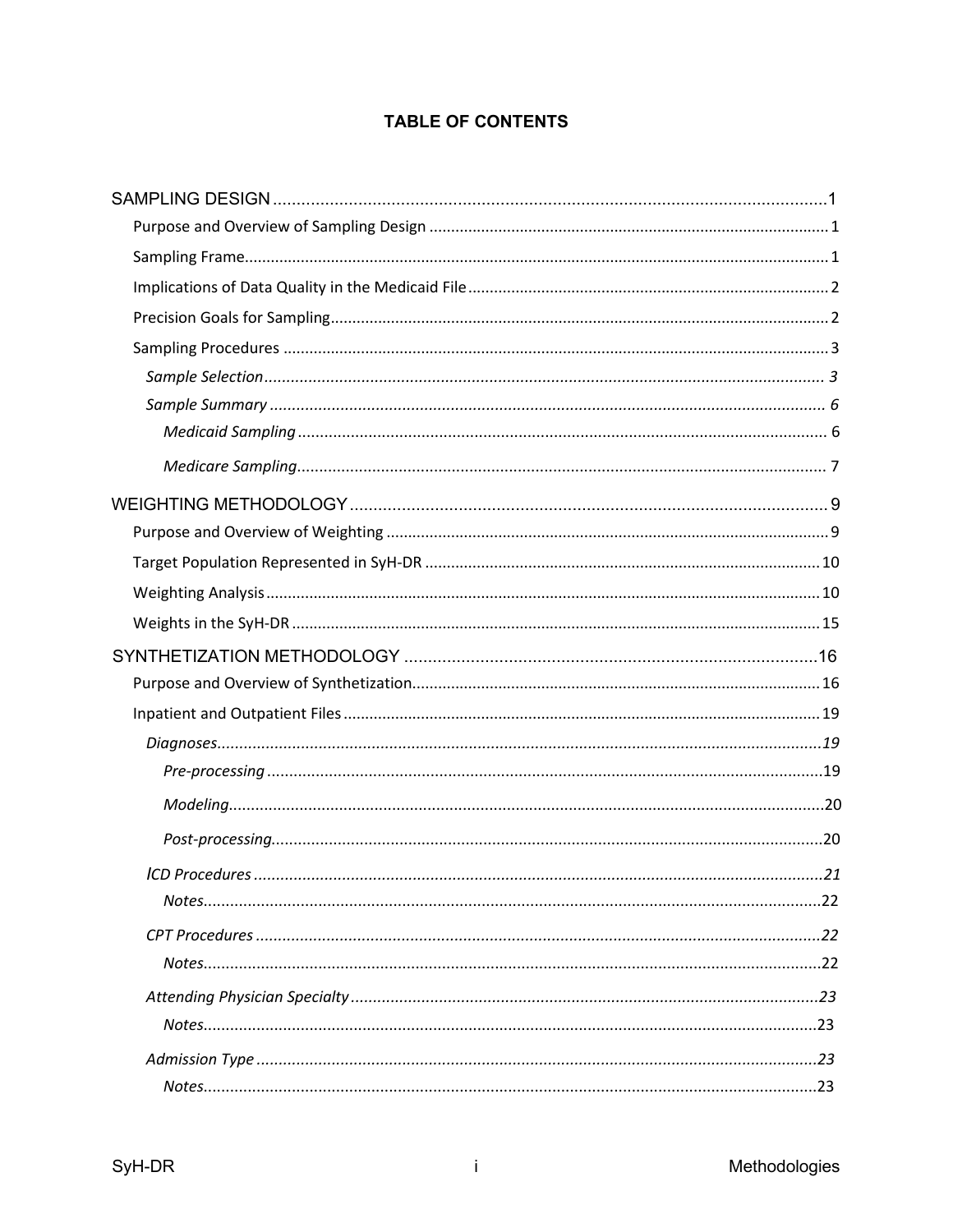| -29 |
|-----|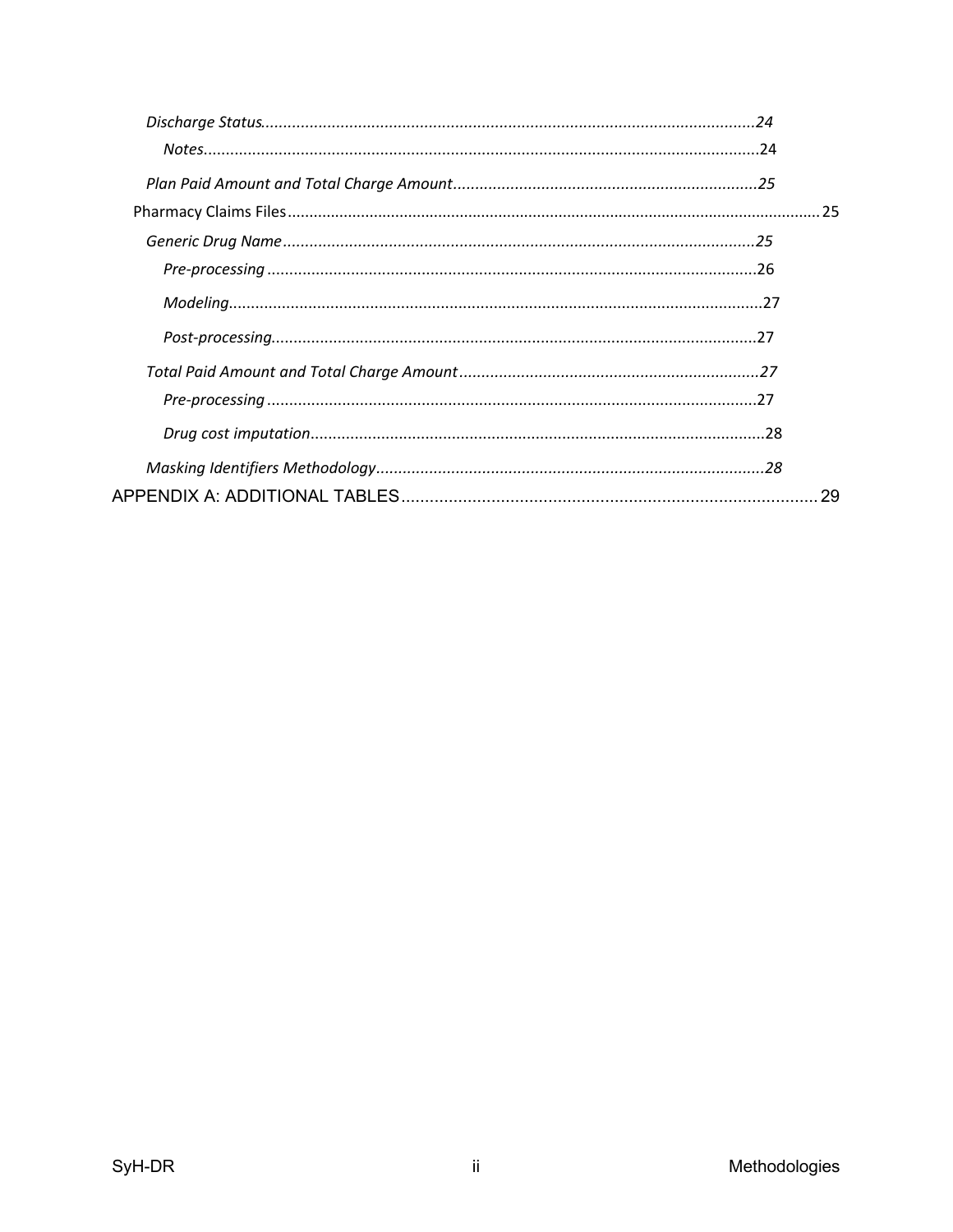## **SAMPLING DESIGN**

## <span id="page-3-1"></span><span id="page-3-0"></span>**Purpose and Overview of Sampling Design**

The purpose of sampling for this database was to create a relatively compact, nationally representative dataset of healthcare enrollees while providing sufficient analytic capacity to meet the analytic needs of researchers at granular levels such as race/ethnicity, sex, age group, and insurance source within each state. There were two primary goals of sampling. First, since the SyH-DR source data for each payer covered different proportions of their respective populations, the source data was sampled so that the SyH-DR has a roughly equal proportion of persons covered by each payer, with respect to the populations covered by the given payer. Second, certain subgroups were oversampled so that typically rare subgroups would have sufficient sample size for analysis, providing maximum analytic utility for researchers

Sampling was performed independently for each payer.

#### <span id="page-3-2"></span>**Sampling Frame**

The sampling frames consisted of the following files:

- **2016 Medicare Sample Enrollment File**. The Centers for Medicare & Medicaid Services (CMS) provided a Medicare sample file that was based on a simple random sample with a single sampling rate of  $20\%$ .<sup>[1](#page-3-3)</sup>
- **2016 Medicaid Enrollment File**. CMS provided a file that included all Medicaid enrollees.
- **2016 Commercial Sample Enrollment File**. Commercial insurance plans provided a 20% simple random sample of commercial data covering about 30% of the commercially insured population, so the file contained about 6% of the population.

One goal of the sampling was to create a database where the data for each payer represents a roughly equal proportion of persons covered by that payer in the population. The overall sampling rate used was 6% because the commercial data source had data for the lowest percentage of the population, 6%.

**Table 1** provides, for each payer, the estimated number of persons in the entire U.S. population, the number of persons in the source files, and the final sample size in the SyH-DR. The numbers in column (2) represent the number of persons in the source files. Column (1) is the

<span id="page-3-3"></span><sup>1</sup> Specifically, the 5% random sample is created using the following method: "The 5% random sample consists of people who had a Medicare HIC number equal to the Claim Account Number (CAN) plus Beneficiary Identity Code (BIC) (HIC=CAN+BIC) where the last two digits of the CAN are in the set {05, 20, 45, 70, 95}." The 20% random sample is created using the same method but uses the values of the last two digits of the CAN so that a 20% random sample is chosen.

Source: Centers for Medicare & Medicaid Services, Chronic Conditions Data Warehouse. (2019). *CCW Medicare administrative data user guide* (Version 3.6). https://www.ccwdata.org/documents/10280/19002246/ccw-medicaredata-user-guide.pdf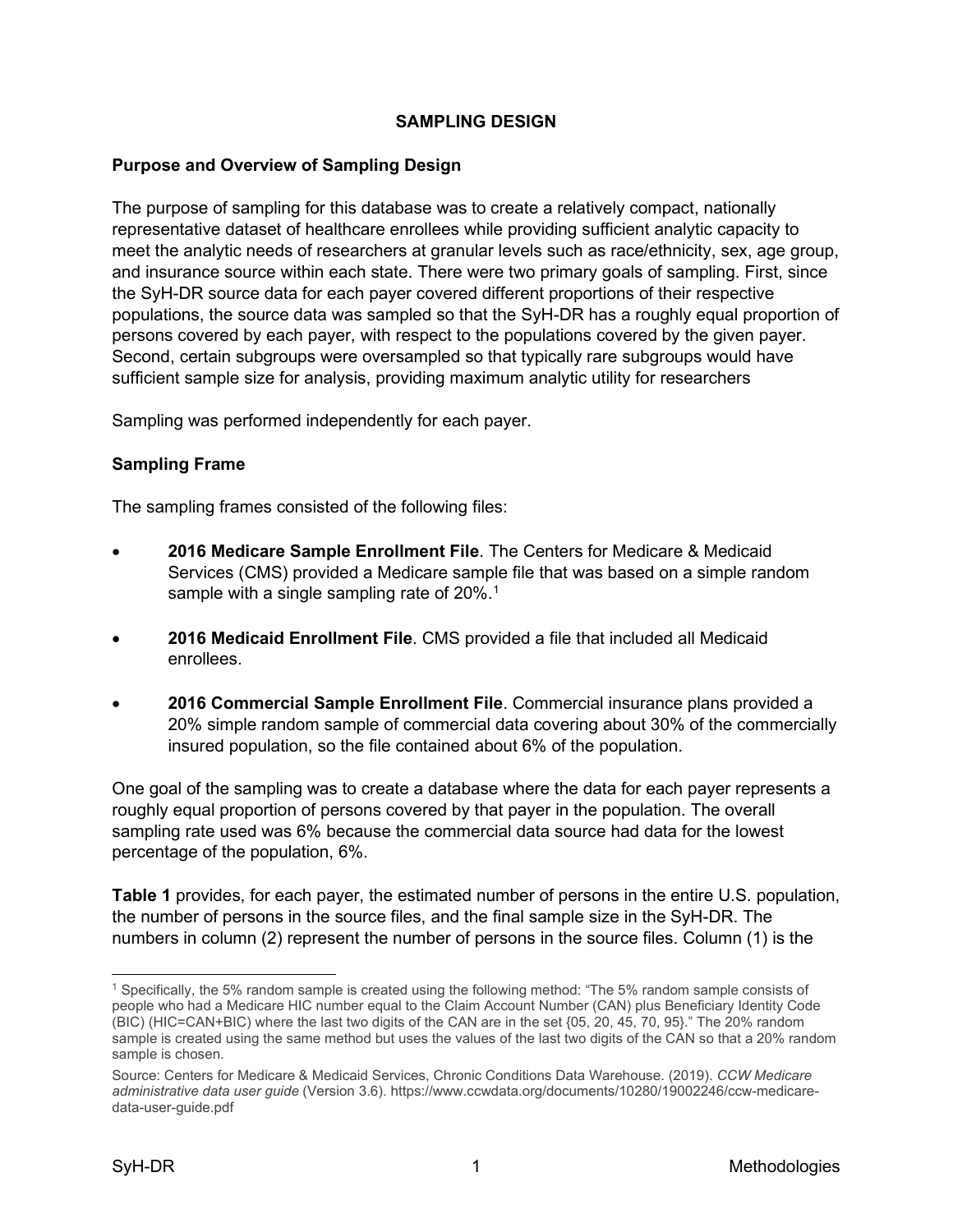estimated population with insurance coverage for that payer. Column (3) represents the final number of persons in the SyH-DR for each payer.

| <b>Source</b> | (Estimated)<br><b>Population Size</b><br>(1) | Source File Size (2) | Sample Size (3) |
|---------------|----------------------------------------------|----------------------|-----------------|
| Medicare      | 60,785,720                                   | 12, 157, 144         | 3,570,105       |
| Medicaid      | 97,782,330                                   | 97,782,330           | 5,771,393       |
| Commercial    | 179,952,463                                  | 9,573,472            | 9,494,289       |
| Total         | 338,520,513                                  | 119,512,946          | 18,835,787      |

**Table 1: Population, Sample Frame, and Sample Sizes by Payer**

## <span id="page-4-0"></span>**Implications of Data Quality in the Medicaid File**

Due to data quality issues in the Transformed Medicaid Statistical Information System (T-MSIS) Medicaid data, several criteria were applied to the sampling frame:

- Excluded persons with missing or invalid sex or age values, where invalid age was negative or non-numeric and invalid sex was any value other than "M" or "F."
- Excluded any persons not residing in the 50 states or the District of Columbia.

## <span id="page-4-1"></span>**Precision Goals for Sampling**

The general strategy for sampling is to produce a nationally representative dataset that enables sufficient precision estimates for the domains of interest. Domains of interest are based on state-level, age, race and ethnicity, and coverage qualification reason categories. For each payer (Medicaid, Medicare, and commercial), domains were established by crossing the submitting state with three characteristics classifications: age category (0–18, 19–64, 65+), race/ethnicity category ("non-Hispanic Black," "Hispanic," "Other"), and reason for coverage category (specified in more detail below). A target sample size of 1,000 persons was chosen for domain cells because this is a reasonable and standard minimum sample size that researchers use for analysis.

The precision goals for sampling were to produce a 3.1% margin of error of the 95% confidence interval for a proportion of 50% for each domain. An example of a proportion of 50% for a domain might be "50% of Hispanics aged 18–64 in New Mexico have used prescriptions." If the sample size for Hispanics aged 18–64 in New Mexico is larger than 1,000, the 95% confidence interval for this proportion would be narrower than 46.9% to 53.1%. If the sample size is met at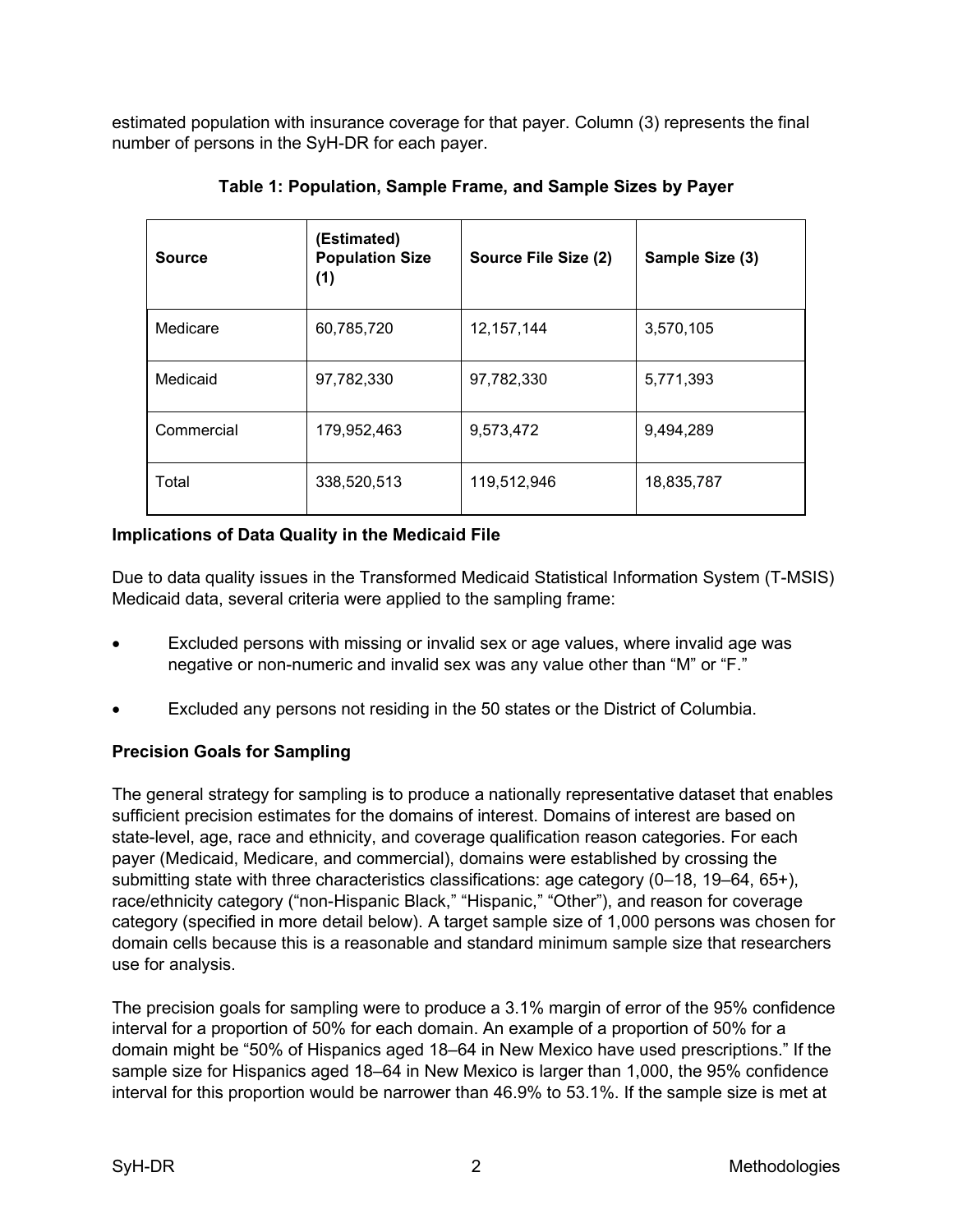a proportion of 50% where confidence intervals are the widest, then it will also be met at any other proportion where confidence intervals are tighter.

With the overall 6% sampling rate, this means that as long as the domain-level population size is greater than 16,700, a stratified sample design with an equal selection probability will yield a sample that would meet the targeted precision goals. There are, however, domains with population sizes less than 16,700. For these domains, oversampling was performed to meet the minimum sample size threshold of 1,000, while ensuring that the sampling rate was not too high. The highest sampling rate for the sample design was set as 20%. With this plan, we had at least 1,000 people sampled from each key domain where population sizes are equal to or higher than 5,000. For the remaining small domains, although we selected a sample with a sampling rate of 20%, we do not expect that the sample would support domain-level analysis for those domains with population size less than 5,000.

## <span id="page-5-0"></span>**Sampling Procedures**

For the Medicare and Medicaid databases, the sampling frame was stratified by state and sorted by ZIP code, race/ethnicity, age group, reason for coverage, and sex.

An overall 6% sampling rate was applied to all three payers' populations. Because the source Medicare file represented 20% of the Medicare population, the 30% subsample rate was applied to the source Medicare file (6% divided by 20%, which equals 30%). For Medicaid, the source data represented the entire population of beneficiaries, so the sample rate of 6% was applied to the source Medicaid file. The source files from the commercial insurance plans already represented about 6% of the population, so it was not sampled further.

## <span id="page-5-1"></span>*Sample Selection*

The process for determining the sampling rate by domain was as follows: First, an equal systematic sample of the source files was extracted to produce subsamples with 6% of the population. As stated before, this translates to a 30% sampling rate for Medicare and a 6% sampling rate for Medicaid. Systematic samples were drawn from the Medicare and Medicaid extract at these rates. Strata consist of all records that shared the same submitting state. Sort order is determined by age category, race/ethnicity, eligibility group, and sex; and the sequencing is serpentine. Serpentine sorting reverses the sort order as each boundary is crossed for higher-level sorting data elements, thus helping ensure that adjacent records are similar with respect to as many sorting data elements as possible. For example, if three data elements each with three categories (Low, Medium, High) are used for sorting, then the resulting order would be that shown in **Table 2**. With this sorting procedure, a resultant sample would maintain the properties of a stratified sampling, homogeneous within each stratum, with sorting data elements as implicit stratification data elements.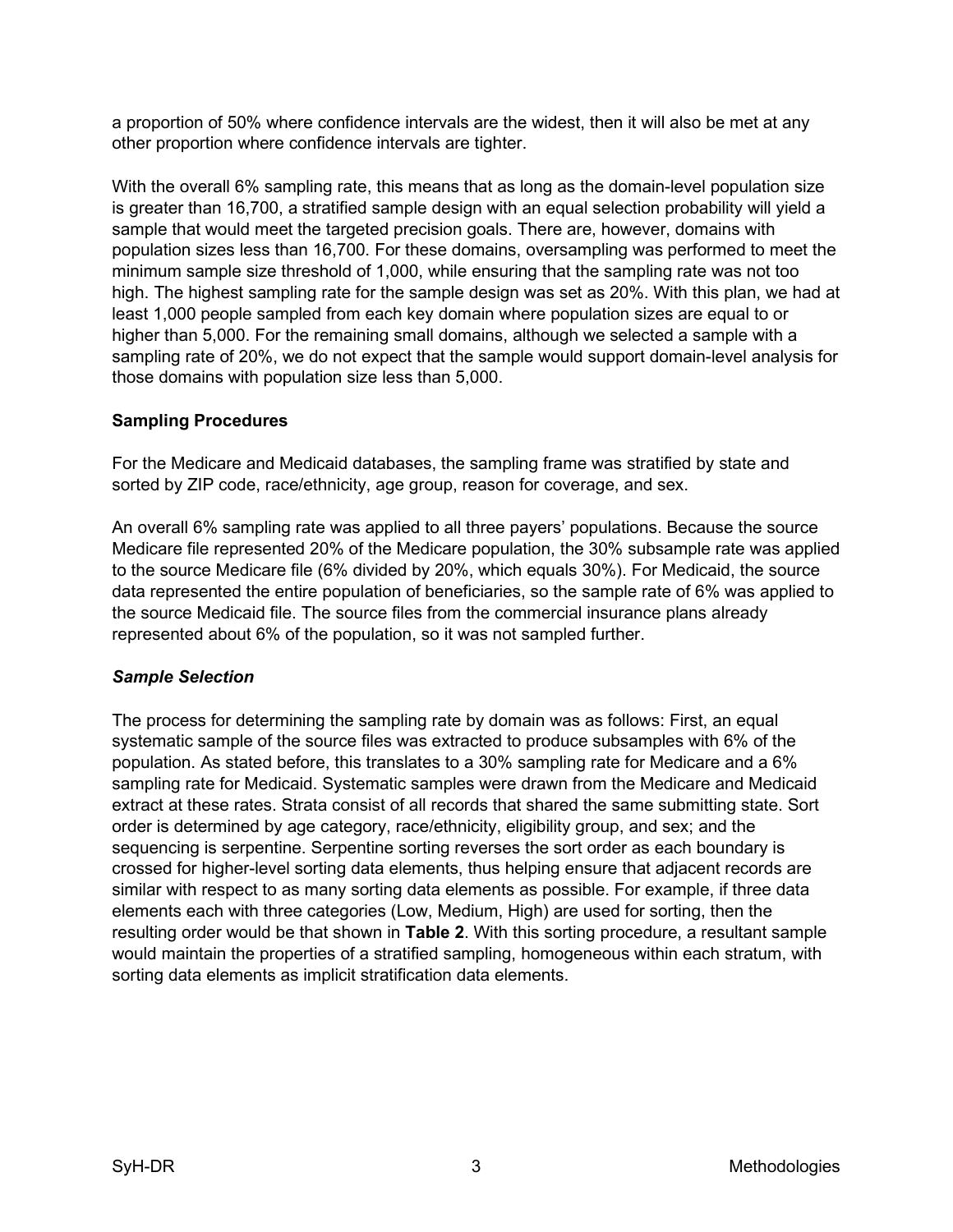| Data element 1 | Data element 2 | Data element 3 |  |
|----------------|----------------|----------------|--|
|                |                | Low            |  |
|                | Low            | Medium         |  |
|                |                | High           |  |
|                |                | High           |  |
| Low            | Medium         | Medium         |  |
|                |                | Low            |  |
|                |                | Low            |  |
|                | High           | Medium         |  |
|                |                | High           |  |
|                |                | High           |  |
|                | High           | Medium         |  |
|                |                | Low            |  |
| Medium         |                | Low            |  |
|                | Medium         | Medium         |  |
|                |                | High           |  |
|                | Low            | High           |  |
|                |                | Medium         |  |

## **Table 2: Example of Serpentine Sorting**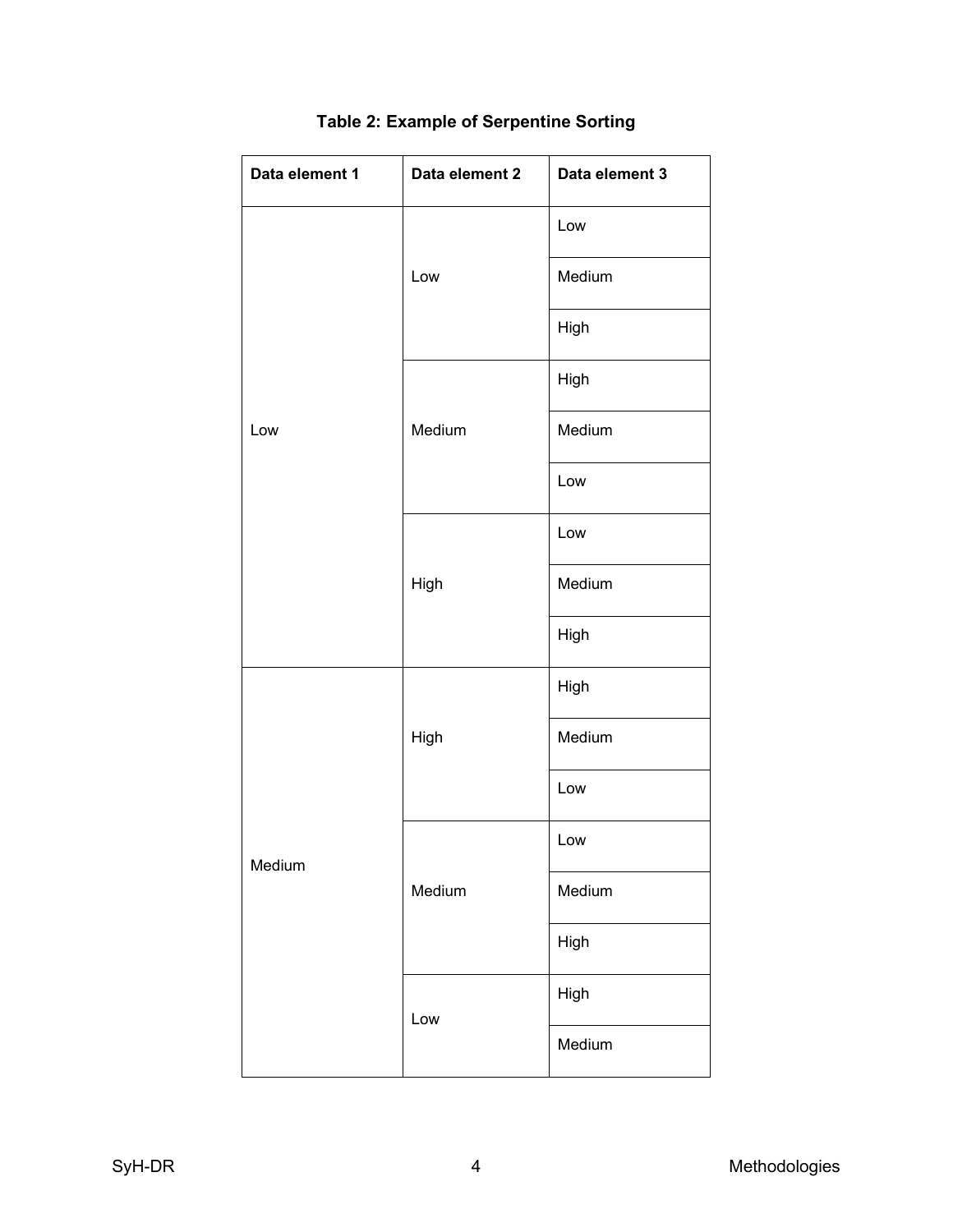|      |        | Low    |
|------|--------|--------|
|      |        | Low    |
|      | Low    | Medium |
|      |        | High   |
|      |        | High   |
| High | Medium | Medium |
|      |        | Low    |
|      |        | Low    |
|      | High   | Medium |
|      |        | High   |

From this initial sample, tabulations of state crossed individually with three domain classifiers age group, race/ethnicity, and coverage qualification reason—were generated. For Medicare and Medicaid, three age groups were used: 0–18, 19–64, 65 and older. Also, for Medicare and Medicaid, race/ethnicity was organized as "Hispanic," "Black (non-Hispanic)," and "Other," as derived from race codes in the source files. For Medicare, the coverage qualification reasons were "End-stage renal disease (ESRD)," "Disability without ESRD," and "Old age." For Medicaid, the coverage qualification reasons were "Child," "Adult," "Disabled," "Aged," "Expansion," or "Other," and these were determined based on a mapping of the reason for enrollment code data element. Next, the population size was computed for each of these domains (for Medicare, this was an estimate from the extract, i.e., 5 × 20% source file sample size) and the initial sample size. For each crossing of state and domain category, we computed the measure of size (MOS) as:

(Medicaid) If  $n_h$  < 1000, MOS<sub>t</sub> = min {(1000 /  $N_h$ ) / .06, .20 / .06}

(Medicare) If  $n_h$  < 1000, MOS<sub>t</sub> = min  $\{(1000 / N_h) / .3, .20 / .3\}$ 

Otherwise (i.e.,  $n_h \ge 1000$ ), MOS<sub>t</sub> = 1,

 $MOS_t$  – Measure of size for domain type t:

■ t: 1 = Age, 2 = Race/ethnicity, or  $3$  = Coverage qualification reason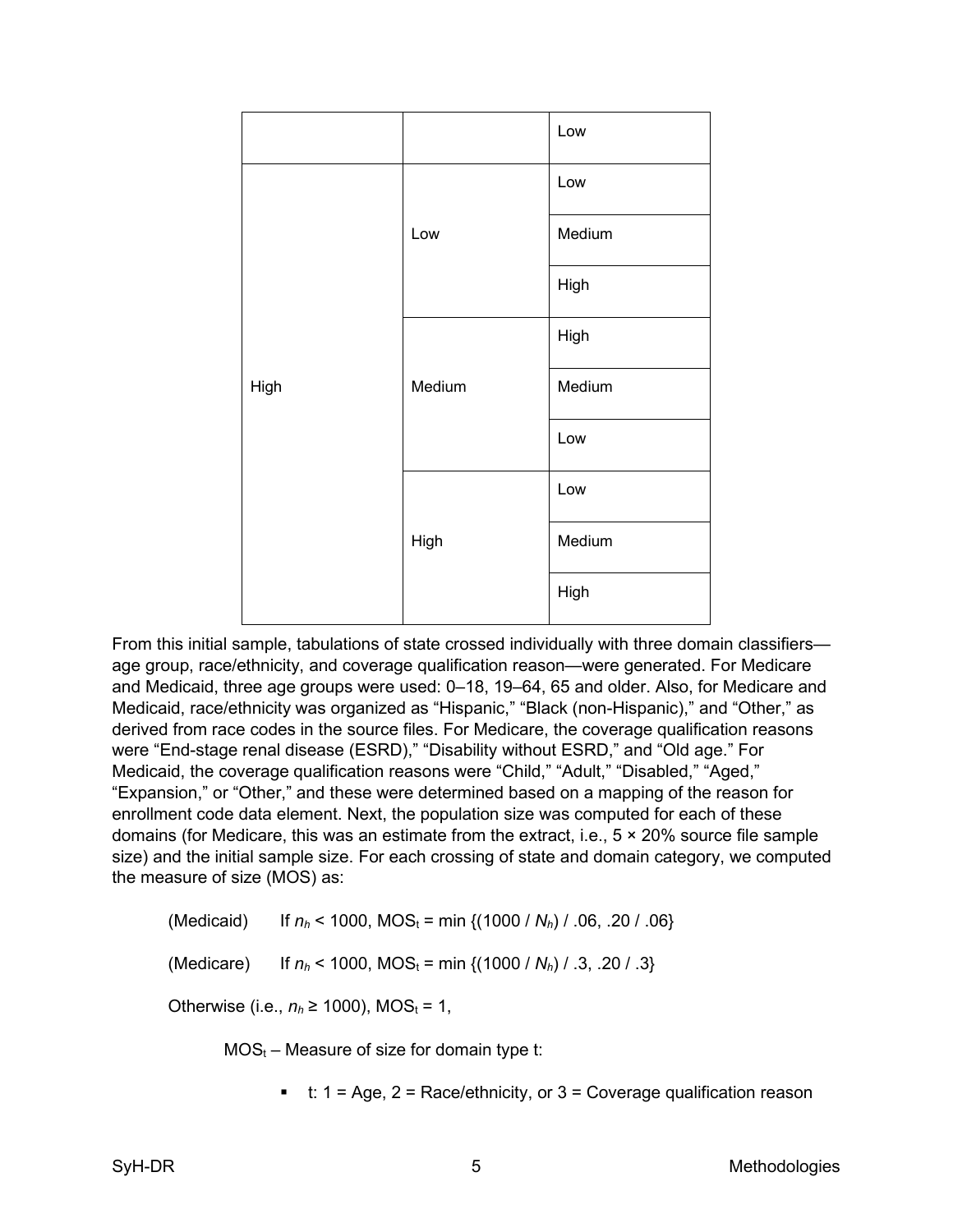*nh* – Initial sample size for domain

 $N_h$  – Population size for domain.

Thus, every person record in the extract had three applicable measures of size  $(MOS<sub>1</sub>, MOS<sub>2</sub>)$ MOS3)—one for each of the domain types. Each person was then assigned an overall MOS, which was equal to the maximum of these three measures. The final sample was drawn using systematic sampling, where the overall MOS was the probability that the person was sampled. That is, the probability of sampling was proportional to size so that persons with a higher final MOS had a higher probability of being sampled.

## <span id="page-8-0"></span>*Sample Summary*

## <span id="page-8-1"></span>*Medicaid Sampling*

• Almost all targeted domains (50 states by three age groups, by three race/ethnicity groups, by six coverage qualification categories) have sample sizes higher than the minimum threshold, 1000.

The Medicaid sampling counts and rates for each domain are presented in **Table 3** and **Table 4** below.

| <b>Domain</b>             | <b>Domain</b><br>Category | <b>Population</b><br><b>Size</b> | <b>Frame</b><br>Count | <b>Sample</b><br>Count | <b>Frame</b><br><b>Sample</b><br>Rate | <b>Population</b><br><b>Sample Rate</b> |
|---------------------------|---------------------------|----------------------------------|-----------------------|------------------------|---------------------------------------|-----------------------------------------|
|                           | Black                     | 16,891,513                       | 16,891,513            | 1,016,435              | 6.02%                                 | 6.02%                                   |
| Race                      | Hispanic                  | 19,482,059                       | 19,482,059            | 1,169,532              | 6.00%                                 | 6.00%                                   |
|                           | Other                     | 59,816,308                       | 59,816,308            | 3,585,426              | 5.99%                                 | 5.99%                                   |
| Age                       | $0 - 18$                  | 42,329,690                       | 42,329,690            | 2,536,969              | 5.99%                                 | 5.99%                                   |
|                           | $19 - 64$                 | 45,921,768                       | 45,921,768            | 2,753,407              | 6.00%                                 | 6.00%                                   |
| Coverage<br>Qualification | Children                  | 39,490,311                       | 39,490,311            | 2,366,324              | 5.99%                                 | 5.99%                                   |
| Reason                    | Adult                     | 14,610,382                       | 14,610,382            | 875,619                | 5.99%                                 | 5.99%                                   |

## **Table 3: Frame, Sample Counts, and Sample Rate by Domain Categories for Medicaid Sampling**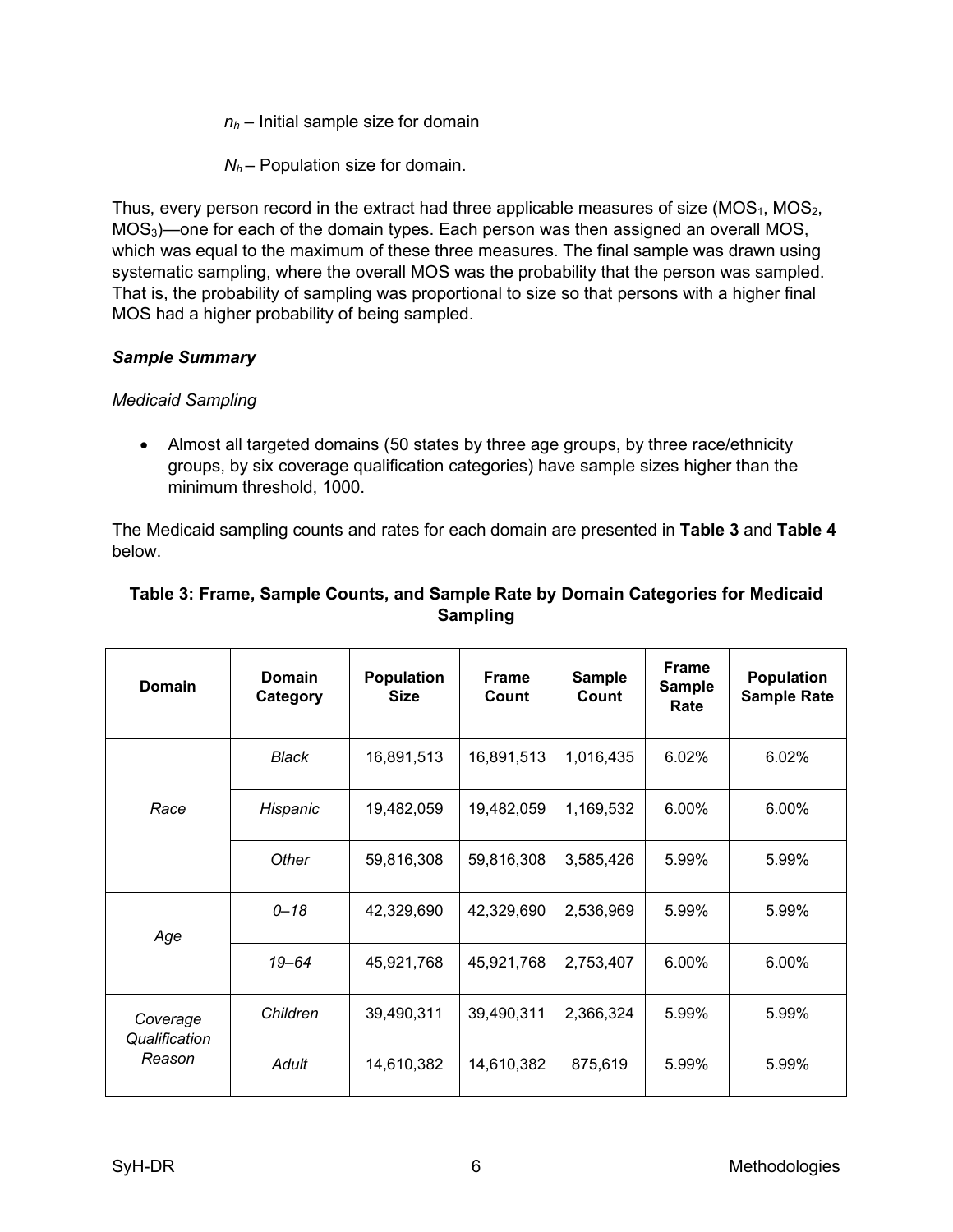| <b>Domain</b> | <b>Domain</b><br>Category | <b>Population</b><br><b>Size</b> | <b>Frame</b><br>Count | <b>Sample</b><br>Count | <b>Frame</b><br><b>Sample</b><br>Rate | <b>Population</b><br><b>Sample Rate</b> |
|---------------|---------------------------|----------------------------------|-----------------------|------------------------|---------------------------------------|-----------------------------------------|
|               | Disabled                  |                                  | 10,331,353            | 619,932                | 6.00%                                 | 6.00%                                   |
|               | Aged                      |                                  | 7,120,005             | 428,962                | 6.02%                                 | 6.02%                                   |
|               | Expansion                 | 18,585,087                       | 18,585,087            | 1,114,194              | 6.00%                                 | 6.00%                                   |
|               | Other                     | 6,052,742                        | 6,052,742             | 366,362                | 6.05%                                 | 6.05%                                   |
| Total         |                           | 96,189,880                       | 96,189,880            | 5,771,393              | 6.00%                                 | 6.00%                                   |

## **Table 4: Realized Sample Counts by Domain for Medicaid Sampling**

| <b>Domain Type</b> | <b>Frame Size</b> | # Cells        | <b>Sample Count</b> |             |  |
|--------------------|-------------------|----------------|---------------------|-------------|--|
|                    | Count             |                | <b>Mean</b>         | Min         |  |
|                    | 5000+             | 131            | 44,036              | 996         |  |
| Race               | 1000-4999         | $\overline{4}$ | 655                 | 203         |  |
|                    | $0 - 1000$        | 3              | 6                   | $\mathbf 0$ |  |
| Age                | 5000+             | 150            | 38,475              | 1,011       |  |
|                    | 1000-4999         |                |                     |             |  |
|                    | $0 - 1000$        |                |                     |             |  |
| Reason             | 5000+             | 256            | 22,520              | 996         |  |
|                    | 1000-4999         | 9              | 580                 | 249         |  |
|                    | $0 - 1000$        | 25             | 45                  | $\mathbf 0$ |  |

<span id="page-9-0"></span>*Medicare Sampling*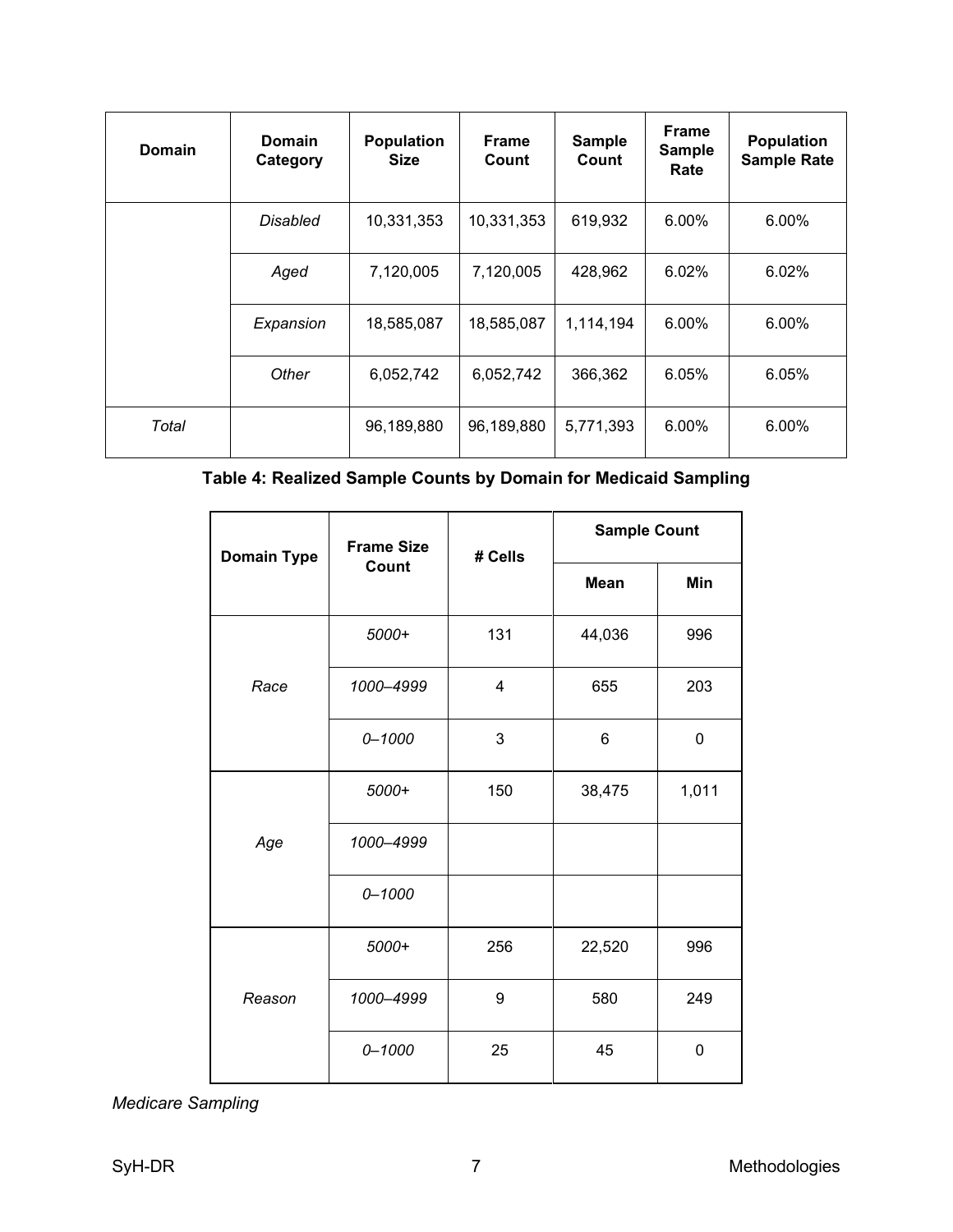• A majority of targeted domains (50 states by three age groups, by three race/ethnicity groups, by three coverage qualification categories) have sample sizes higher than the minimum threshold, 1000.

The Medicare sampling counts and rates for each domain are presented in **Table 5** and **Table 6** below:

| Table 5: Frame, Sample Counts, and Sample Rate by Domain Categories for Medicare |
|----------------------------------------------------------------------------------|
| Sampling                                                                         |

| <b>Domain</b>                       | Domain<br>Category | <b>Population</b><br><b>Size</b> | <b>Frame</b><br>Count | Sample<br>Count | <b>Frame</b><br><b>Sample</b><br>Rate | <b>Population</b><br><b>Sample</b><br>Rate |
|-------------------------------------|--------------------|----------------------------------|-----------------------|-----------------|---------------------------------------|--------------------------------------------|
|                                     | Black              | 6,377,505                        | 1,275,501             | 389,327         | 30.52%                                | 6.10%                                      |
| Race                                | Hispanic           | 1,612,815                        | 322,563               | 109,386         | 33.91%                                | 6.78%                                      |
|                                     | Other              | 51,977,160                       | 10,395,432            | 3,099,336       | 29.81%                                | 5.96%                                      |
| Age                                 | $0 - 18$           | 2,290                            | 458                   | 456             | 99.56%                                | 19.91%                                     |
|                                     | $19 - 64$          | 9,154,835                        | 1,830,967             | 564,627         | 30.84%                                | 6.17%                                      |
|                                     | $65+$              | 50,810,355                       | 10,162,071            | 3,032,966       | 29.85%                                | 5.97%                                      |
|                                     | Aged               | 50,817,810                       | 10,163,562            | 3,032,883       | 29.84%                                | 5.97%                                      |
| Coverage<br>Qualification<br>Reason | <b>Disability</b>  | 8,994,225                        | 1,798,845             | 541,484         | 30.10%                                | 6.02%                                      |
|                                     | <b>ESRD</b>        | 155,445                          | 31,089                | 23,662          | 76.11%                                | 15.22%                                     |
| Total                               |                    | 59,967,480                       | 11,993,496            | 3,598,029       | 30.00%                                | 6.00%                                      |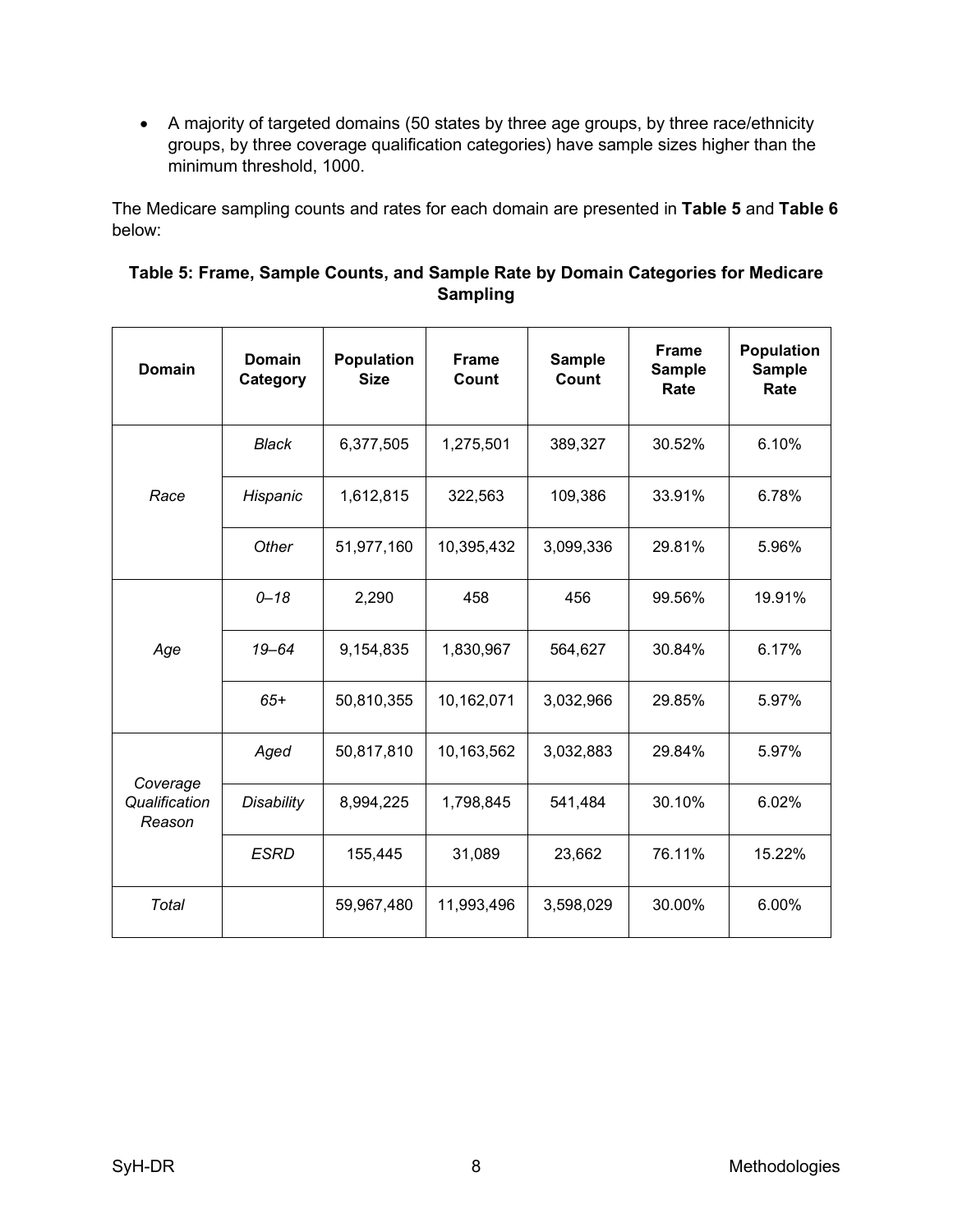| <b>Domain</b> | <b>Frame Size</b><br># Cells |     | <b>Sample Count</b> |       |  |
|---------------|------------------------------|-----|---------------------|-------|--|
| <b>Type</b>   | Count                        |     | <b>Mean</b>         | Min   |  |
|               | 5000+                        | 118 | 30,132              | 992   |  |
| Race          | 1000-4999                    | 20  | 522                 | 215   |  |
|               | $0 - 1000$                   | 15  | 115                 | 34    |  |
| Age           | 5000+                        | 102 | 34,973              | 1,103 |  |
|               | 1000-4999                    |     |                     |       |  |
|               | $0 - 1000$                   | 48  | 9.5                 | 1     |  |
| Reason        | 5000+                        | 110 | 32,293              | 992   |  |
|               | 1000-4999                    | 27  | 515                 | 245   |  |
|               | $0 - 1000$                   | 16  | 96                  | 29    |  |

**Table 6: Realized Sample Counts by Domain for Medicare Sampling**

## **WEIGHTING METHODOLOGY**

## <span id="page-11-1"></span><span id="page-11-0"></span>**Purpose and Overview of Weighting**

The purpose of weighting the persons in this database is to create a *nationally representative* healthcare database for research.

The U.S. population can be partitioned into eight (possibly overlapping) subpopulations:

- 1. Medicare population, covering those who were enrolled in Medicare.
- 2. Medicaid population, covering those who were enrolled in Medicaid.
- 3. Medicare/Medicaid dual-enrolled population, covering those who were dual-eligible and enrolled in both Medicare and Medicaid.
- 4. CHIP-eligible population, covering children who were enrolled in CHIP.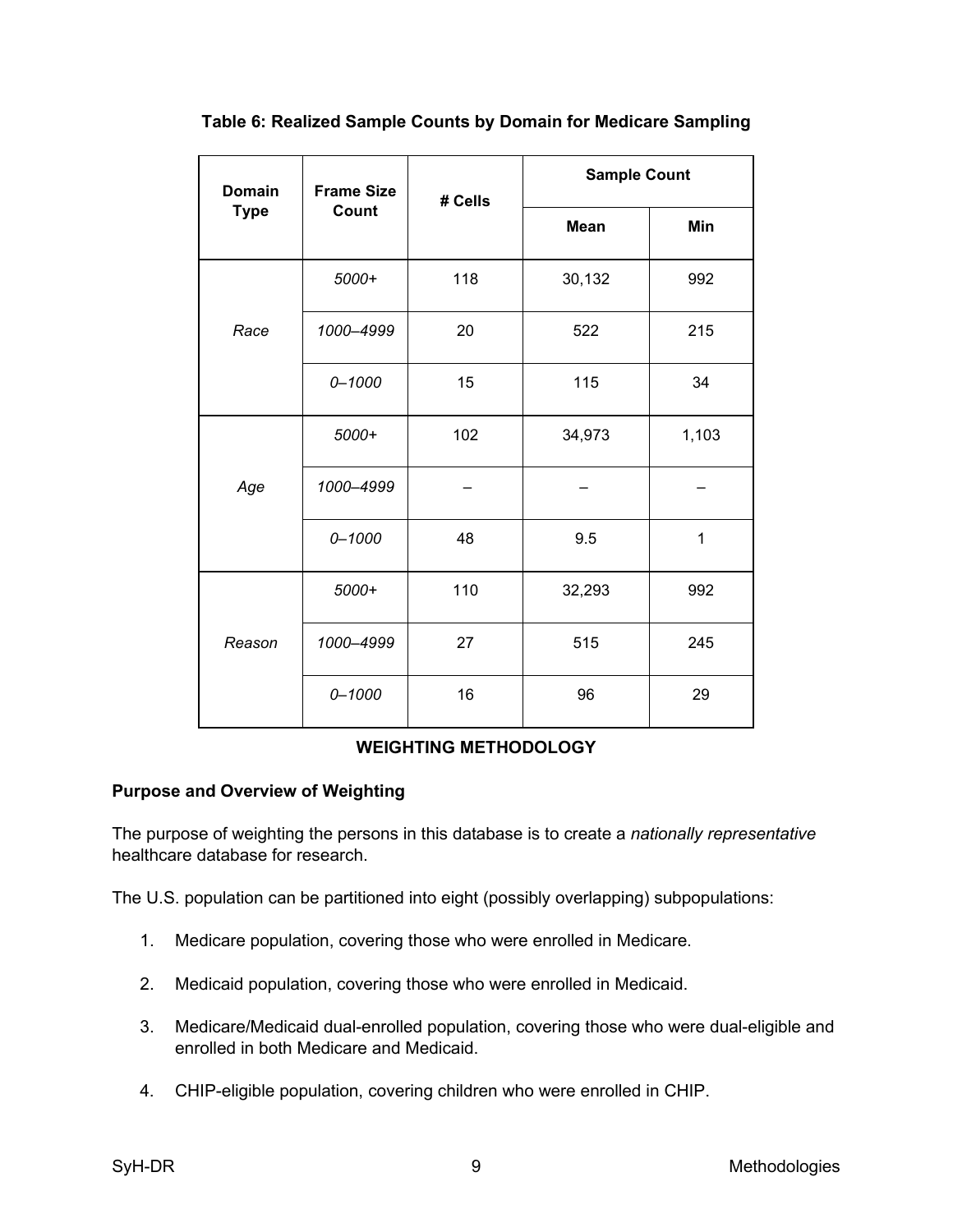- 5. TRICARE-eligible population, covering those who were enrolled in TRICARE.
- 6. VA healthcare-eligible population, covering those who were enrolled in VA health care.
- 7. Commercially insured population, covering those who had commercial health insurance such as ACA market exchange, employer-based, direct-purchase, and federal employee coverage.
- 8. Uninsured population, covering those who did not have health insurance.

## <span id="page-12-0"></span>**Target Population Represented in SyH-DR**

The target population covered by the SyH-DR includes those who were insured either by a government program (Medicare, Medicaid, or CHIP) or commercial health insurance at any point during 2016, thus covering subpopulations (1), (2), (3), (4), and (7), as defined above. The SyH-DR includes records of all persons who were selected in the sampling process.

The SyH-DR includes a representative sample of all persons in the enrollment files to provide researchers with the ability to draw useful population-based estimates.

Those who were insured solely by TRICARE (5) or VA (6) are not included in the SyH-DR. Therefore, we did not attempt to represent them in the weighting process, based on the understanding that their health conditions, diagnosis patterns (distribution and comorbidity status), and treatments (as shown by procedure codes) might be substantially different from those covered by commercial or public health plans (Medicaid and Medicare). Moreover, TRICARE and VA healthcare beneficiaries have access to hospital facilities that are available only to them, and the treatments provided by these hospitals may be inconsistent with those provided to enrollees with other types of coverage.

### <span id="page-12-1"></span>**Weighting Analysis**

The purpose of weighting is to account for the selection probabilities of sample units in the dataset so that each unit can properly represent units in the sampling frame. A subsequent weighting adjustment is designed to address coverage gaps in the sampling frame against the target population. A calibration adjustment was used to match the weighted totals of units in the source files to benchmark values obtained from the American Community Survey (ACS) for counts of persons, and from the Healthcare Cost and Utilization Project (HCUP) data for claims counts.

For the SyH-DR to be a representative sample of the target population, the analysis weights were constructed in two steps:

- 1. Developed a base sample weight that was the inverse of the probability of selection into the sample.
- 2. Conducted a calibration adjustment of the base weight to match the weighted totals with the population control totals from ACS and HCUP.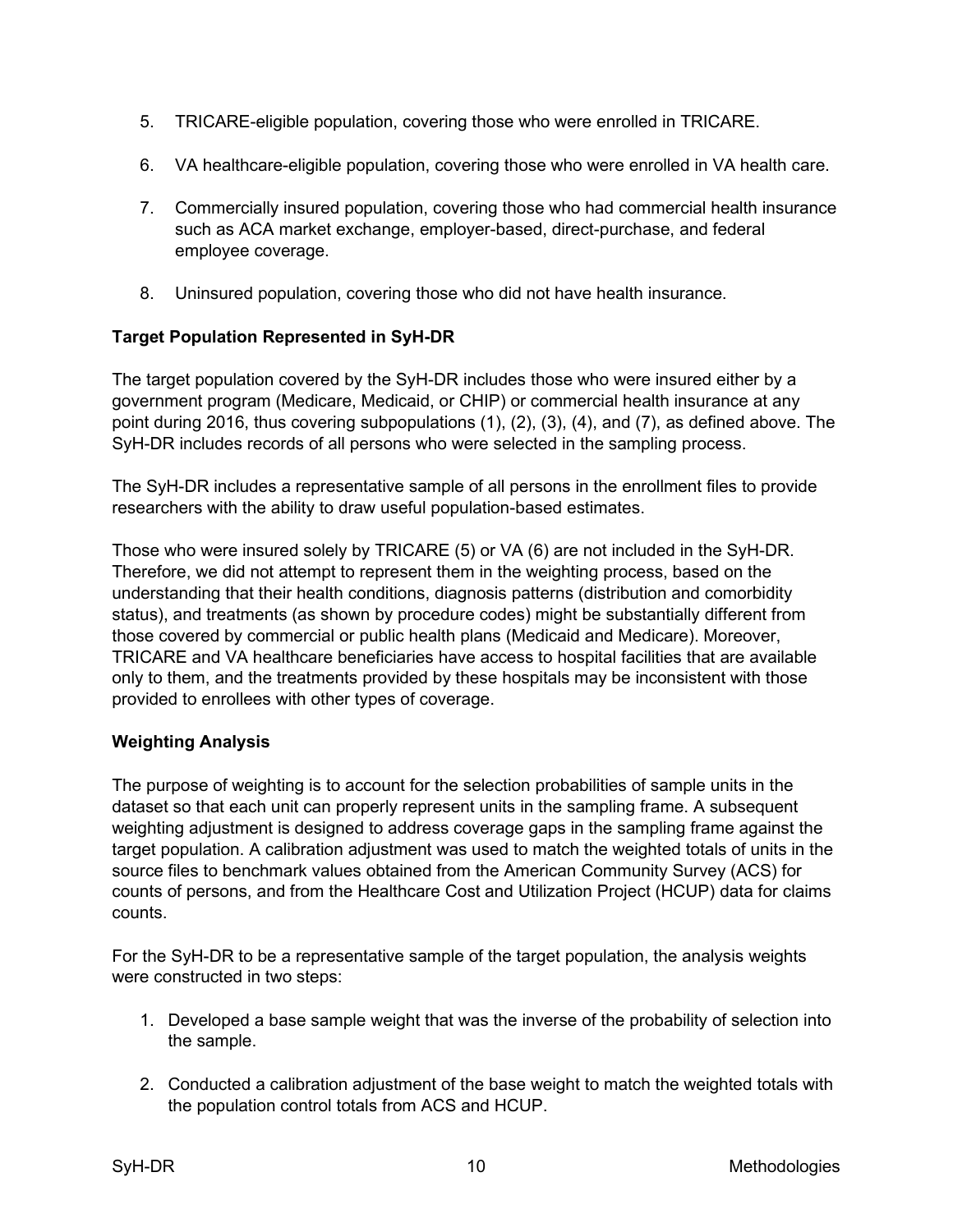For Step 1, the probabilities of selection reflect the sampling process.

Prior to calibration adjustments, the weighted totals (i.e., just using sample weights) were substantially different from the population control totals from ACS by age and sex (see **Table 7**). Weighted encounter counts by diagnosis were also compared with the control totals from HCUP (see Appendix A, Exhibits A.1 through Exhibit A.3). Calibration adjustments using a raking algorithm were used to align these values.

| <b>Source File</b> | <b>Data</b><br><b>Element</b> | Category | <b>Control Estimate</b><br>(from ACS) | <b>Weighted Totals</b><br>(with Base<br>Sample Weight) | <b>Difference from</b><br><b>Control</b> |           |
|--------------------|-------------------------------|----------|---------------------------------------|--------------------------------------------------------|------------------------------------------|-----------|
|                    | Age                           | $0 - 64$ | 7,809,356                             | 8,700,679                                              | 11.40%                                   |           |
| Medicare           |                               | $65+$    | 43,146,979                            | 47,970,478                                             | 11.20%                                   |           |
|                    | Sex                           | Female   | 28,104,291                            | 31,062,770                                             | 10.50%                                   |           |
|                    |                               | Male     | 22,852,044                            | 25,608,387                                             | 12.10%                                   |           |
| Medicaid           | Age                           | $0 - 17$ | 28,273,909                            | 35,506,482                                             | 25.58%                                   |           |
|                    |                               | 18-64    | 25,352,260                            | 39,456,782                                             | 55.63%                                   |           |
|                    |                               | $65+$    | 6,247,157                             | 7,054,098                                              | 12.92%                                   |           |
|                    | Sex                           | Female   | 32,575,000                            | 45,274,661                                             | 38.99%                                   |           |
|                    |                               | Male     | 27,298,326                            | 36,742,702                                             | 34.60%                                   |           |
|                    |                               | $0 - 17$ | 42,808,485                            | 32,049,397                                             | $-25.10%$                                |           |
| Commercial         |                               | Age      | $18 - 64$                             | 139,503,428                                            | 110,129,504                              | $-21.10%$ |
|                    |                               | $65+$    | 5,340,313                             | 2,662,400                                              | $-50.15%$                                |           |
|                    | Sex                           | Female   | 94,473,874                            | 71,744,792                                             | $-24.06%$                                |           |

**Table 7: Comparison of Source File Estimates to Controls from ACS**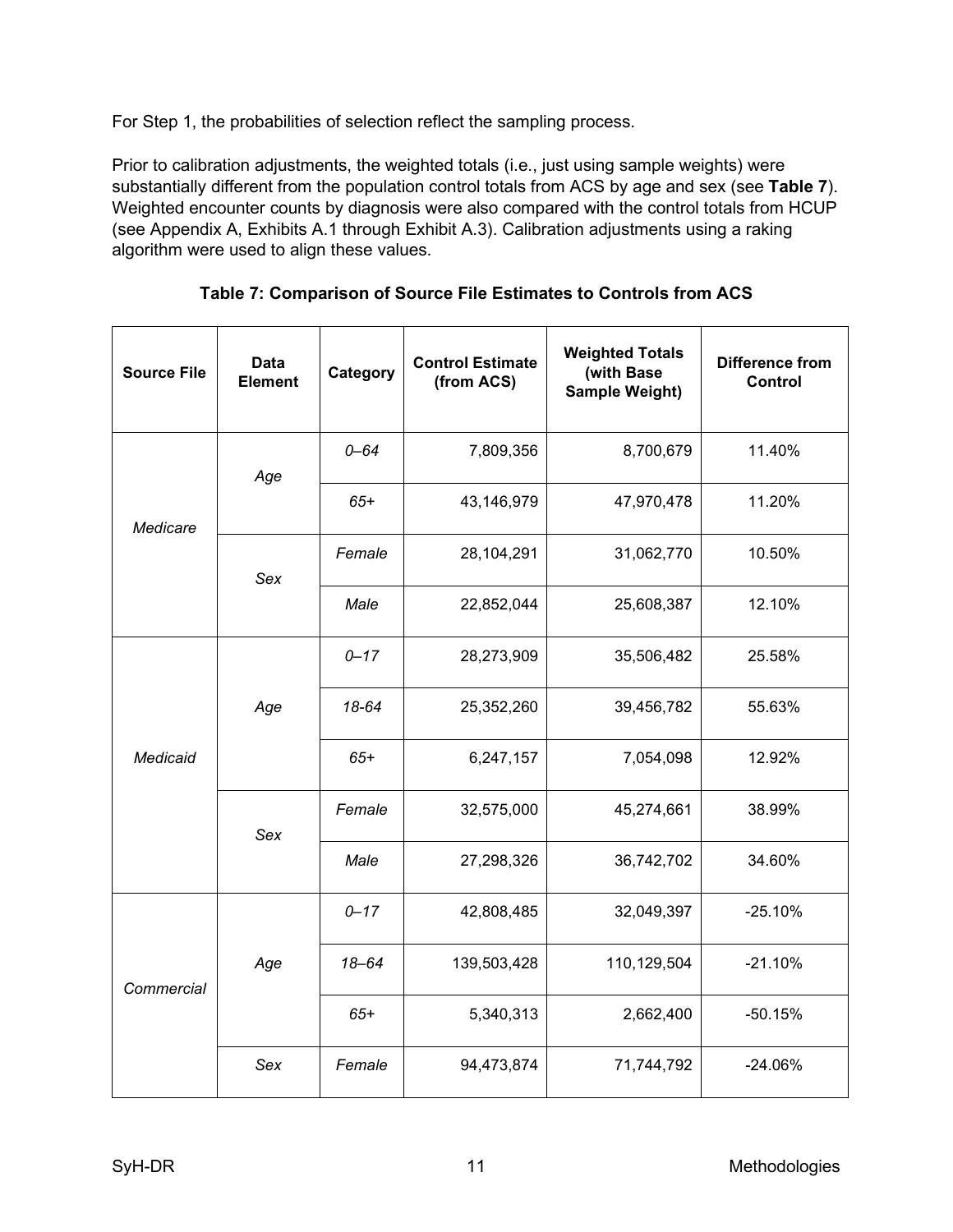|--|

Note: Estimates are pro-rated by the proportion of months enrolled in 2016. For example, if someone is enrolled for only 10 months in the year, they would be counted towards totals for {Weight} x 10/12.

For calibration adjustments, we used control totals from two sources:

- 2016 ACS five-year population estimates, on a person level
- 2016 HCUP (NIS and NEDS files), on an encounter level

The ACS controls were computed on a person-level basis from ZIP code-level summary files produced by the Census Bureau. The Census Bureau estimates used for these controls were created by using weighted estimates (via ACS weights) that were based on ACS respondents' responses about the type of coverage they or other household members were enrolled in *at the time they were interviewed*. Respondents were specifically asked to confirm whether one or more coverages applied to them, including Medicare and Medicaid. For commercial coverage, respondents were asked separately whether they had employee-sponsored insurance (ESI), or direct purchase insurance. Each respondent was allowed to identify multiple coverages they and other household members had.

Control totals were computed for commercial coverage for enrollees under age 65 using the sums of estimates for ESI and direct purchase insurance (potentially, the same person could have both, which resulted in an overcount, but this was expected to occur rarely). For enrollees 65 and over, some ACS-reported commercial coverage is supplemental to Medicare coverage as retiree or Medigap insurance. Because enrollees with supplemental coverage are not included in the commercial data and are already represented in Medicare data (i.e., it would be duplicative to represent them on commercial coverage data), ACS control totals were produced in a way that attempts to exclude enrollees with commercial coverage that is supplemental to Medicare. In particular, the commercial data represents anyone who receives insurance through an employer, either from their own employer or as a spouse or dependent. Control totals were produced to align as closely as possible to this population. To achieve this, commercial control totals were counted only for respondents that are reported on ACS with:

(ESI or Direct Purchase) and not Medicare

-OR-

ESI and Worked 20+ hours/week

-OR-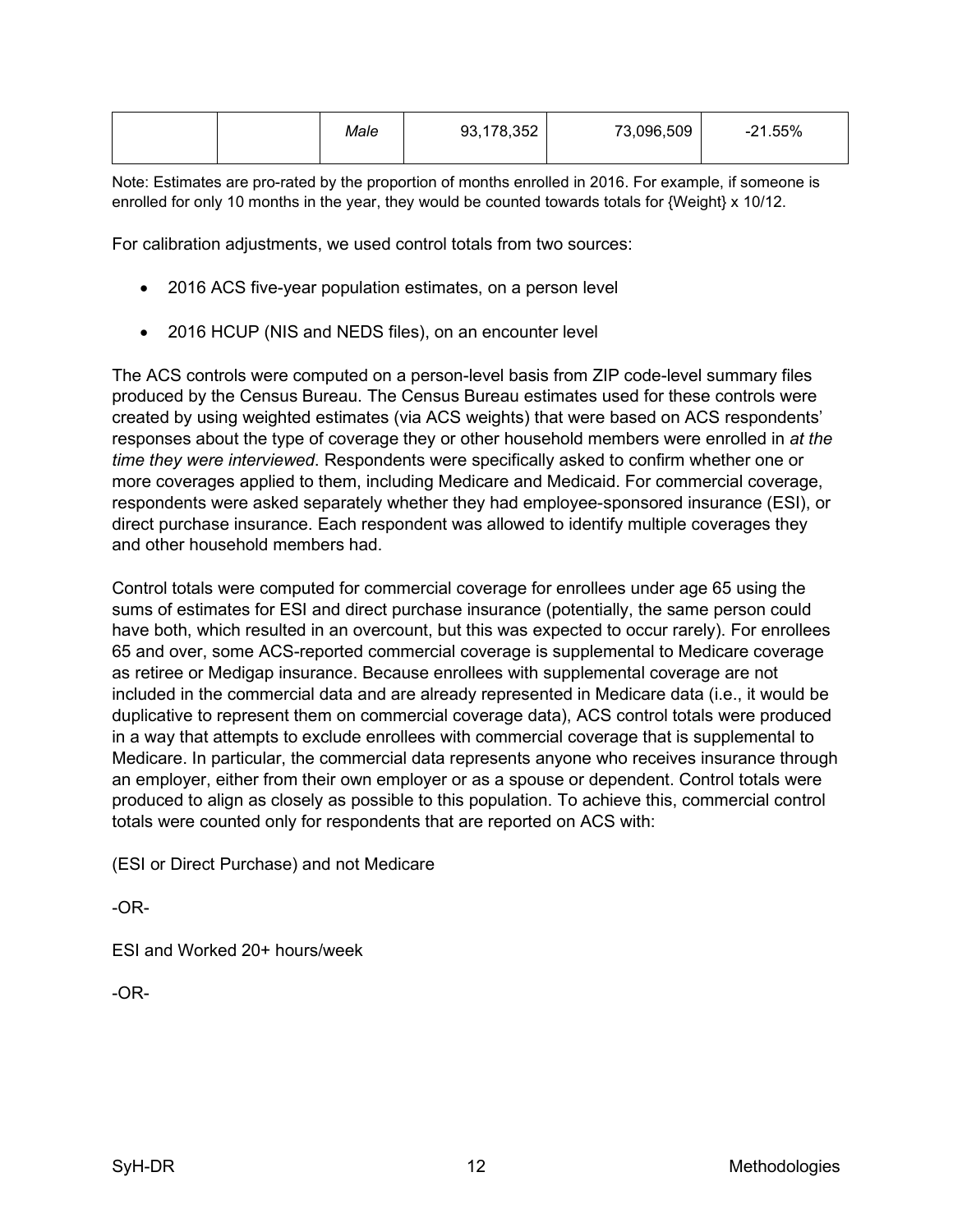Had spouse with ESI coverage<sup>[2](#page-15-0)</sup>

To avoid duplicative counting of respondents reporting both direct purchase and employerbased coverage, ACS commercial controls for the age 65 and over population were computed from public use micro-records rather than census tabulations used for the under 65 population. However, as this microdata did not include ZIP codes, geographic summarization was only made to state level rather than the ZIP-3 level used for under 65 enrollees.

Because some ZIP codes shown in the ACS files were not present in the source file samples, or represented subpopulations too small for adjustment, five-digit ZIP code areas were summarized to a three-digit ZIP code level. So, the crossing of three-digit ZIP code (where available and to state level otherwise), age group, and sex formed the basis for the person-level raking domains.

Additionally, because ACS estimates are made on a point-in-time basis (i.e., respondents were asked about current coverage), to compare these estimates to source file person records, the records must be prorated by the proportion of the year in which the represented persons were covered. For example, for someone who was enrolled in Medicaid for only one month in a year, the probability that that person would have indicated this enrollment when surveyed by ACS (which conducts interviews throughout the year) would be 1 in 12.

HCUP controls were developed based on microdata compiled in the 2016 National Inpatient Sample (NIS) and the National Emergency Department Sample (NEDS) files. Both were organized on an encounter-level basis with no person-level identifier. In turn, the controls generated were specific to encounter-level estimates.

Among the encounter-level data available on the HCUP files were the diagnoses assigned to the person for the encounter. Each encounter was categorized by the primary diagnosis code. The category assigned for each HCUP-reported encounter was based on the first three characters of the ICD-10 code, except in cases where that category (based on the three-digit ICD-10 code) represents less than 0.25% of all encounters, in which case the category was reassigned to be the two-digit ICD-10 code. Weighted (by HCUP weight) tabulations were then made (separately for NIS and NEDS) to produce HCUP control totals for each diagnosis category, age, and primary payer (Medicare, Medicaid, or commercial), by demographic cell consisting of age category (0–17, 18–26, 27–44, 45–64, 65+) and sex crosstabs.

To apply the HCUP controls to the sampled files, inpatient (IP) and emergency department (ED) claims were separately assigned to diagnosis groups using the collapsing rules developed in the HCUP summarization process. For each person, the number of IP and ED claims falling under each of the diagnosis groups was tabulated. Important considerations are that a person record will have non-zero values for at most just a few diagnosis categories and that IP and ED claims were tabulated distinctly.

<span id="page-15-0"></span><sup>&</sup>lt;sup>2</sup> Spouse with ESI coverage was determined if ACS respondent was married and another person in the same household was married, age 55 and over, worked 20 hours a week or more, and had ESI coverage.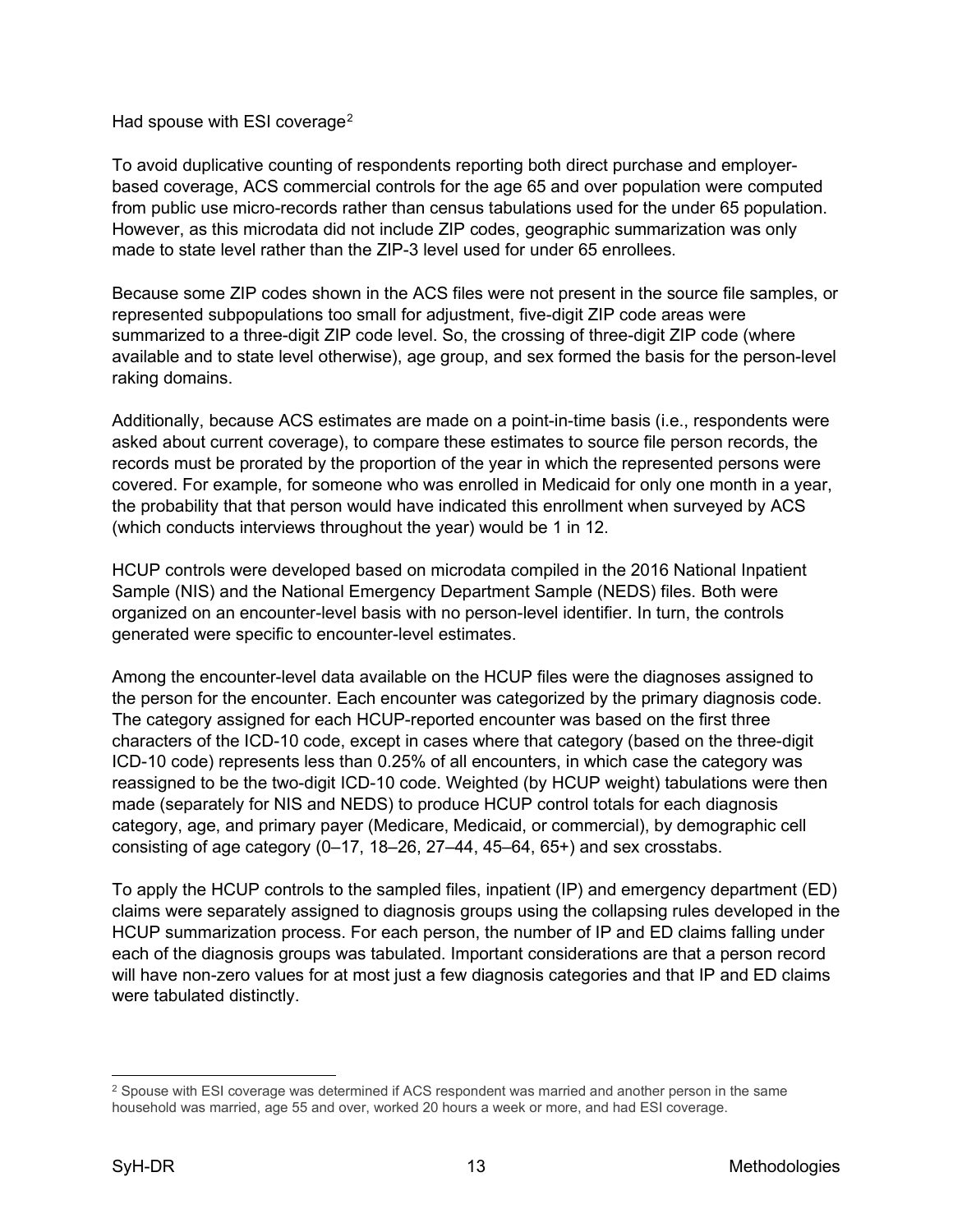The process of adjusting weights so that the person- and encounter-level tabulations conformed to the control totals is called raking. A standard raking procedure called iterative proportional fitting was used. The raking controls from ACS were generally organized by demographic cells that consisted of the crossing of three-digit ZIP code, age group (0–17, 18–64, and 65+), and sex. The raking controls from HCUP were organized by demographic cells that consisted of crosstabs of age group  $(0-17, 18-26, 27-44, 45-64, 65+)$  and sex. However, there were multiple sets of these controls, each specific to a combination of type of claim (IP or ED) and diagnosis group. Generally, there were more than 500 different sets of HCUP controls, with each set consisting of control totals for 10 demographic groups (a combination of five age groups and two sex groups) for each diagnosis. Raking was conducted in passes, separately for each of the three source files. In each pass, we ran through a set of control totals:

- One for ACS—with person-record enrollment prorated by proportion of year covered.
- 500+ for diagnosis groups in HCUP NIS and NEDS combined.

After each pass, the weighted sums of source file sample records in each demographic cell were computed (for ACS, a combination of three-digit ZIP code, three age groups, and sex; and for HCUP, a combination of five age groups and sex for each diagnosis). These weight totals were compared to the controls, and for each cell the weight adjustment was computed as:

$$
Adjustment_{R,D,G} = \frac{Control_{D,V,R}}{\sum_{i \in D} Weight_{R-1,i} \cdot E_G}
$$

where  $i$  represents the persons in the demographic  $D$ ,  $R$  is the rake number,  $D$  is the demographic cell for person  $i$ ,  $E_G$  is the encounters for diagnosis group G under analysis (the fraction of months in the year that the person was enrolled in health insurance coverage as reported in the ACS, or the number of encounters the person had with a primary diagnosis in diagnosis G for HCUP).

These computed adjustments were then applied back to the weight prior to this pass:  $Weight_{R,i} = Adjustment_{R,D,G} \cdot Weight_{R-1,i}$ 

Thus, for each raking pass, the weight assigned to a person was adjusted once to the applicable ACS control total and possibly several more times for each IP and ED encounter in the corresponding claims data that the person was shown to have had. Raking continued for multiple cycles until convergence was reached.

Modifications to the above process were made for each payer, depending on the specific characteristics of the availability and distributions of demographic information:

• **For Medicare**, the bulk of enrollees were in the 65+ age group; the other age groups, particularly the youngest, ages 0–17, were insufficiently populated to allow for effective raking. For this reason, all under-65 age groups were collapsed into a single age group, 0–64. Also, three-digit ZIP areas that had a total estimated Medicare enrollment of fewer than 1,000 persons were assigned to a nationwide catch-all category.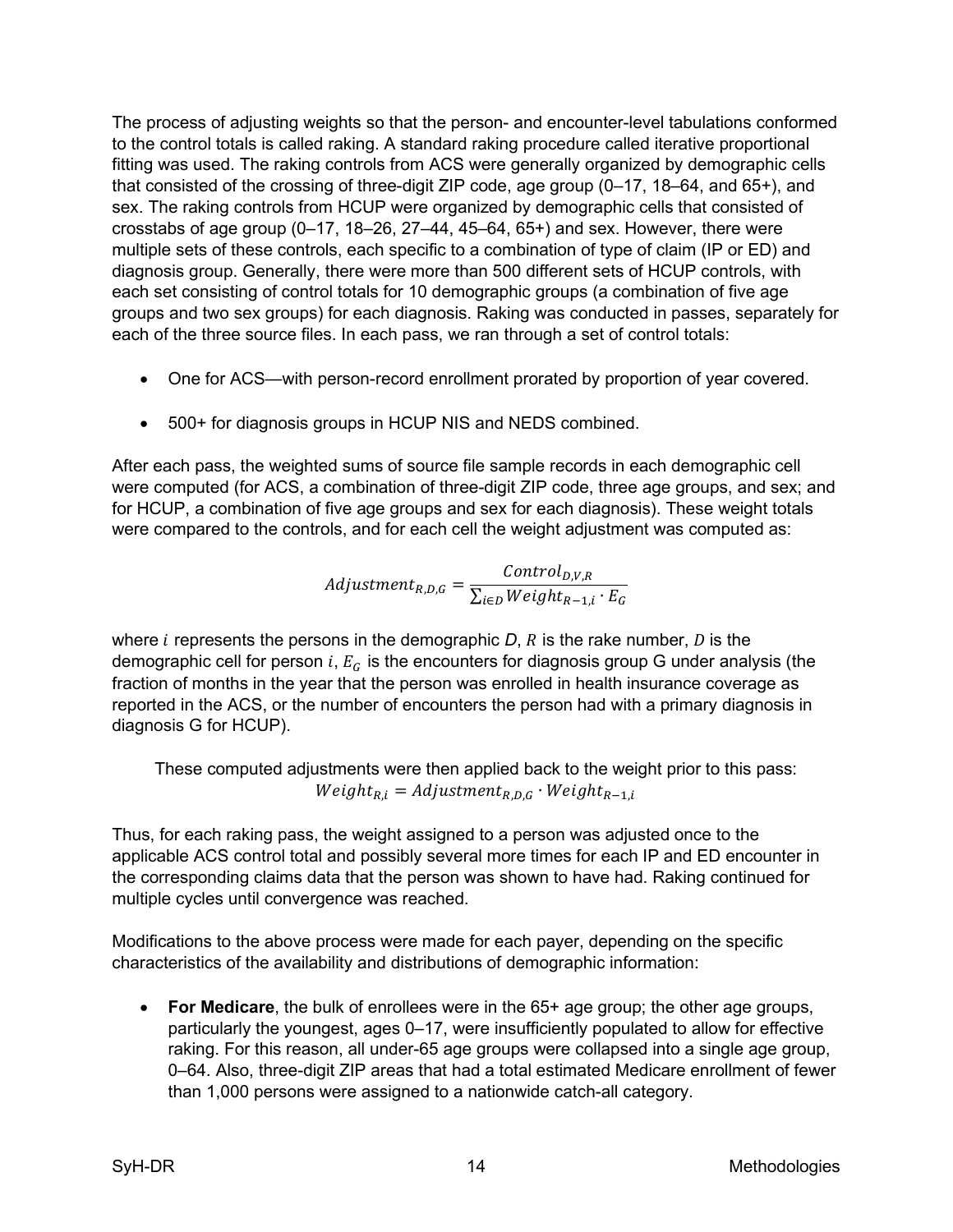- **For Medicaid**, the reporting of ZIP code information varied considerably by submitting state, and for some states there were no populated ZIP code values. To address this issue, all submitting states that had ZIP code non-missing rates of 98% or greater were identified and a raking was done at three-digit ZIP code level. For the remaining submitting states, we combined all records for the state into a single geographic area (representing the entire state); thus, the state was used for raking instead of the threedigit ZIP code. Additionally, the Medicaid data we received did not include records submitted by Arkansas. Since the SyH-DR was designed to provide national representation over state representation, all person records in the West South Central geographic area (which comprises Arkansas, Louisiana, Oklahoma, and Texas) were collapsed into a single replacement area. Moreover, the 65+ age group was not sufficiently populated to allow for effective raking. To avoid unduly high weight variations, which were likely to occur in small cells, for ACS raking the three-digit ZIP code levels were collapsed at the state level for persons 65 and over.
- **For commercial**, some three-digit ZIP codes were shown in ACS to have commercially insured persons for which no records were found in the commercial sample. Thus, we were not able to align the overall ACS totals with the commercial data. These three-digit ZIP codes without records only occurred in 14 states. For these states, state was used for raking instead of the three-digit ZIP code. State instead of three-digit ZIP code was also used for the 65+ population, as noted previously.

Because the commercial source files did not include state codes, a three-digit ZIP code-to-state mapping was used. This table was generated using SAS's embedded ZIP code-to-state equivalence table. Generally, for each distinct three-digit ZIP code, all included five-digit ZIP codes map to the same state. There were, however, a few cases where the five-digit ZIP codes that shared the same first three digits mapped to different states. In these situations, the threedigit ZIP code was mapped to the state.

Initial attempts at raking also showed that having five age groups for HCUP raking led to extreme weight assignments (because of random fluctuations within small cells). Therefore, the age groups 18–26, 27–44, and 45–64 were collapsed into one age group: 18–64.

## <span id="page-17-0"></span>**Weights in the SyH-DR**

The weighting process resulted in a single final weight that was created for each enrollment record. The resulting weights by age group, sex, eligibility source, and race<sup>[3](#page-17-1)</sup> are presented, grouped by payer, in Appendix A, Exhibits A.4 through Exhibit A.6. The final weight in the SyH-DR allows for weighted estimates of person-level characteristics and hospital service utilization to track closely to national estimates and key domains defined by key variables listed above. This is true for the data elements directly used for benchmark values. In addition, if key data elements of interest for analyses are closely related to data elements used for benchmarking, such estimates may also be approximately unbiased.

<span id="page-17-1"></span><sup>&</sup>lt;sup>3</sup> The commercial data does not include eligibility source or race.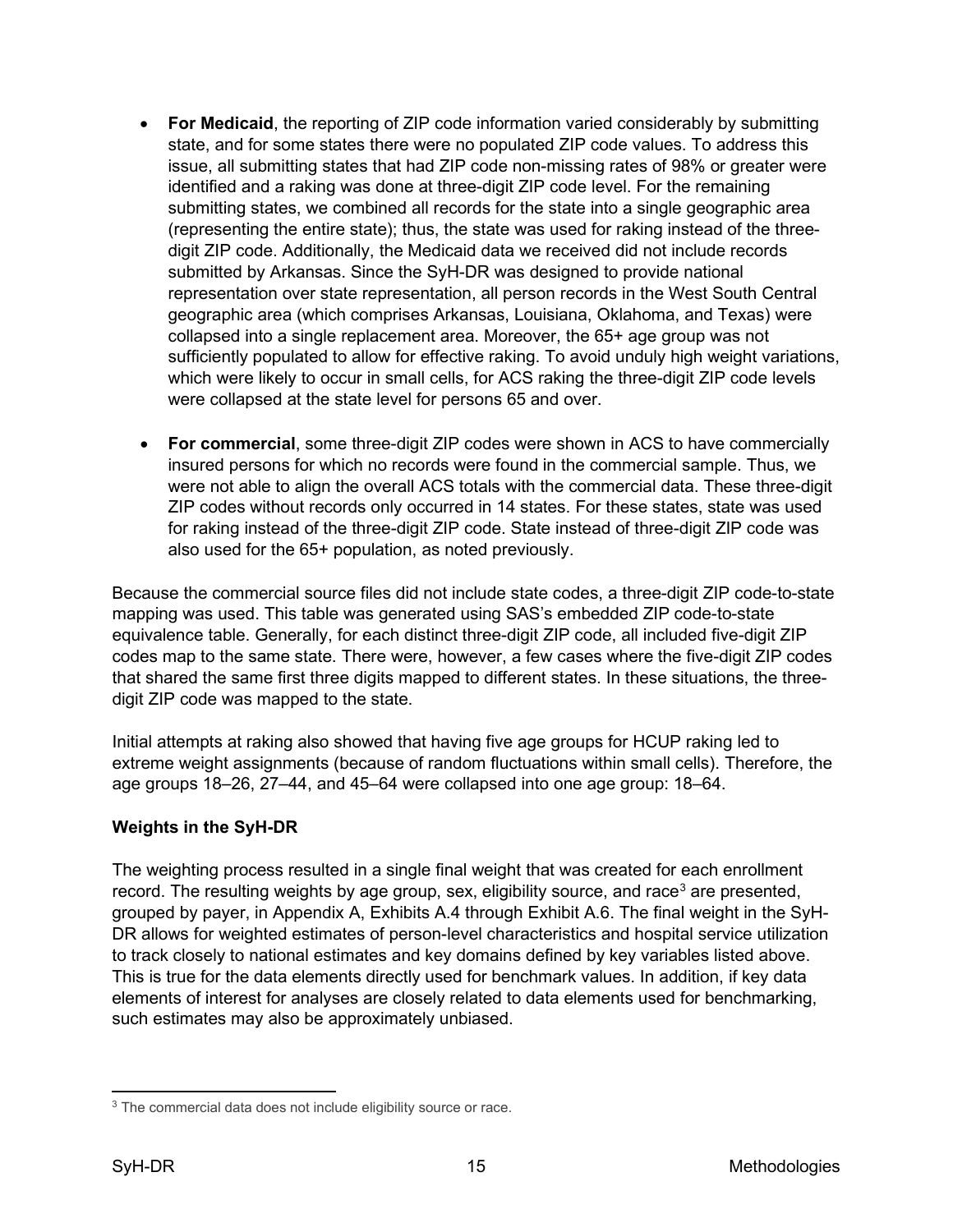## **SYNTHETIZATION METHODOLOGY**

## <span id="page-18-1"></span><span id="page-18-0"></span>**Purpose and Overview of Synthetization**

The SyH-DR is a partially synthesized database in two regards. First, all person-level data elements were not synthesized, although they may differ from the source data due to deidentification steps. Second, in claims-level data, some data elements were partially synthesized—in the sense that at some level of aggregation, synthesized values were identical to the original values (e.g. synthetic diagnoses were identical to original diagnoses at the level of the diagnosis category), some data elements were fully synthesized, and some data elements were not synthesized. We use the term "retained data elements" to refer to unsynthesized data elements and the components of partially synthesized data elements that were identical to their original values. In all cases, synthetic data elements were created to resemble the marginal distribution of the original data elements.

Synthetic data elements were generated from imputation models that used retained data elements as covariates to predict the values of these data elements. Imputation allows relationships between synthetic data elements and retained data elements to be preserved, to the extent that imputation models are able to capture such relationships.

The choice of retained and synthetic data elements was made taking into account the disclosure risk of retaining a data element, the analytic importance of the data element for health research, and data use considerations stipulated by data providers.

Synthetization was performed at the claim level. Therefore, the claims in the SyH-DR are the original claims with some data elements partially or fully replaced by synthetic values. The partially synthesized data elements retain the following original portion of the data element:

- ICD-10-CM diagnosis codes: First three characters
- ICD-10-PCS procedure codes: Clinical Classifications Software (CCS) for ICD-10-PCS
- CPT and HCPCS procedure codes: Clinical Classifications Software for Services and Procedures (CCS-Services and Procedures)
- Generic Drug Names: Therapeutic class from the [Cerner Multum drug, herbal, and](https://www.cerner.com/solutions/drug-database.)  [nutraceutical database](https://www.cerner.com/solutions/drug-database.)

Table 8 lists whether each data element in the inpatient, outpatient, and pharmacy files is retained (subject to de-identification procedures), masked, partially synthesized, or fully synthesized. *Note that the SyH-DR contains only generic drug names, so Multum therapeutic classes are not included.*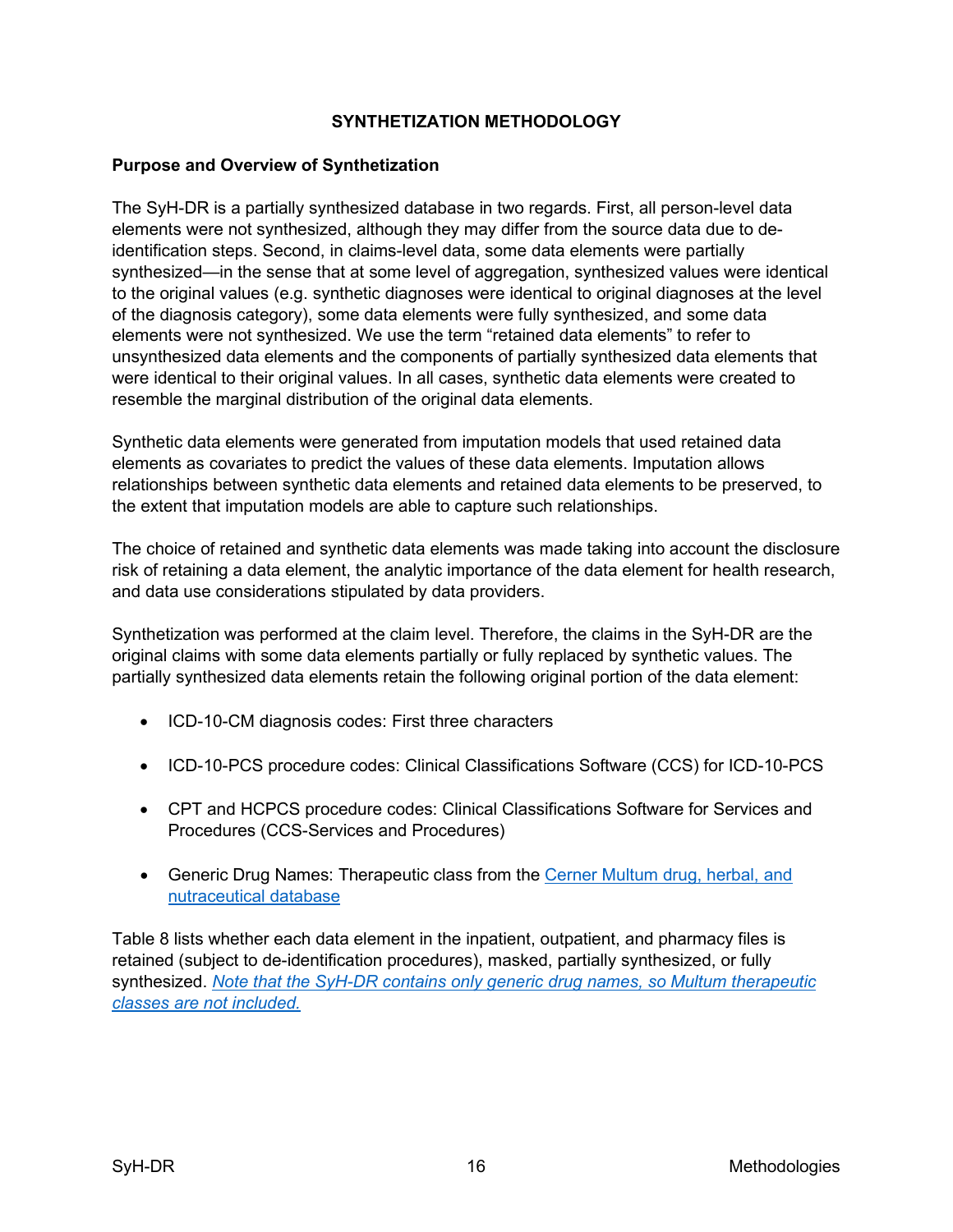## **Table 8: List of Partially Synthesized, Fully Synthesized, Masked, and Retained Data Elements**

|                          | <b>Inpatient and Outpatient</b><br><b>Files</b> | <b>Pharmacy Files</b> |
|--------------------------|-------------------------------------------------|-----------------------|
|                          | Person weight                                   | Person weight         |
|                          | Claim type code                                 | Claim line number     |
| Retained                 | Service begin date                              | Fill date             |
|                          | Service end date                                |                       |
|                          | Length of stay                                  |                       |
|                          | Type of bill code                               |                       |
|                          | Person ID                                       | Person ID             |
| Masked                   | <b>Facility ID</b>                              | Pharmacy claim number |
|                          | Claim control number                            | Claim control number  |
|                          | Primary diagnosis code                          | Generic drug name     |
| Partially                | Diagnosis codes 1-25                            |                       |
| Synthesized              | ICD procedure codes 1-25                        |                       |
|                          | CPT procedure codes 1-35                        |                       |
|                          | Attending physician specialty                   | Plan paid amount      |
| <b>Fully Synthesized</b> | Admission type                                  | Total charge amount   |
|                          | Discharge status                                |                       |
|                          | Plan paid amount                                |                       |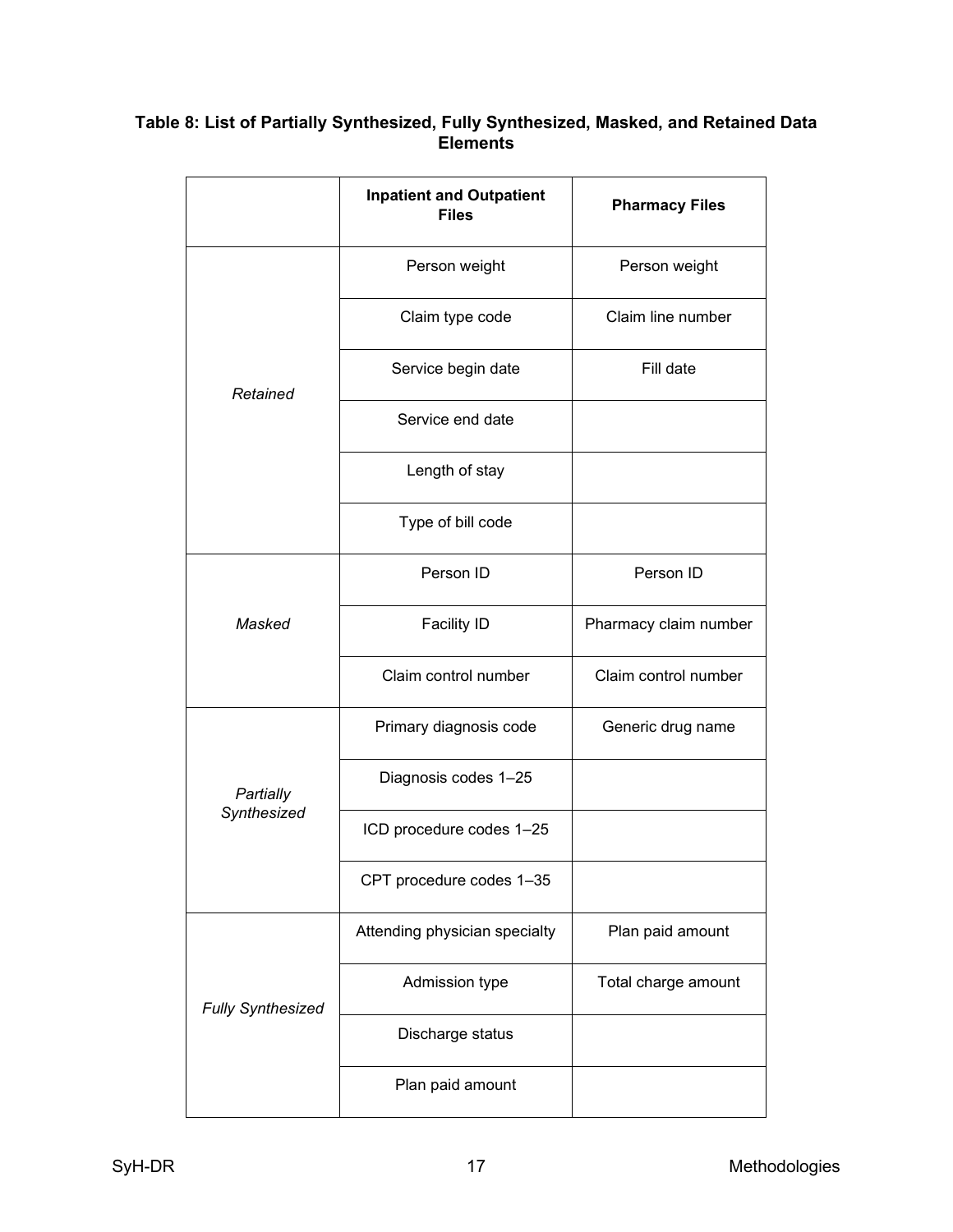| Total charge amount |  |
|---------------------|--|
|---------------------|--|

The following sections describe the methodology for the synthetization of each synthesized data element.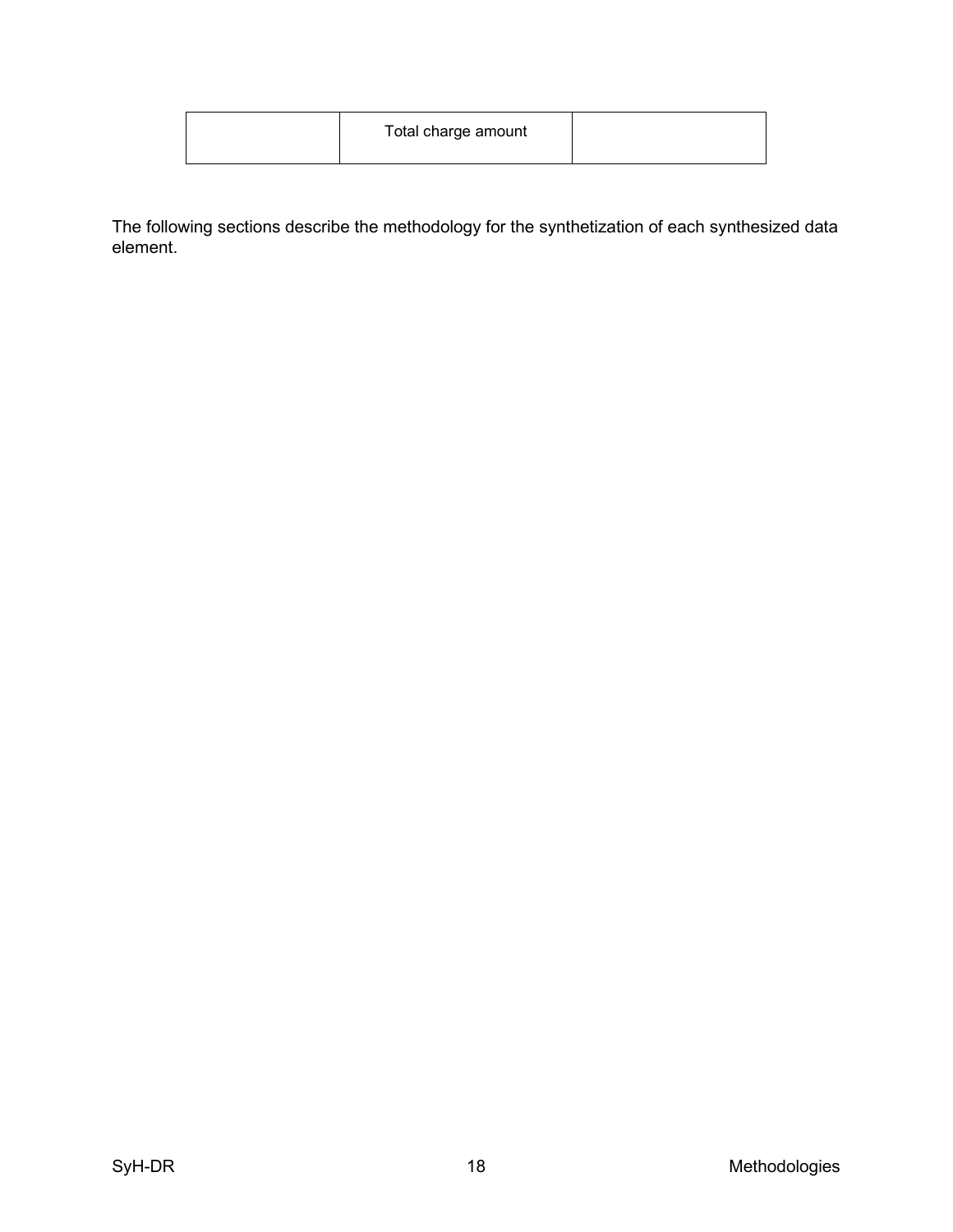## <span id="page-21-0"></span>**Inpatient and Outpatient Files**

## <span id="page-21-1"></span>*Diagnoses*

The Inpatient and Outpatient files contain diagnosis codes, almost all of which are ICD-10-CM codes in the source files. The SyH-DR reports up to 25 diagnosis codes for each claim, although the number of diagnosis codes varies by payer and file type. **Table 9** lists the maximum number of diagnosis codes reported in each file.

| <b>Payer</b> | Inpatient<br><b>File</b> | <b>Outpatient</b><br><b>File</b> |
|--------------|--------------------------|----------------------------------|
| Medicaid     | 12                       | 2                                |
| Medicare     | 25                       | 25                               |
| Commercial   | 11                       | 11                               |

## **Table 9: Maximum Number of Diagnosis Codes by Payer and Setting**

ICD-10-CM codes range between three and seven characters. Each code begins with a letter, followed typically by two numbers (although the second number may, in rare cases, be a letter). There are more than 50,900 unique ICD-10-CM diagnoses recorded across all claims in the source files.

Diagnosis codes were partially synthesized. Diagnosis codes in each claim from the source files were replaced with synthetic diagnosis codes, where the synthetic codes belonged to the same diagnosis category as the original diagnosis code, and where a diagnosis category is the first three characters of the ICD-10-CM code. In other words, diagnosis codes in the SyH-DR preserve the first three characters of the ICD codes observed in a claim in the source files.

In the ICD-10-CM coding system, diagnosis categories describe the general type of disease or injury. For example, diagnosis category A01 describes "typhoid and paratyphoid fevers." Granular diagnoses in this category include typhoid fever, unspecified (A01.00), typhoid meningitis (A01.01), typhoid fever with heart involvement (A01.02), and so on. Diagnosis categories are mutually exclusive; that is, each diagnosis belongs to exactly one diagnosis category. ICD-10-CM diagnoses observed in the source files were grouped into 1,925 diagnosis categories.

## <span id="page-21-2"></span>*Pre-processing*

To synthesize diagnoses, services files were first prepared by removing diagnosis codes that do not begin with a letter. Diagnosis codes that do not begin with a letter are sometimes typographical errors but are most often ICD-9 codes. These codes make up about 1.2% and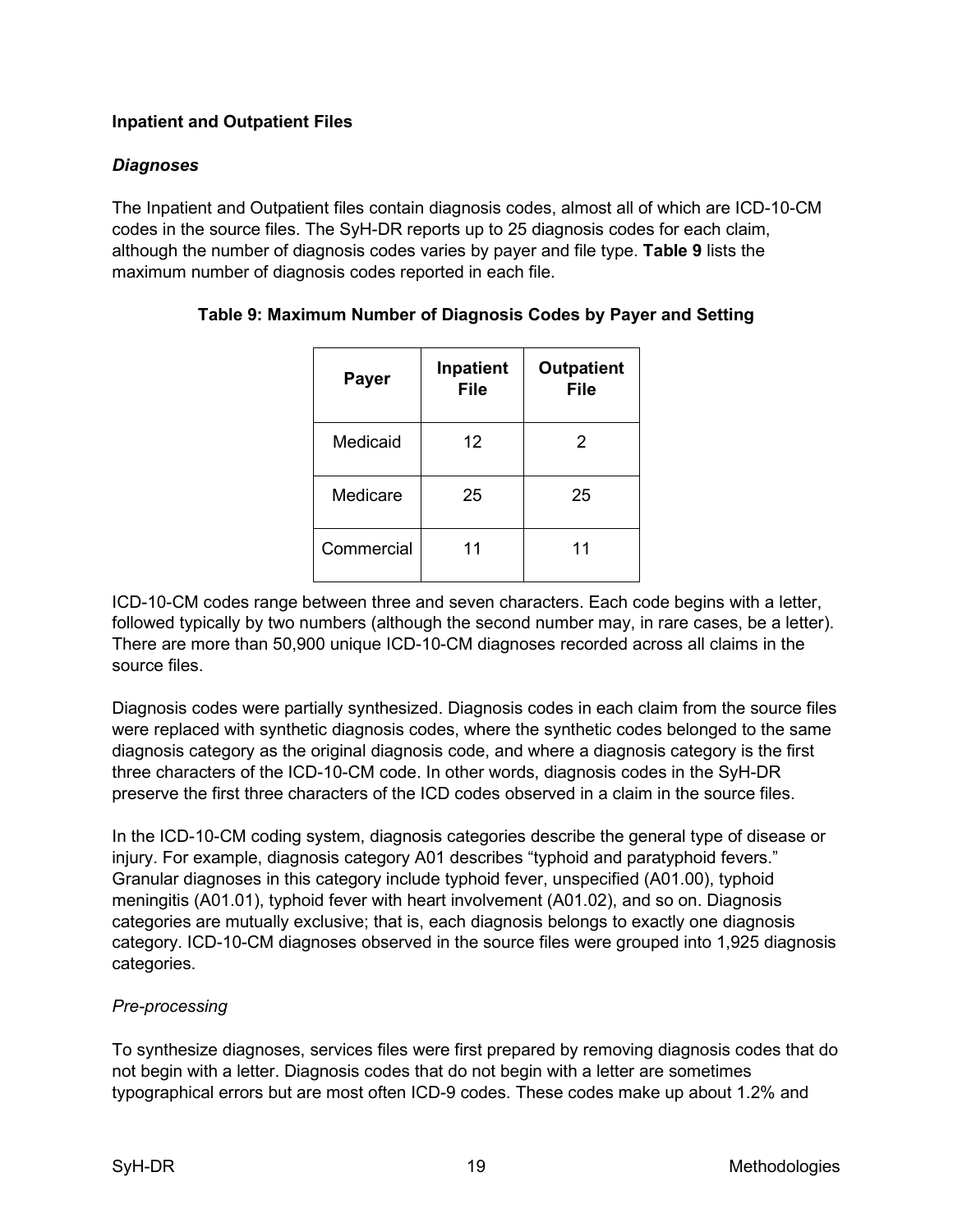1.8% of all diagnosis codes in the Medicaid Outpatient and Inpatient files, respectively, and are a trivial proportion for the commercial and Medicare files. Then, diagnosis codes were deduplicated by person. Multiple claims might be observed for each person, and diagnosis codes might recur across claims—for example, if a person had repeated hospital visits to treat a persistent condition. The purpose of deduplicating diagnosis codes by person was to ensure that each unique diagnosis code for a given person was replaced by exactly one synthetic diagnosis code. Hence, if a diagnosis code was observed in multiple claims for a given person, the same synthetic diagnosis code would be generated across all these claims. In other words, patterns of recurring diagnosis codes across claims were preserved in the Beta version, even if the codes themselves were different.

## <span id="page-22-0"></span>*Modeling*

Synthetic diagnosis codes were generated by selecting a code from the set of diagnosis codes belonging to the same diagnosis category as the original diagnosis code. The probability of selecting each code was given by a model that used as predictors the age and sex of the person, as well as the claim type (inpatient, outpatient, or ED) and all diagnosis categories that were observed in that claim. Specifically, a binary classification model was estimated for each diagnosis, using all claims that contained a diagnosis from that diagnosis category. For example, a model for diagnosis A01.00 would be trained using all claims with a diagnosis in category A01, with the goal of predicting whether the diagnosis in a claim was A01.00 or not (i.e., some other diagnosis from category A01). Gradient boosting models were used for the classification task.

Once a model was trained, predicted probabilities of a person having that diagnosis on a claim were generated. The predicted probabilities were then calibrated such that the mean predicted probability across all claims was equal to the actual observed prevalence of that diagnosis in the Alpha data files. This process was repeated for all diagnoses in that category. Finally, a synthetic diagnosis was drawn from the set of diagnoses in that category with probabilities proportionate to the calibrated probabilities. Note that because the selection of synthetic diagnoses is probabilistic, each run of the Beta files produces a different set of synthetic diagnoses.

## <span id="page-22-1"></span>*Post-processing*

After the synthetic diagnoses were drawn, they were then post-processed for inclusion in the SyH-DR. As part of this post-processing, imputation was performed for claims with missing primary diagnosis codes (PRMRY\_DX\_CD). We impute claims with missing PRMRY\_DX\_CD using the value of the synthesized ICD\_DX\_CD\_1. Missing PRMRY\_DX\_CD was observed in about 0.12% of claims in the source commercial data files (inpatient and outpatient), about 0.47% of the source Medicaid Inpatient file, and about 3.57% of the source Medicaid Outpatient file. No missingness for PRMRY DX CD was observed in the Medicare data files. For Medicaid claims with observed PRMRY\_DX\_CD values, PRMRY\_DX\_CD is always identical to ICD\_DX\_CD\_1. For the commercial files, PRMRY\_DX\_CD is different from ICD\_DX\_CD\_1; users should therefore note that imputed PRMRY\_DX\_CD may not be an accurate representation of the missing primary diagnosis code. Users who do not wish to use imputed PRMRY\_DX\_CD may use the PRMRY\_DX\_IMPUTED flag to identify such claims.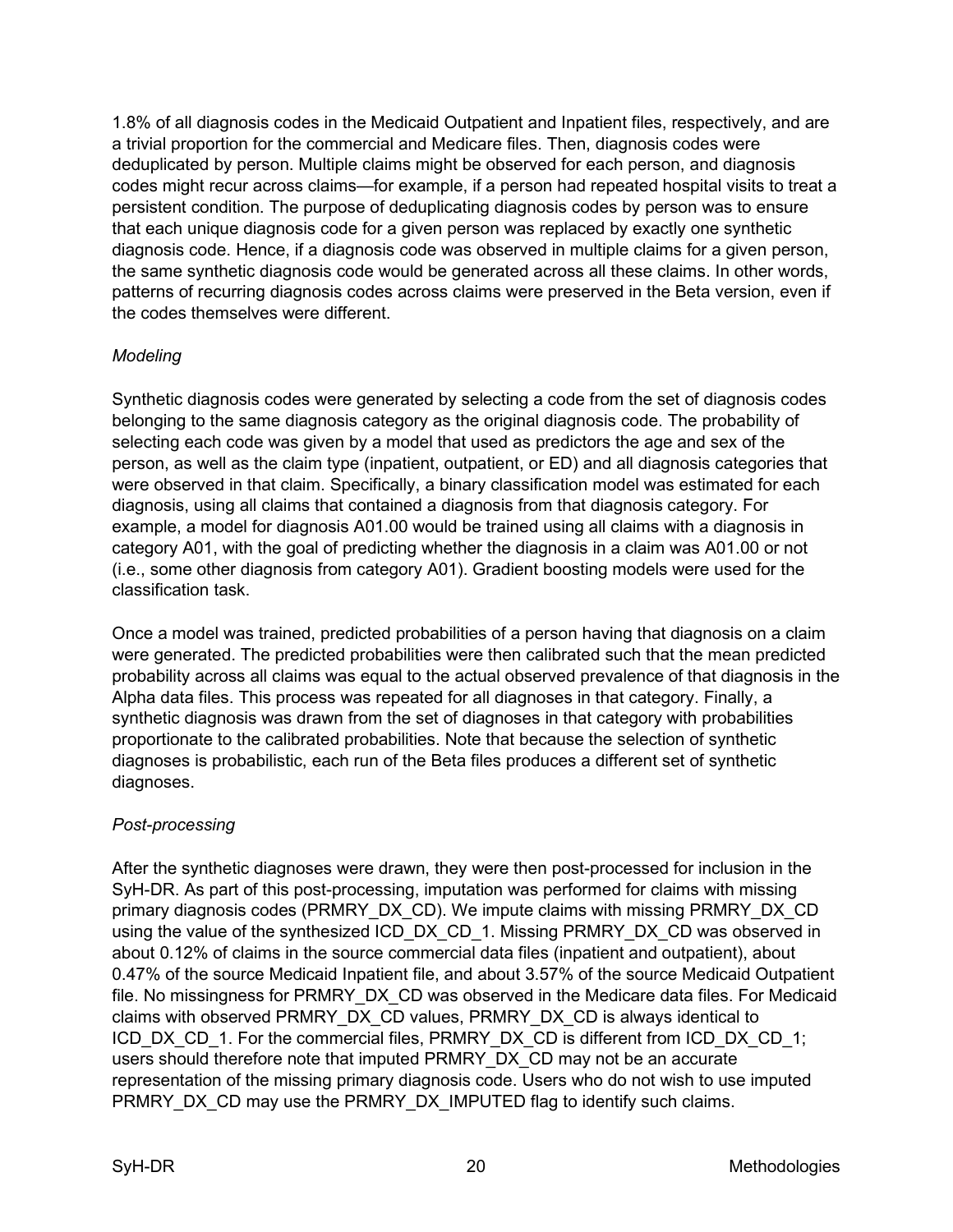Finally, the index numbers of the diagnosis codes (e.g., ICD\_DX\_CD\_1, ICD\_DX\_CD\_2, … ICD\_DX\_CD\_25) do not have any clinical significance. As such, no effort was made to preserve the original ordering or index numbers of the diagnoses, and users should not assign any analytic meaning to the order of the diagnoses. To enhance user accessibility of the diagnosis codes, they were moved up to lower number spots if diagnosis code data elements initially had no value or were removed because they did not begin with a letter (see pre-processing step, above). For example, consider a claim with a primary diagnosis code and diagnosis codes 1, 2, and 4, but a diagnosis code 3 with a value that was removed. In this case, diagnosis codes 1 through 4 would be shifted to lower number spots so that diagnosis code data elements 1 through 3 would be populated and diagnosis code 4 would be unpopulated.

## <span id="page-23-0"></span>*ICD Procedures*

The source files report up to 25 ICD procedure codes for each claim, although the number of procedure codes varies by payer and file type. **Table 10** lists the maximum number of procedure codes reported in each file:

| <b>Payer</b> | Inpatient<br><b>File</b> | <b>Outpatient</b><br><b>File</b> |
|--------------|--------------------------|----------------------------------|
| Medicaid     | 6                        |                                  |
| Medicare     | 25                       | 25                               |
| Commercial   |                          |                                  |

| Table 11: Maximum Number of ICD Procedure Codes by Payer and Setting |  |  |  |  |  |
|----------------------------------------------------------------------|--|--|--|--|--|
|----------------------------------------------------------------------|--|--|--|--|--|

ICD-10-PCS codes consist of seven alphanumeric characters, with the first character describing a section (e.g., medical and surgical, obstetrics, etc.). There are more than 24,800 unique ICD-10-PCS codes recorded across all claims in the source files.

ICD-10 procedure codes were partially synthesized. As with diagnoses, procedure codes in each claim from the source files were replaced with synthetic procedure codes in the SyH-DR, where the synthetic codes belonged to the same procedure category as the original diagnosis code. Procedure categorization was performed using the Clinical Classifications Software (CCS) for ICD-10-PCS. The CCS for ICD-10-PCS categorizes ICD-10 procedure codes into 224 mutually exclusive, clinically meaningful categories. All 224 categories were observed in the source files.

As an example, suppose ICD-10 procedure code 00964JZ, "Removal of Synthetic Substitute from Cerebral Ventricle, Percutaneous Endoscopic Approach," was observed in the original data. The procedure is categorized in CCS procedure category 2, "Insertion; replacement; or removal of extracranial ventricular shunt." This procedure would be replaced by another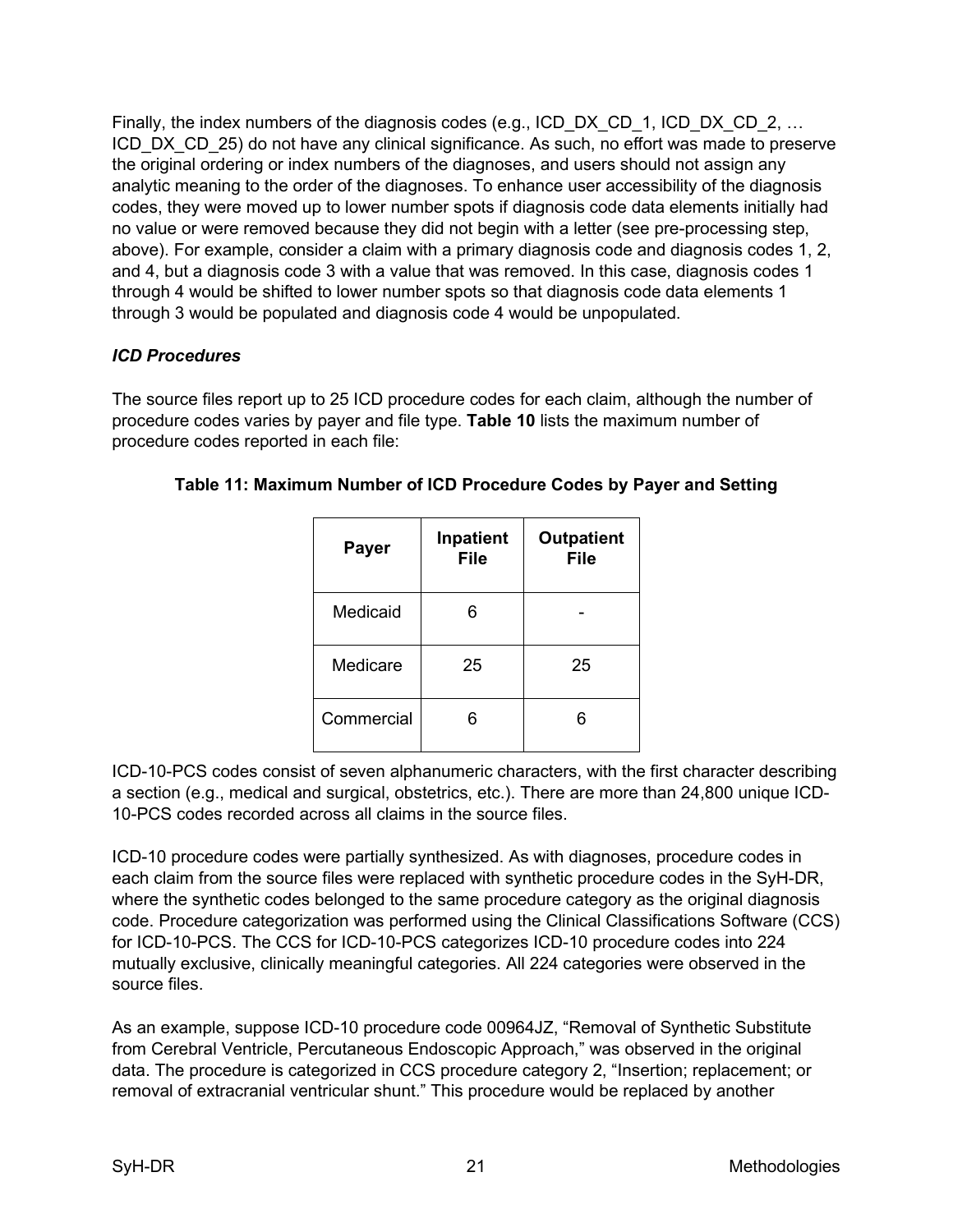procedure in the same category in the Beta file, for example 0W110JG, "Bypass Cranial Cavity to Peritoneal Cavity with Synthetic Substitute, Open Approach."

As with diagnosis synthetization, the probability of selecting each procedure code was given by a model. The model for procedures used as predictors the age and sex of the person, as well as the claim type (inpatient, outpatient, or ED), all diagnosis categories, and all ICD-10 procedure categories that were observed in that claim. In other words, the model predicts the likelihood of observing a procedure on the claim by using information about person demographics and other clinical information from the claim, such as broad diagnosis and procedure categories. Generated probabilities were then calibrated to match the prevalence of the procedure from the source files, and a synthetic procedure was drawn from the set of procedures in that CCS category with probabilities proportionate to the calibrated probabilities.

## <span id="page-24-0"></span>*Notes*

About 3.28 million procedure codes were observed across all claims, of which about 1.5% could not be mapped to a CCS procedure category. These codes could not be mapped because they were not valid ICD-10 procedure codes (e.g., did not have seven characters). Almost all of these codes were in the Medicaid files. Codes that could not be mapped were omitted from the SyH-DR.

Multiple instances of a given procedure were sometimes observed in a single claim. A given procedure might also be observed across multiple claims for a given person. We understood these patterns to mean that the person underwent a procedure multiple times during a hospital stay or returned to the hospital multiple times for the same procedure. In the SyH-DR, these patterns were preserved by replacing each unique procedure for a given person in the source files with exactly one synthetic procedure. Finally, as with diagnosis codes, the index numbers of the procedure codes (e.g., ICD\_PRCDR\_CD\_1, ICD\_PRCDR\_CD\_2, ... ICD PRCDR CD 25) do not have any clinical significance. As such, no effort was made to preserve the original ordering or index numbers of the procedures.

## <span id="page-24-1"></span>*CPT Procedures*

CPT procedure codes are five-digit codes that describe tests, surgeries, evaluations, and other medical procedures. The Alpha data files report up to 35 CPT procedure codes for each claim, with the exception of the Medicaid Inpatient file, which does not contain any CPT procedure codes. The synthetization methodology for CPT procedures was similar to that of ICD procedures, except that procedure categorization was performed using CCS for Services and Procedures. About 11,000 unique CPT codes were observed in the source files, grouped into 242 mutually exclusive CCS categories. The model for CPT procedures used as predictors the age and sex of the person, as well as the claim type (inpatient, outpatient, or ED), all diagnosis categories, and all CPT procedure categories that were observed in that claim.

### <span id="page-24-2"></span>*Notes*

About 103.9 million CPT procedure codes were observed across all claims, of which about 1.9% could not be mapped to a CCS procedure category. These codes could not be mapped because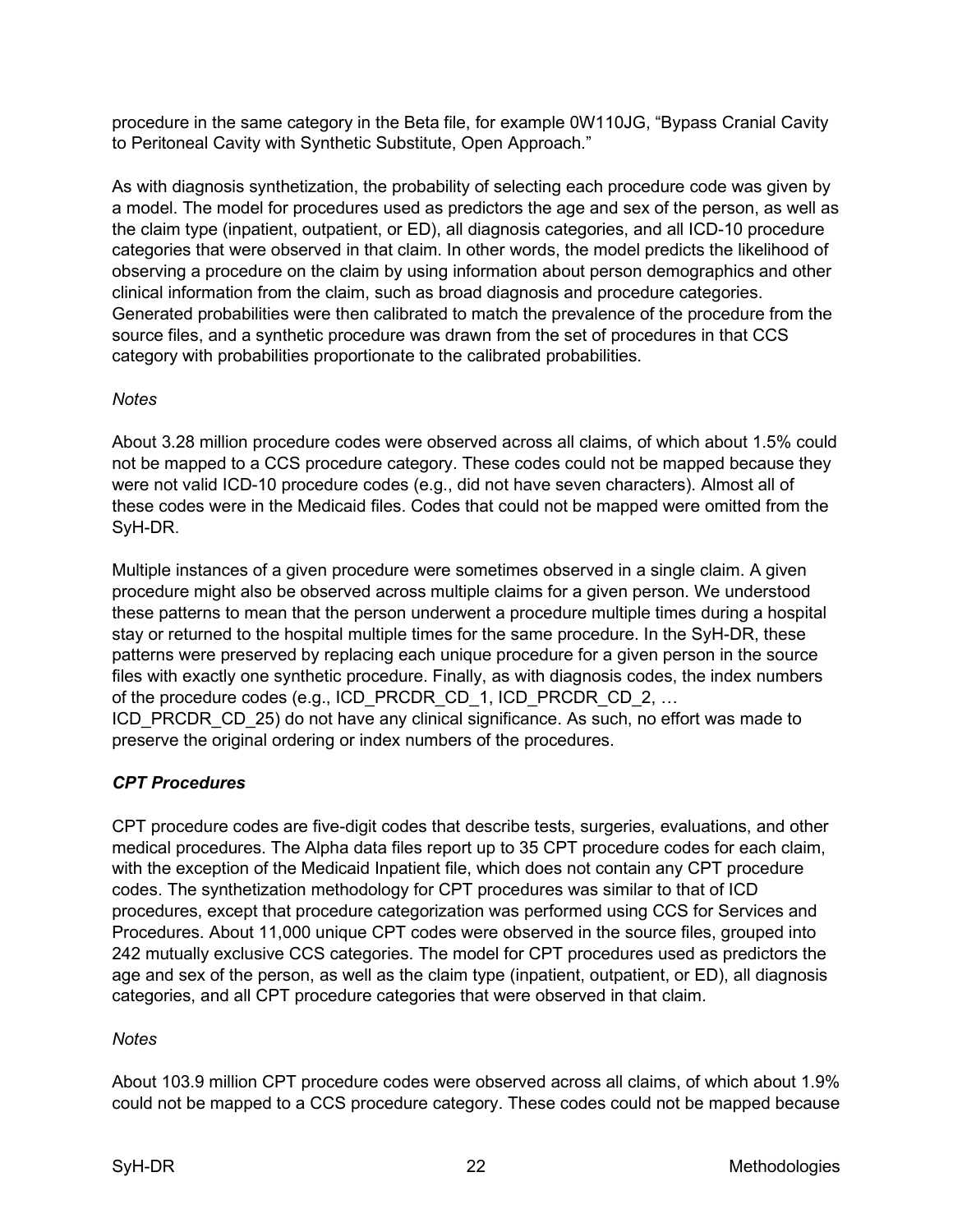they were not valid CPT procedure codes (e.g., they did not have five digits, or they were HCPCS Level II codes). About 51% of these codes were in the Medicaid Outpatient file, 46% were in the Medicare files, and 3% were in the commercial files. Codes that could not be mapped were omitted from the SyH-DR. Like diagnosis and ICD procedure codes, the order of CPT procedure codes was not preserved, and synthetic CPT procedure codes were placed in order, starting at CPT procedure code 1, with no gaps.

## <span id="page-25-0"></span>*Attending Physician Specialty*

The attending physician specialty describes the CMS specialty code corresponding to the attending physician. Attending physician specialty is a fully synthesized data element. Synthetization of this data element was treated as a multiclass classification problem; that is, one specialty from the set of 108 possible specialties was selected.

The probability of selecting an attending physician specialty for a claim was given by a multiclass classification model that used as predictors the age and sex of the person, as well as the diagnosis category of the primary diagnosis for that claim. A separate model was estimated for each payer and claim type (inpatient, outpatient, ED), for a total of nine models. Gradient boosting models were used for classification. Provisional synthetic attending physician specialties were generated by randomly drawing an attending physician specialty from the set of specialties, based on modeled probabilities.

### <span id="page-25-1"></span>*Notes*

A significant proportion of claims from the Medicaid and Medicare files had missing attending physician specialty in the source files. About 95% of claims from the Medicare Inpatient file did not have an attending physician specialty, as did 25% of claims from the Outpatient file. About 55% of claims from Medicaid Inpatient and Outpatient files did not have an attending physician specialty. If attending physician specialty was missing in a claim from the source files, specialty was also set to be missing in the SyH-DR.

### <span id="page-25-2"></span>*Admission Type*

The admission type code indicates the type and priority of an inpatient admission associated with the service. Admission type is a fully synthesized data element. Synthetization of this data element was treated as a multiclass classification problem; that is, one admission type code from the set of six possible codes (emergency, urgent, elective, newborn, trauma center, or unknown) was selected.

The probability of selecting an admission type for a claim was given by a multiclass classification model that used as predictors the age and sex of the person, as well as the diagnosis category of the primary diagnosis for that claim. Only inpatient files contained admission type codes. A single model was trained for all claims, regardless of payer.

<span id="page-25-3"></span>*Notes*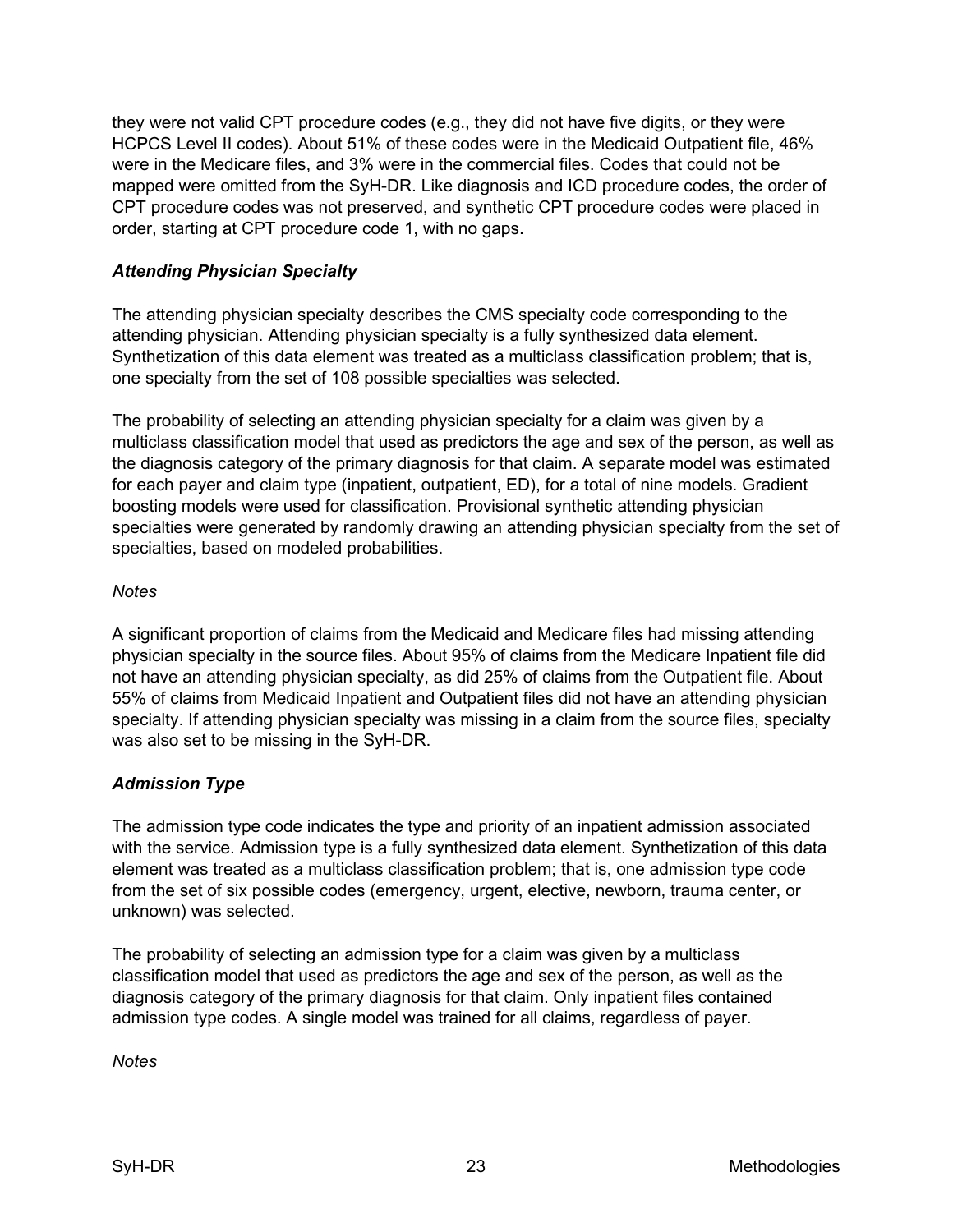Only a small proportion (4.6%) of admission type codes were missing (none in the Medicare file, 10% in the commercial file, and 7.3% in the Medicaid file). Because missingness was relatively limited for this data element, synthetic admission types were imputed for inpatient claims where admission type codes were missing in the source files.

## <span id="page-26-0"></span>*Discharge Status*

The discharge status describes the status of the person as of the service end date for a claim. Discharge status is a fully synthesized data element. Synthetization of this data element was treated as a multiclass classification problem; that is, one discharge status from the set of possible discharge statuses was selected. The sizes of the sets (i.e., the number of unique discharge statuses) range from 36 to 44, depending on the payer.

The probability of selecting a discharge status for a claim was given by a multiclass classification model that used as predictors the age and sex of the person, as well as the claim type (inpatient, outpatient, or ED), the subsequent claim type (i.e., the claim type for the next claim observed for that person, or "LAST" if no further claims were observed), a flag for whether the claim overlapped with another claim, and all diagnosis categories that were observed in that claim. A separate model was estimated for each payer. Gradient boosting models were used for classification. In addition, for Medicaid Inpatient and Medicare claims, a binary classification model was estimated to predict whether the person expired (having a discharge status of either 20, 40, 41, or 42) or not for the final claim observed for that person.

Provisional synthetic discharge statuses were generated by randomly drawing a discharge status from the set of statuses, based on modeled probabilities. Then, two edits were made after provisional synthetic discharge statuses were generated. Because it would be implausible for the person to have expired and then have subsequent claims, provisional synthetic values were edited to ensure that such scenarios did not occur (that is, ensuring that a status of "person expired" could only happen in the final claim). A second set of edits was made for Medicaid Inpatient and Medicare claims to align provisional synthetic discharge statuses for final claims with model predictions of whether the person expired or not. For example, if the person was predicted to have expired based on the binary classification model, but the multiclass classification model assigned a status code other than codes 20, 40, 41, or 42, then the synthetic status code was edited to be 20 (person expired) to be consistent with the prediction that the person expired.

## <span id="page-26-1"></span>*Notes*

The Medicaid Outpatient source file did not have values for discharge status, so discharge status was not synthesized for this file. About 3.4% of claims in the Medicaid Inpatient source file were missing discharge status, so discharge statuses were imputed for these claims in the SyH-DR. Finally, the commercial data files did not include any discharge statuses indicating the person expired. Rather, the data provider recoded all such statuses to "missing." Thus, when a missing discharge status was observed, it was not possible to know whether the status was truly missing, or it was recoded from "person expired." All missing discharge statuses in the commercial data files were first recoded to "00" (unknown value), prior to training the classification model.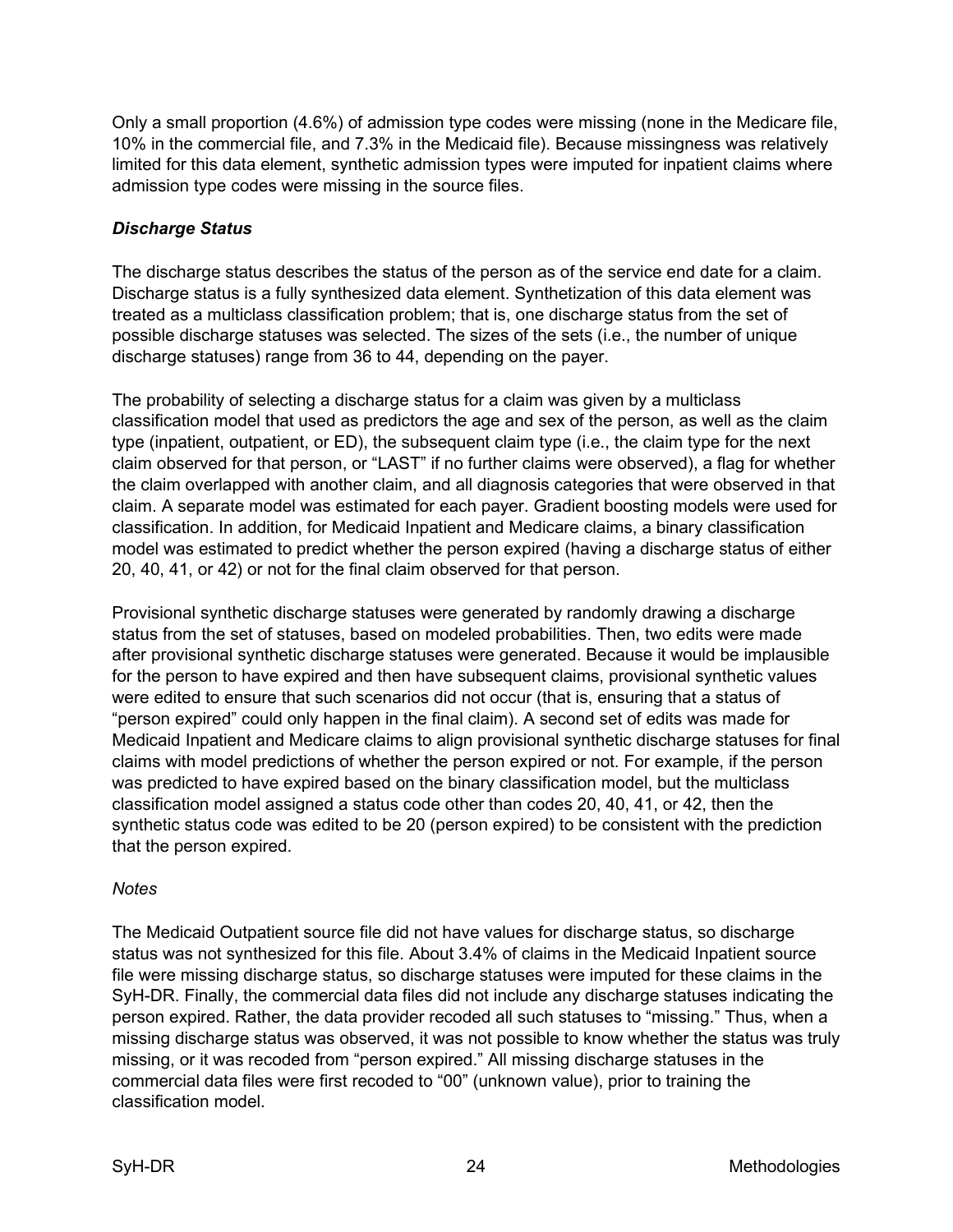## <span id="page-27-0"></span>*Plan Paid Amount and Total Charge Amount*

Plan paid amount is available in the source files for all three payers, whereas total charge amount is only available for Medicare and Medicaid. These two variables are fully synthesized variables. Because these two variables are jointly synthesized, we describe the methodology for both variables in this section.

The plan paid amount for each claim was modeled using the person's age and sex, as well as the length of stay for the claim and the counts of each procedure observed on the claim. Conceptually, the model expresses the idea that there is a base cost for each hospital visit that depends on the person's age and sex; the cost then increases with each day of stay as well as each additional procedure performed during the stay, with each procedure having a procedurespecific cost (i.e., each procedure has its own coefficient in the model).

To manage computational cost, the procedures included in the regression model were limited to the 4,000 most frequent procedures for inpatient claims, 1,200 most frequent for outpatient claims, and 300 most frequent for ED claims. These frequency cutoffs were chosen such that at least 95% of total procedures observed across all claims for each claim type were included. Models were estimated for each payer crossed with claim type (i.e., a separate model for commercial inpatient, commercial outpatient, commercial ED, Medicare inpatient, and so on). Note that the models were estimated using the original source files, but predicted values were based on synthetic procedures. That is, the coefficients for each procedure, or the cost per procedure, were based on source files' cost and procedure data; these coefficients were then applied to procedures observed on synthetic claims to obtain synthetic plan paid amounts.

The models yielded a predicted plan paid amount for each claim, conditional on the predictors. In other words, two claims with identical values for each of the predictors would have identical predicted plan paid amounts. To create synthetic values, we used the predictive mean matching method. Each claim (we call this the recipient claim) was matched to 50 claims from the same primary diagnosis category that have predicted plan paid amounts that are closest to—i.e., having the smallest absolute difference from—the predicted plan paid amount for that claim. A claim was then randomly selected from these 50 claims; we call this randomly selected claim the donor claim. The actual plan paid amount and total charged amount (if available) for the donor claim were used as the synthetic plan paid amount and total charged amount for the recipient claim. Finally, synthetic values were edited such that if a claim was originally missing a plan paid amount or a total charge amount, the respective value would be omitted. That is, if the actual plan paid amount or total charged amount for a donor claim was missing, then their synthetic counterparts would also be missing.

### <span id="page-27-1"></span>**Pharmacy Claims Files**

### <span id="page-27-2"></span>*Generic Drug Name*

The source pharmacy claims files contain National Drug Codes (NDCs) for each claim. An NDC describes the drug filled in each claim, and each NDC has 11 characters. NDCs were converted to generic drugs using a crosswalk drawn from the [Cerner Multum drug, herbal, and](https://www.cerner.com/solutions/drug-database.)  [nutraceutical database.](https://www.cerner.com/solutions/drug-database.) For example, NDC 50580-600-02 (tablet, film coated Tylenol Regular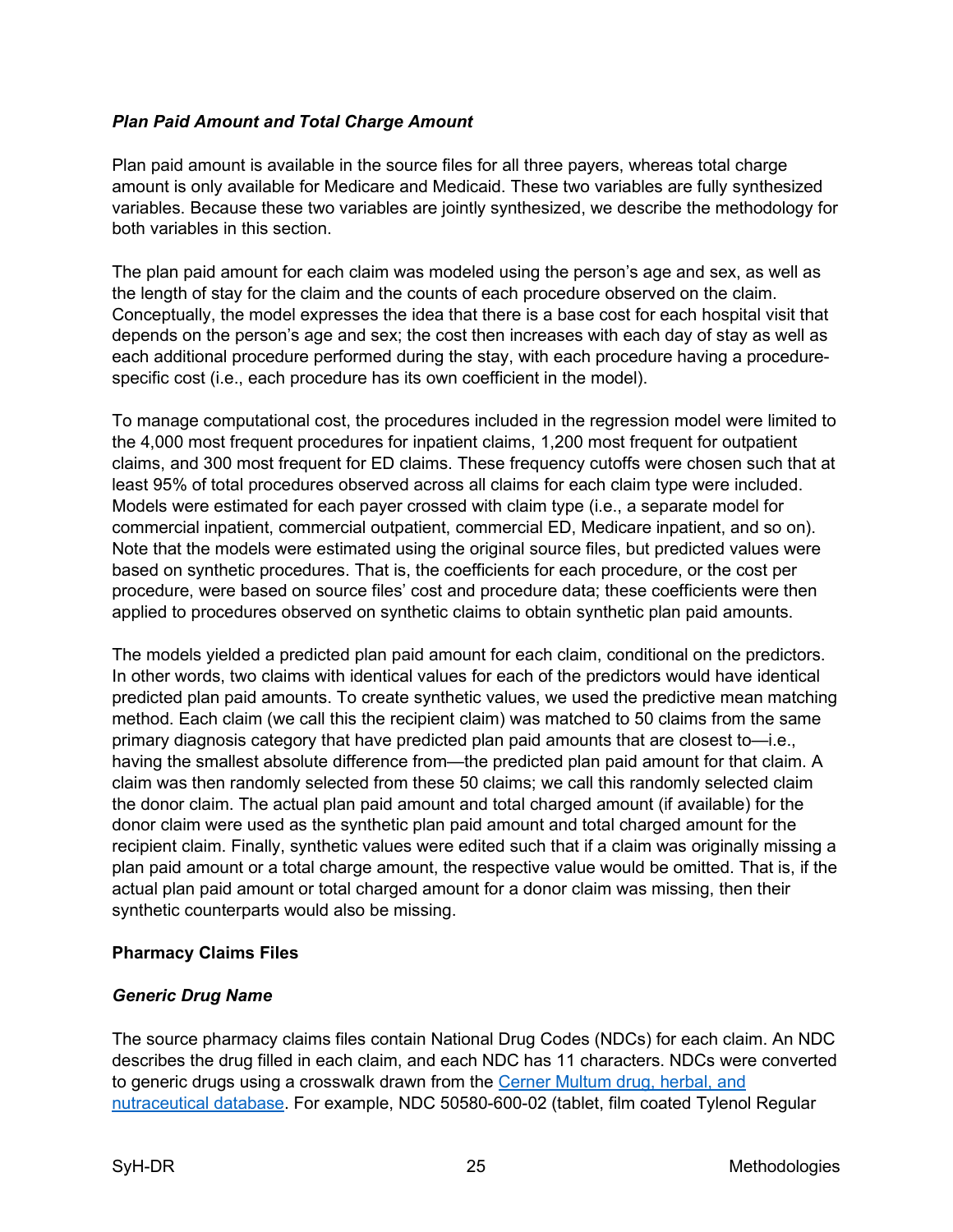Strength) is mapped to the generic drug acetaminophen. Each generic drug is identified by a Multum drug ID. Because the crosswalk can contain multiple drug ID mappings for an NDC in different years, we first removed older mappings of the same NDCs, which resulted in 187,513 unique NDC code–drug ID mappings. This file was merged with the source files to get the set of all drug IDs. We observed around 3,200 unique drug IDs being mapped to the NDCs in the source files.

Drug IDs were partially synthesized. Drug IDs in each claim from the source file were replaced with synthetic drug IDs in the SyH-DR, where the synthetic IDs belonged to the same therapeutic class as the original drug ID. In other words, the drug IDs in the SyH-DR preserve the therapeutic classes observed in a claim in the source files.

In the Multum therapeutic class coding system, therapeutic classes describe the general type of drug. For example, therapeutic class 40 describes "cardiovascular agents." Granular subclasses in this category include anti-arrhythmic agents, angiotensin-converting enzyme (ACE) inhibitors, beta-adrenergic blocking agents, vasodilators, diuretics, and so on. Therapeutic classes have a hierarchical structure, with some classes having sub-classes or sub-subclasses. Each drug ID was mapped to the most granular class level available for that drug. That is, if the Multum database reported a sub-sub-class for a drug, it was mapped to the sub-subclass; if the Multum database only reported a class for a drug, it was mapped to the class. This implies that it is possible for claims to have an unknown therapeutic class if they mapped to a valid sub-class or sub-sub-class. For expositional purposes, we call all classes, including subclasses and sub-sub-classes, "therapeutic classes."

Drugs may be associated with more than one therapeutic class. For the purpose of synthetization, if a drug was associated with multiple therapeutic classes, the combination of therapeutic classes was considered its own therapeutic class. Therapeutic classes recoded in this manner were therefore mutually exclusive; that is, each drug ID belonged to exactly one therapeutic class. Drug IDs observed in the source files were grouped into 513 therapeutic classes.

Users should note that since the synthetization was done combining all three payer types, there may be some drug IDs that appear in the SyH-DR for a payer type (e.g., commercial) that are not present in the corresponding source file.

## <span id="page-28-0"></span>*Pre-processing*

To synthesize drug IDs, NDCs that were missing or contained any non-numeric characters were first removed. Such NDCs constituted around 0.00097% for Medicare and 2% for Medicaid. We then combined the pharmacy claim files from all three payers into a single file for synthetization. Next, we merged the files with the drug ID–NDCs crosswalk. Note that not all NDCs were present in the crosswalk. Across all three payers, about 2.4% of NDCs could not be mapped to a drug ID. (These proportions vary by payer: about 1% for Medicare, 1.8% for commercial, and 5.8% for Medicaid.)

Next, the data file was merged with the drug ID–therapeutic class crosswalk. Then, the file was deduplicated by drug ID for each person. Multiple claims might be observed for each person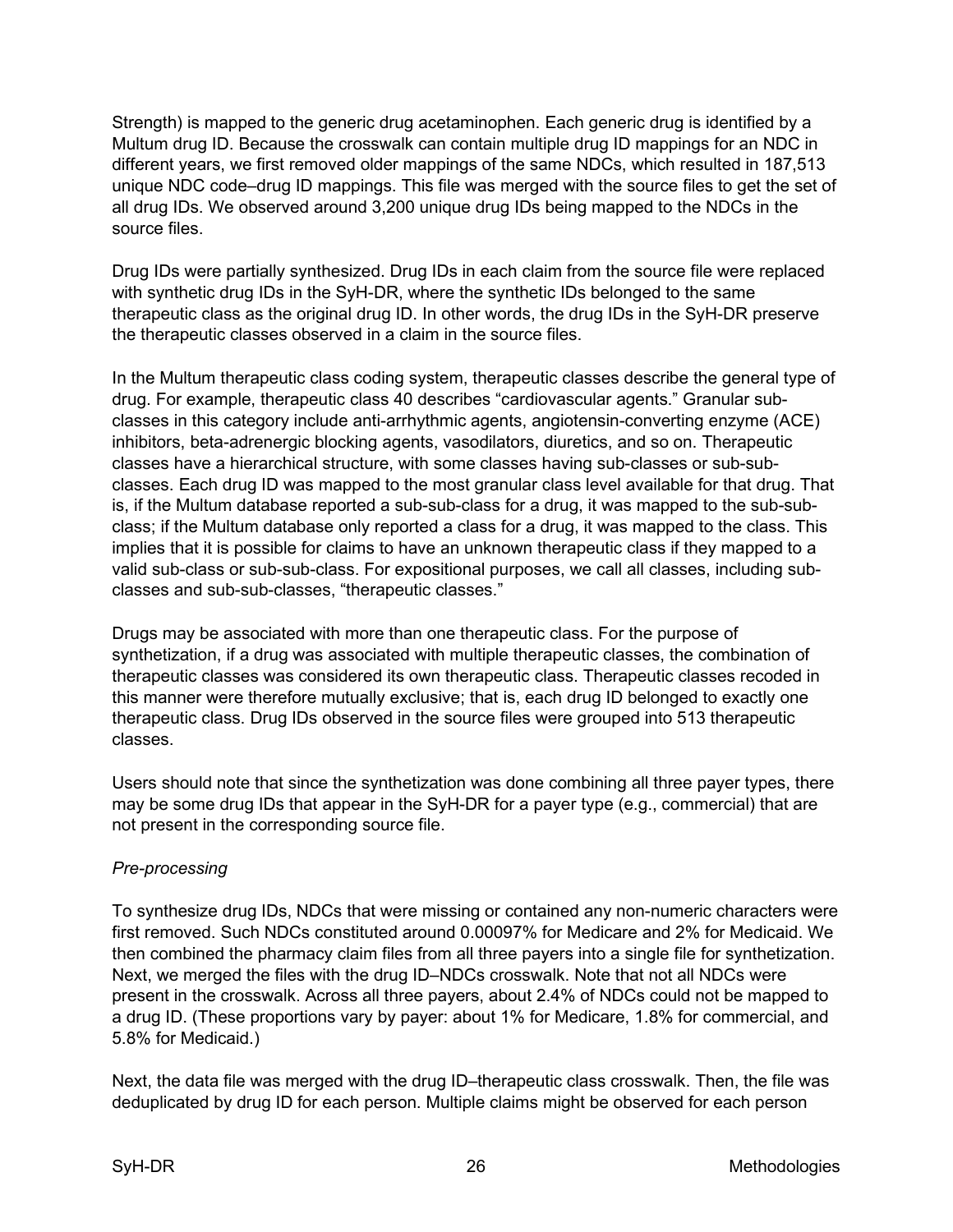corresponding to the same drug ID. For example, if a person has an initial prescription and subsequent refills for ACE inhibitors for a cardiovascular condition, there would be multiple rows with the same drug ID for the same person. The purpose of deduplicating drug IDs by person was to ensure that each unique drug ID for a given person was replaced by exactly one drug ID. Hence, if a drug ID was observed in multiple claims for a given person, the same synthetic drug ID would be generated across all these claims. This preserves the patterns of recurring drug IDs across claims in the SyH-DR.

## <span id="page-29-0"></span>*Modeling*

Synthetic drug IDs were generated by selecting a value from the set of drug IDs belonging to the same therapeutic class as the original drug ID. The probability of selecting each drug was given by a model that used as predictors the age and sex of the person, as well as all therapeutic classes that were observed for that person. Specifically, a binary classification model was estimated for each drug, using all claims that contained a drug from that therapeutic class. For example, a model for drug ID D00001 (i.e., Acyclovir) would be trained using all claims with a drug in therapeutic class 229 (purine nucleosides), with the goal of predicting whether the drug ID for a claim was D00001 or not (i.e., some other drug from category 229). Gradient boosting models were used for the classification task.

Once a model was trained, predicted probabilities of a person getting that drug on a pharmacy claim were generated. These probabilities were then calibrated such that the mean predicted probability was equal to the actual observed frequency of that drug in the source files. This process was repeated for all drugs in that category. Finally, a synthetic drug ID was drawn from the set of drugs in that therapeutic class with probabilities proportional to the calibrated probabilities. Note that because the selection of synthetic drugs is probabilistic, each run of the SyH-DR produces a different set of synthetic drugs.

### <span id="page-29-1"></span>*Post-processing*

After the synthetic drugs were drawn, they were then post-processed for inclusion in the SyH-DR. Synthetic drug IDs were replaced by the names of the generic drugs. NDCs that were not in the NDC–drug ID crosswalk were assigned "Unknown Generic Drug" as the drug name.

### <span id="page-29-2"></span>*Total Paid Amount and Total Charge Amount*

The source pharmacy claim files contain two cost data elements: total charge amount and plan paid amount. Along with the drug IDs, we also synthesized these two cost data elements for each claim. The costs in each claim from the source files were replaced with corresponding synthetic costs in the SyH-DR. If costs were missing for a given claim in the source files, no synthetic costs were produced for those claims in the SyH-DR. The data was grouped by payer, age, and synthetic drug ID to produce the synthesized drug costs.

### <span id="page-29-3"></span>*Pre-processing*

To synthesize the drug costs, we started with the final data file in the synthetic drug ID process. A similar data cleaning procedure was followed to get a de-duplicated file, by the cost data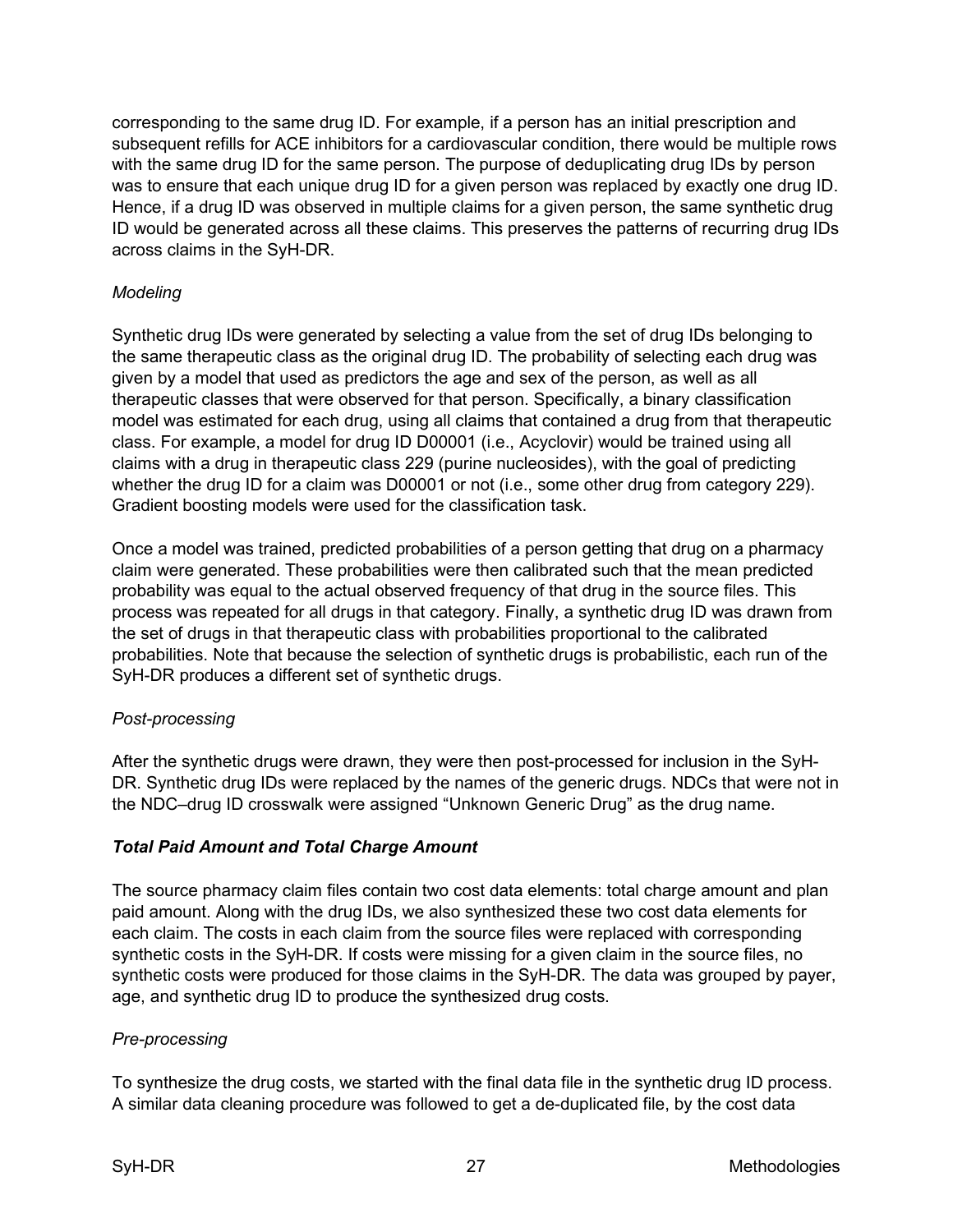element (plan paid amount or total charge amount) and synthetic drug ID combination for each person. Multiple claims might be observed for each person corresponding to the same drug ID with the same cost. The purpose of deduplicating costs by drug ID–person combination was to ensure that each unique drug cost for a given person was replaced by exactly one drug cost. In other words, if a person were to refill a drug multiple times over the course of the year, it is expected that the cost of the drug would be consistent each time, instead of varying for each refill. In some cases, drug costs varied slightly (by a few cents) across claims for a given person. The drug costs were averaged for the same drug for a person to get one cost observation per drug ID for each person.

### <span id="page-30-0"></span>*Drug cost imputation*

Synthetic drug cost data elements were generated from the empirical distribution of the claimlevel average of the cost data elements for a given drug. The distribution is derived separately for each payer type, drug ID, and age group combination. That is, to generate the synthetic cost for a drug for a given person, drug costs were subset for that drug to those for persons in the same age group and for the same payer. From that subset of drug costs, one value was drawn, with the probability of a particular cost value proportional to the frequency of that cost in that payer type–age group subset. Therefore, each synthetic drug cost in the SyH-DR is an actual drug cost observed for that drug in the source files, for some person in the same age group.

Users may notice that cost synthetization was performed differently for inpatient and outpatient claims and pharmacy claims. Differences in the cost synthetization methodology were motivated by differences in the data structure of the inpatient and outpatient and pharmacy claims files. In the inpatient and outpatient files, each claims record includes a bundle of services and procedures, which was assigned a single plan paid amount and total charge amount. Because costs were not itemized, more extensive modeling had to be performed for the services files to synthesize costs. In contrast, the pharmacy files included a cost for each individual drug (except for drugs linked to a service claim in the Medicare file; the pharmacy files did not include cost data for these drugs). Since a distribution of costs was available for each individual drug, cost synthetization for drugs was more straightforward.

## <span id="page-30-1"></span>*Masking Identifiers Methodology*

The following identifiers on the person, services (inpatient and outpatient), and pharmacy files were masked: person ID, Medicaid beneficiary ID, claim control number, facility ID, and pharmacy claim number.

A unique nine-digit value was randomly assigned to each value of an identifier. A number drawn from a uniform distribution between 0 and 1 was first assigned to each identifier. Within each payer and identifier type (e.g., Medicare person ID), identifiers were ordered by their assigned numbers, and then assigned sequential values (1, 2, 3, ...) according to their order. Finally, numerical prefixes were appended to each assigned value to distinguish different types of identifiers.

The type of identifier can be ascertained using the leading digits of the nine-digit value, as shown in **Table 11**.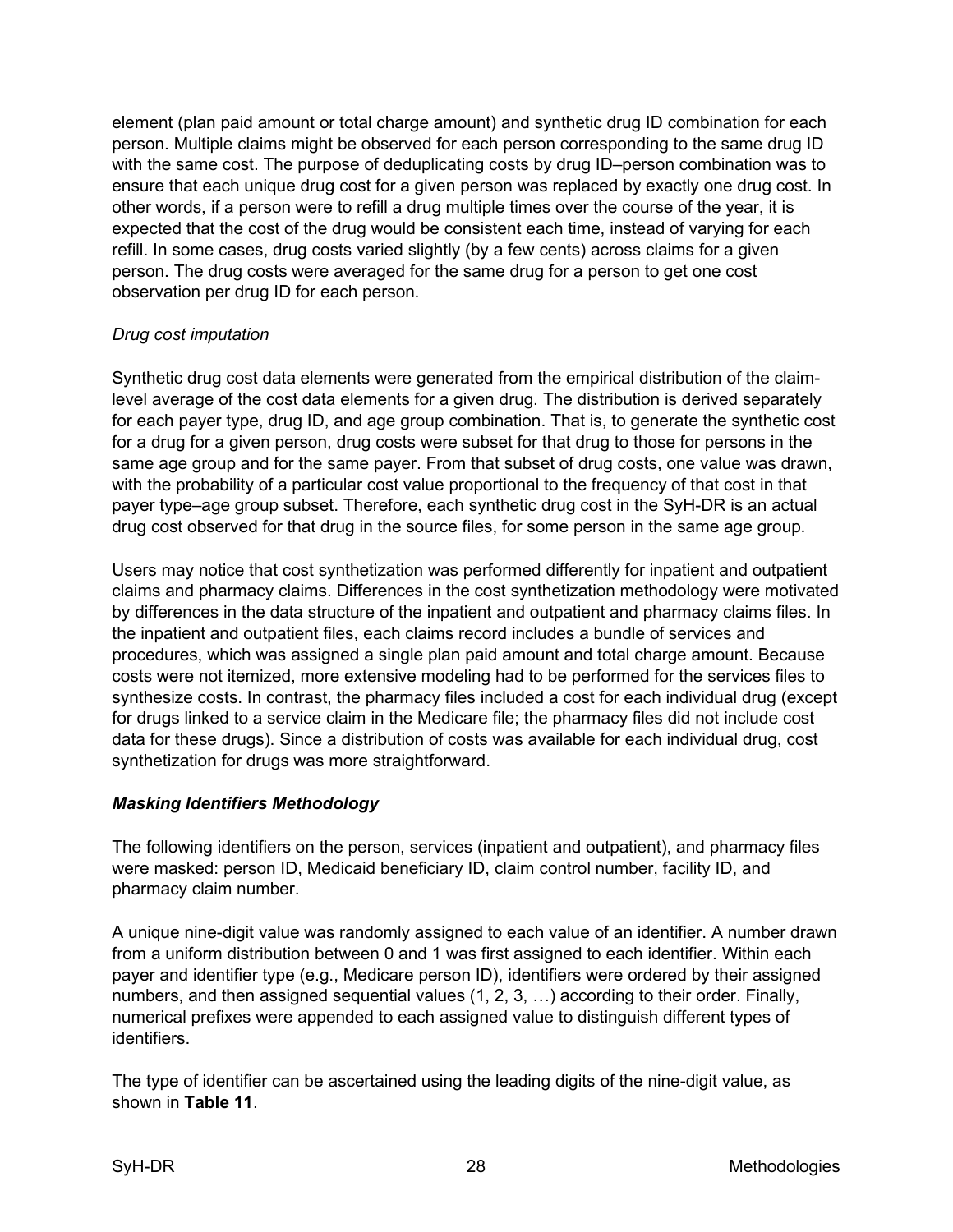## **Table 11: Masked Identifier Starting Characters by Data Element and Payer**

| <b>Identifier</b>                        | Payer                  |                                |                        |  |  |  |  |  |
|------------------------------------------|------------------------|--------------------------------|------------------------|--|--|--|--|--|
|                                          | <b>Commercial</b>      | <b>Medicare</b>                | <b>Medicaid</b>        |  |  |  |  |  |
| Person ID                                | Starting with 10       | Starting with 30               | Starting with 50       |  |  |  |  |  |
| <b>Medicaid Beneficiary</b><br>ID        |                        |                                | Starting with 51       |  |  |  |  |  |
| <b>Facility ID</b>                       | Starting with 13       | Starting with 33               | Starting with 53       |  |  |  |  |  |
| <b>Claim Control Number</b>              | Starting with 15 or 16 | Starting with 35, 36, or<br>37 | Starting with 55 or 56 |  |  |  |  |  |
| <b>Pharmacy Control</b><br><b>Number</b> | Starting with 2        | Starting with 4                | Starting with 6        |  |  |  |  |  |

## **APPENDIX A: ADDITIONAL TABLES**

## <span id="page-31-0"></span>**Table A.1: Pre-raking Weight Comparison to HCUP Control Totals: Commercial Data**

| <b>Source</b> | DX_Category | Group | Level        | <b>Control File</b><br><b>Estimate</b> | Pre-raking<br><b>Weighted Totals</b> | Difference from<br>Control |
|---------------|-------------|-------|--------------|----------------------------------------|--------------------------------------|----------------------------|
|               | ED_J06      | Age   | $0 - 17$     | 317,067                                | 186,385                              | $-41.20%$                  |
|               | ED J06      |       | <u>18–64</u> | 284.867                                | <u>229.274 </u>                      | $-19.50\%$                 |
|               | ED J06      |       | $65+$        | 9.945                                  | 3.724                                | <u>-62.60% </u>            |
| Commercial    | ED_J06      | Sex   | Female       | 337,141                                | 229,953                              | $-31.80%$                  |
|               | ED J06      |       | Male         | 274,738                                | 189,430                              | $-31.10%$                  |
|               | ED_M54      | Age   | $0 - 17$     | 47,580                                 | 28,379                               | $-40.40%$                  |
|               | ED M54      |       | <u>18–64</u> | <u>1,050,839 </u>                      | 637.144                              | <u>-39.40% </u>            |
|               | ED M54      |       | $65+$        | 59,706                                 | 14,304                               | $-76.00\%$                 |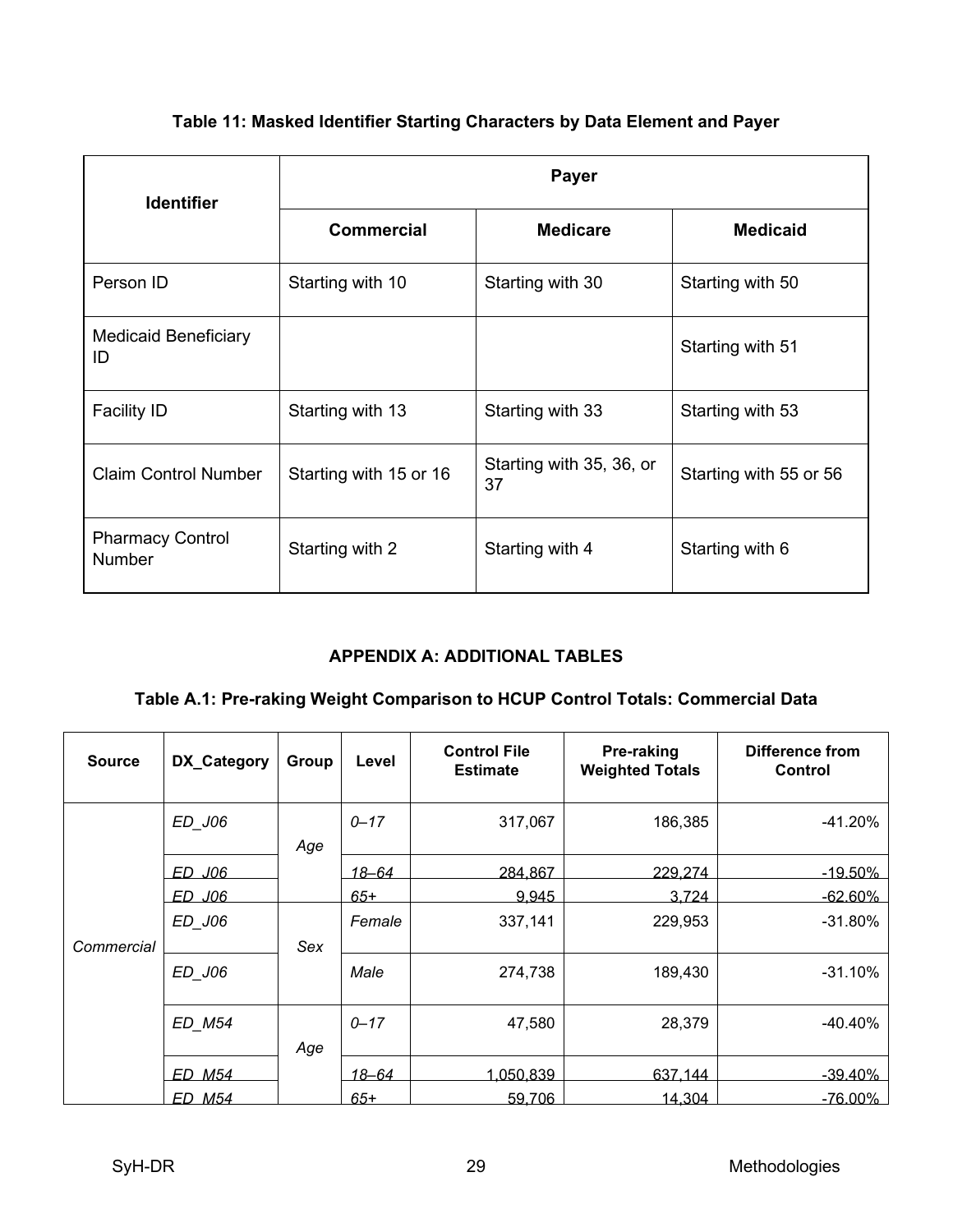| <b>Source</b> | DX_Category         | Group | Level     | <b>Control File</b><br><b>Estimate</b> | Pre-raking<br><b>Weighted Totals</b> | <b>Difference from</b><br><b>Control</b> |
|---------------|---------------------|-------|-----------|----------------------------------------|--------------------------------------|------------------------------------------|
|               | ED_M54              | Sex   | Female    | 656,478                                | 371,841                              | $-43.40%$                                |
|               | ED_M54              |       | Male      | 501,647                                | 307,986                              | -38.60%                                  |
|               | ED_N39              | Age   | $0 - 17$  | 79,286                                 | 56,059                               | $-29.30%$                                |
|               | <b>ED N39</b>       |       | $18 - 64$ | 450,869                                | 322,340                              | $-28.50%$                                |
|               | <b>ED N39</b>       |       | $65+$     | 50,458                                 | 9.966                                | $-80.20%$                                |
|               | ED_N39              | Sex   | Female    | 502,668                                | 340,676                              | $-32.20%$                                |
|               | ED_N39              | Age   | Male      | 77,945                                 | 47,690                               | $-38.80%$                                |
|               | $ED$ <sub>R07</sub> |       | $0 - 17$  | 81,799                                 | 57,171                               | $-30.10%$                                |
|               | ED R07              |       | 18-64     | 1,747,231                              | 1,203,162                            | $-31.10%$                                |
|               | $ED$ $ROZ$          |       | $65+$     | 114,123                                | 28,180                               | $-75.30%$                                |
|               | $ED$ <sub>R07</sub> | Sex   | Female    | 1,078,650                              | 695,782                              | $-35.50%$                                |
|               | ED R07              |       | Male      | 864,504                                | 592,731                              | $-31.40%$                                |
|               | <b>ED R10</b>       | Age   | $0 - 17$  | 312,663                                | 220,451                              | $-29.50%$                                |
|               | <b>ED R10</b>       |       | $18 - 64$ | 1,765,817                              | 1,170,427                            | $-33.70%$                                |
|               | <b>ED R10</b>       |       | $65+$     | 57,867                                 | 16,093                               | $-72.20%$                                |
|               | <b>ED R10</b>       | Sex   | Female    | 1,431,943                              | 924,855                              | $-35.40%$                                |
|               | $ED_R10$            |       | Male      | 704,403                                | 482,115                              | $-31.60%$                                |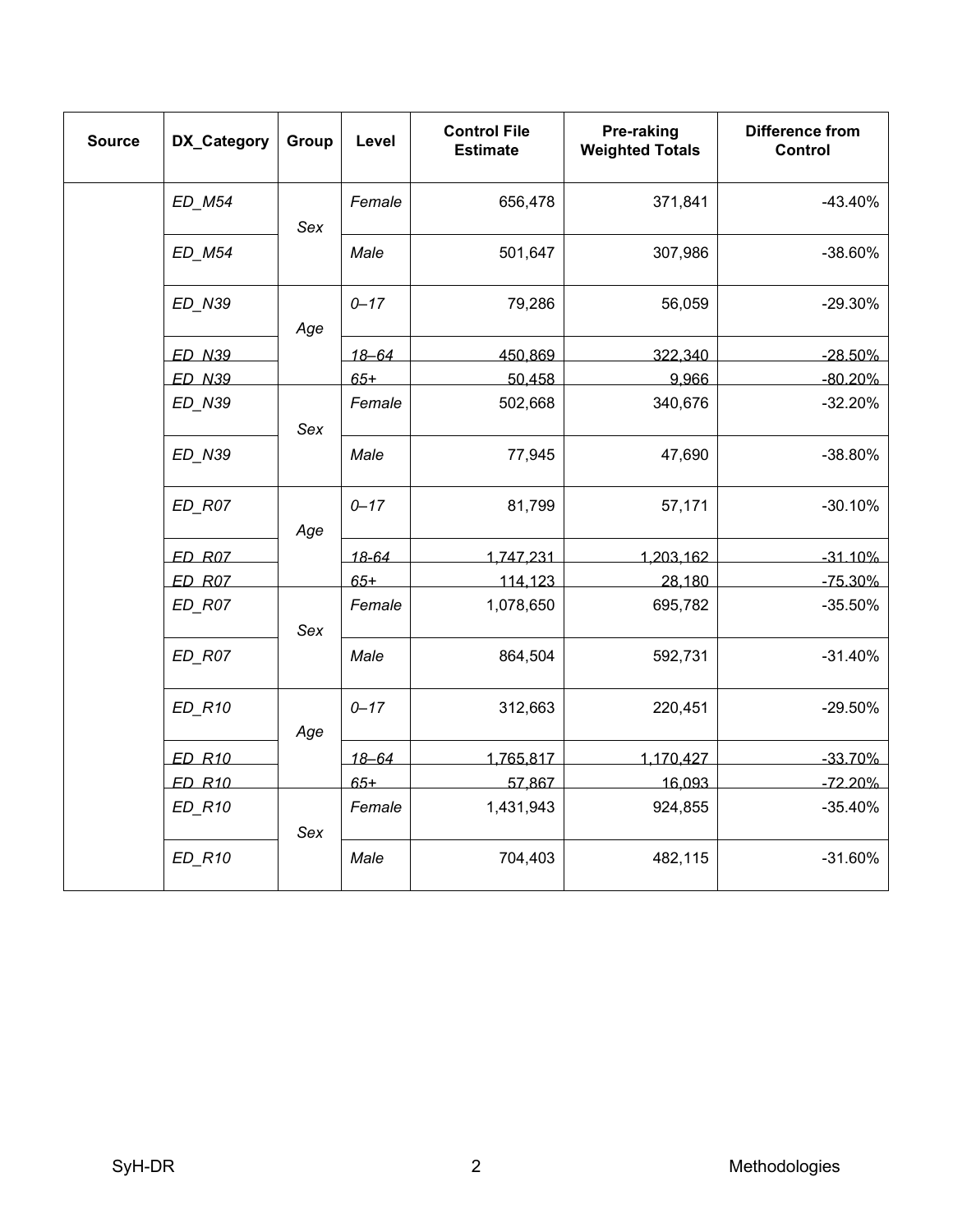**Table A.2: Pre-raking Weight Comparison to HCUP Control Totals: Medicaid Data**

| <b>Source</b> | DX_Category                      | Group | Level     | <b>Control File</b><br><b>Estimate</b> | Pre-raking<br><b>Weighted Totals</b> | <b>Difference from</b><br>Control |
|---------------|----------------------------------|-------|-----------|----------------------------------------|--------------------------------------|-----------------------------------|
|               | ED_J06                           |       | $0 - 17$  | 1,321,628                              | 898,099                              | $-32.05%$                         |
|               | ED_J06                           | Age   | $18 - 64$ | 398,142                                | 288,182                              | $-27.62%$                         |
|               | ED_J06                           |       | $65+$     | 2,781                                  | 1,774                                | $-36.21%$                         |
|               | ED_J06                           | Sex   | Female    | 924,775                                | 649,673                              | $-29.75%$                         |
|               | ED_J06                           |       | Male      | 797,777                                | 538,383                              | $-32.51%$                         |
|               | $ED$ <sub>_</sub> M54            |       | $0 - 17$  | 76,193                                 | 58,575                               | $-23.12%$                         |
|               | ED_M54                           | Age   | $18 - 64$ | 1,009,817                              | 597,517                              | $-40.83%$                         |
|               | ED_M54                           |       | $65+$     | 9,228                                  | 5,734                                | -37.86%                           |
| Medicaid      | ED_M54                           | Sex   | Female    | 677,413                                | 425,996                              | $-37.11%$                         |
|               | ED_M54                           |       | Male      | 417,825                                | 235,829                              | -43.56%                           |
|               | ED_N39                           |       | $0 - 17$  | 211,944                                | 146,199                              | $-31.02%$                         |
|               | ED_N39                           | Age   | $18 - 64$ | 546,444                                | 355,174                              | $-35.00\%$                        |
|               | ED_N39                           |       | $65+$     | 10,824                                 | 7,614                                | -29.66%                           |
|               | ED_N39                           | Sex   | Female    | 699,294                                | 467,460                              | $-33.15%$                         |
|               | ED_N39                           |       | Male      | 69,918                                 | 41,528                               | -40.60%                           |
|               | $ED$ <sub><math>R07</math></sub> | Age   | $0 - 17$  | 148,086                                | 100,755                              | $-31.96%$                         |
|               | $ED$ <sub><math>R07</math></sub> |       | $18 - 64$ | 1,148,728                              | 594,940                              | -48.21%                           |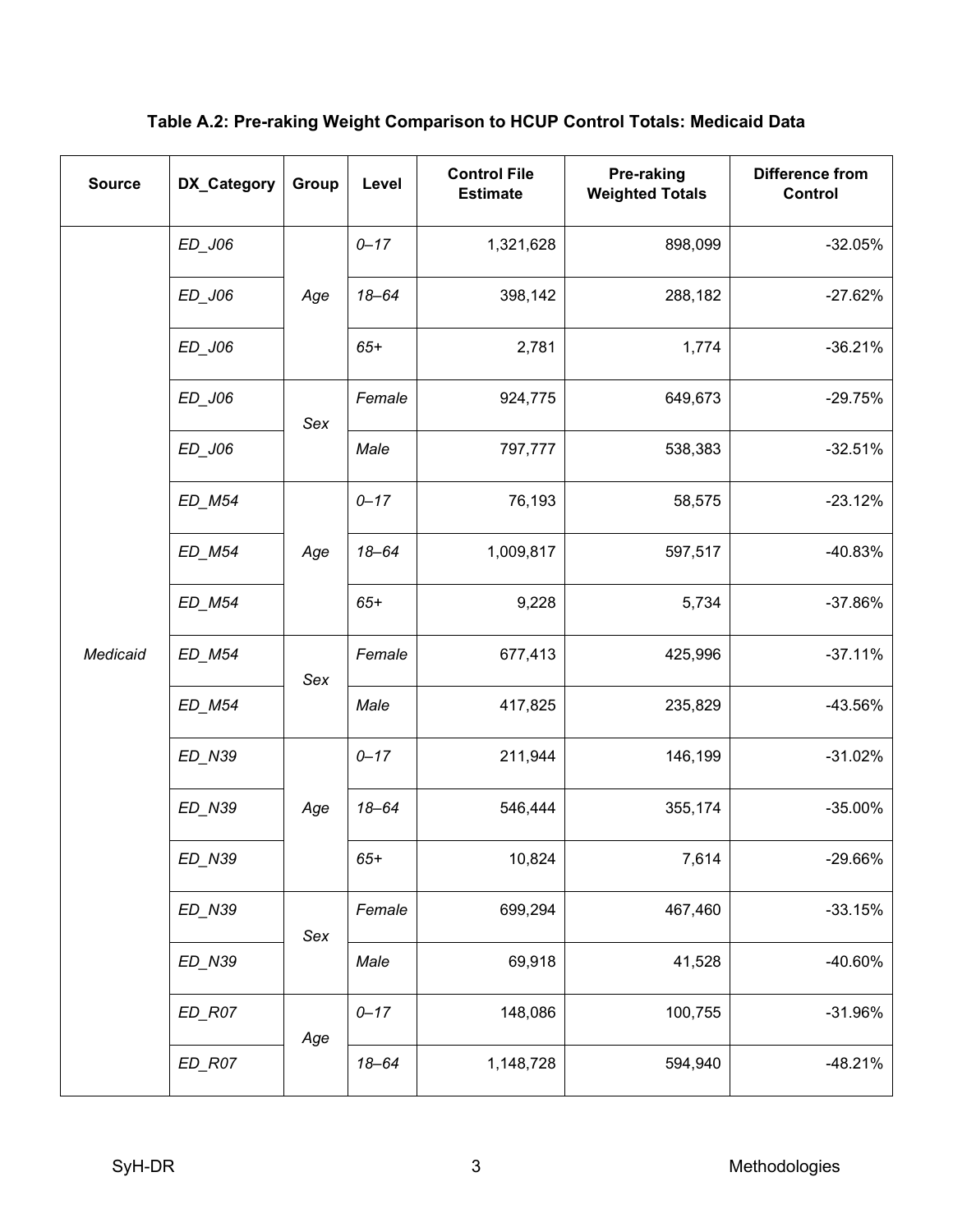| <b>Source</b> | DX_Category                      | Group | Level     | <b>Control File</b><br><b>Estimate</b> | Pre-raking<br><b>Weighted Totals</b> | <b>Difference from</b><br>Control |
|---------------|----------------------------------|-------|-----------|----------------------------------------|--------------------------------------|-----------------------------------|
|               | $ED$ <sub><math>R07</math></sub> |       | $65+$     | 19,966                                 | 10,633                               | $-46.74%$                         |
|               | $ED$ <sub>R07</sub>              | Sex   | Female    | 772,101                                | 428,182                              | $-44.54%$                         |
|               | $ED$ <sub><math>R07</math></sub> |       | Male      | 544,680                                | 278,146                              | -48.93%                           |
|               | $ED_R10$                         |       | $0 - 17$  | 495,887                                | 327,823                              | $-33.89%$                         |
|               | ED_R10                           | Age   | 18-64     | 1,614,109                              | 863,802                              | $-46.48%$                         |
|               | $ED_R10$                         |       | $65+$     | 13,499                                 | 7,604                                | -43.67%                           |
|               | $ED_R10$                         | Sex   | Female    | 1,505,242                              | 845,844                              | $-43.81%$                         |
|               | ED_R10                           | Age   | Male      | 618,252                                | 353,384                              | $-42.84%$                         |
|               | ED_J06                           |       | $0 - 17$  | 1,321,628                              | 684,160                              | -48.20%                           |
|               | ED_J06                           |       | $18 - 64$ | 398,142                                | 258,518                              | $-35.10%$                         |
|               | $ED$ _J06                        |       | $65+$     | 2,781                                  | 758                                  | $-72.70%$                         |
|               | ED_J06                           | Sex   | Female    | 924,775                                | 527,656                              | -42.90%                           |
|               | ED_J06                           |       | Male      | 797,777                                | 415,779                              | -47.90%                           |
|               | ED_M54                           | Age   | $0 - 17$  | 76,193                                 | 50,597                               | -33.60%                           |
|               | ED_M54                           |       | $18 - 64$ | 1,009,817                              | 517,756                              | -48.70%                           |
|               | ED_M54                           |       | $65+$     | 9,228                                  | 3,442                                | $-62.70%$                         |
|               | ED_M54                           | Sex   | Female    | 677,413                                | 378,651                              | -44.10%                           |
|               | ED_M54                           |       | Male      | 417,825                                | 193,144                              | -53.80%                           |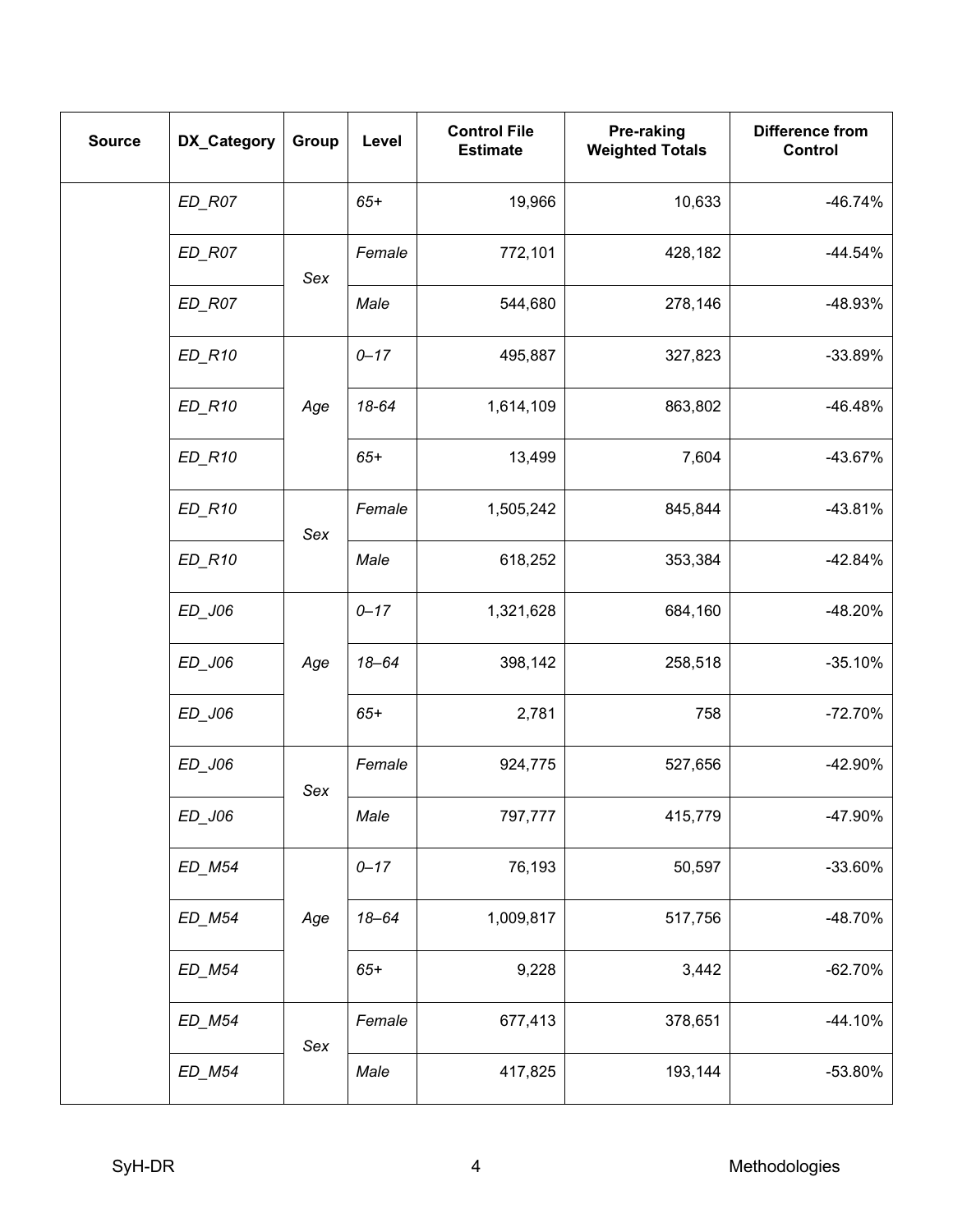| <b>Source</b> | DX_Category                      | Group | Level     | <b>Control File</b><br><b>Estimate</b> | Pre-raking<br><b>Weighted Totals</b> | <b>Difference from</b><br>Control |
|---------------|----------------------------------|-------|-----------|----------------------------------------|--------------------------------------|-----------------------------------|
|               | ED_N39                           |       | $0 - 17$  | 211,944                                | 116,566                              | $-45.00\%$                        |
|               | ED_N39                           | Age   | $18 - 64$ | 546,444                                | 323,402                              | $-40.80%$                         |
|               | ED_N39                           |       | $65+$     | 10,824                                 | 3,899                                | $-64.00\%$                        |
|               | ED_N39                           | Sex   | Female    | 699,294                                | 409,147                              | $-41.50%$                         |
|               | ED_N39                           |       | Male      | 69,918                                 | 34,720                               | -50.30%                           |
|               | $ED$ <sub>R07</sub>              |       | $0 - 17$  | 148,086                                | 93,703                               | $-36.70%$                         |
|               | $ED$ <sub>R07</sub><br>Age       |       | $18 - 64$ | 1,148,728                              | 495,084                              | -56.90%                           |
|               | $ED$ <sub><math>R07</math></sub> |       | $65+$     | 19,966                                 | 6,175                                | $-69.10%$                         |
|               | $ED$ <sub>R07</sub>              | Sex   | Female    | 772,101                                | 370,809                              | $-52.00\%$                        |
|               | $ED$ <sub><math>R07</math></sub> |       | Male      | 544,680                                | 224,154                              | -58.80%                           |
|               | $ED_R10$                         |       | $0 - 17$  | 495,887                                | 278,834                              | -43.80%                           |
|               | $ED_R10$                         | Age   | $18 - 64$ | 1,614,109                              | 751,214                              | $-53.50%$                         |
|               | $ED_R10$                         |       | $65+$     | 13,499                                 | 4,637                                | $-65.60%$                         |
|               | $ED_R10$                         | Sex   | Female    | 1,505,242                              | 749,373                              | $-50.20%$                         |
|               | $ED_R10$                         |       | Male      | 618,252                                | 285,313                              | -53.90%                           |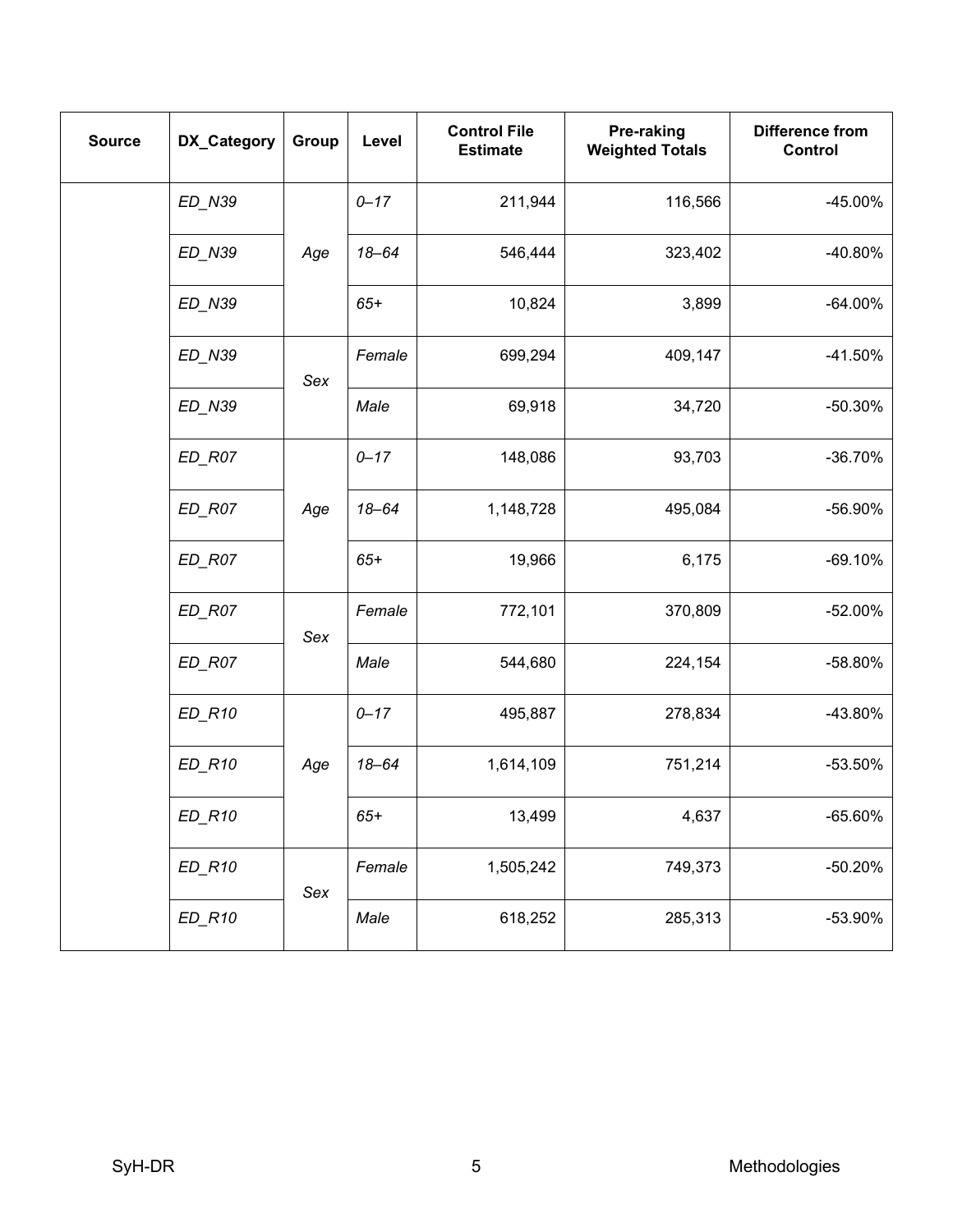**Table A.3: Pre-raking Weight Comparison to HCUP Control Totals: Medicare Data**

| <b>Source</b> | DX_Category                      | Group      | Level    | <b>Control File</b><br><b>Estimate</b> | <b>Pre-Raking Weighted</b><br><b>Totals</b> | <b>Difference from</b><br>Control |
|---------------|----------------------------------|------------|----------|----------------------------------------|---------------------------------------------|-----------------------------------|
|               | ED_J06                           | Age        | $0 - 64$ | 86,323                                 | 70,928                                      | $-17.80%$                         |
|               | ED_J06                           |            | $65+$    | 96,052                                 | 95,675                                      | $-0.40%$                          |
|               | ED_J06                           | Sex        | Female   | 112,803                                | 105,044                                     | $-6.90%$                          |
|               | ED_J06                           |            | Male     | 69,572                                 | 61,559                                      | $-11.50%$                         |
|               | ED_M54                           | Age        | $0 - 64$ | 343,537                                | 259,818                                     | $-24.40%$                         |
|               | ED_M54                           |            | $65+$    | 492,290                                | 453,113                                     | $-8.00%$                          |
|               | <b>ED M54</b>                    | Sex        | Female   | 505,678                                | 436,525                                     | $-13.70%$                         |
|               | ED_M54                           |            | Male     | 330,148                                | 276,406                                     | $-16.30%$                         |
| Medicare      | ED_N39                           | Age<br>Sex | $0 - 64$ | 160,068                                | 121,198                                     | $-24.30%$                         |
|               | ED_N39                           |            | $65+$    | 709,047                                | 587,645                                     | $-17.10%$                         |
|               | ED_N39                           |            | Female   | 640,574                                | 521,974                                     | $-18.50%$                         |
|               | ED_N39                           |            | Male     | 228,541                                | 186,870                                     | $-18.20%$                         |
|               | $ED$ <sub><math>R07</math></sub> | Age        | $0 - 64$ | 510,333                                | 300,982                                     | $-41.00%$                         |
|               | $ED$ <sub><math>R07</math></sub> |            | $65+$    | 1,010,085                              | 731,432                                     | $-27.60%$                         |
|               | $ED$ <sub><math>R07</math></sub> | Sex        | Female   | 880,977                                | 609,182                                     | -30.90%                           |
|               | $ED$ <sub><math>R07</math></sub> |            | Male     | 639,442                                | 423,231                                     | -33.80%                           |
|               | $ED_R10$                         | Age        | $0 - 64$ | 453,335                                | 282,600                                     | $-37.70%$                         |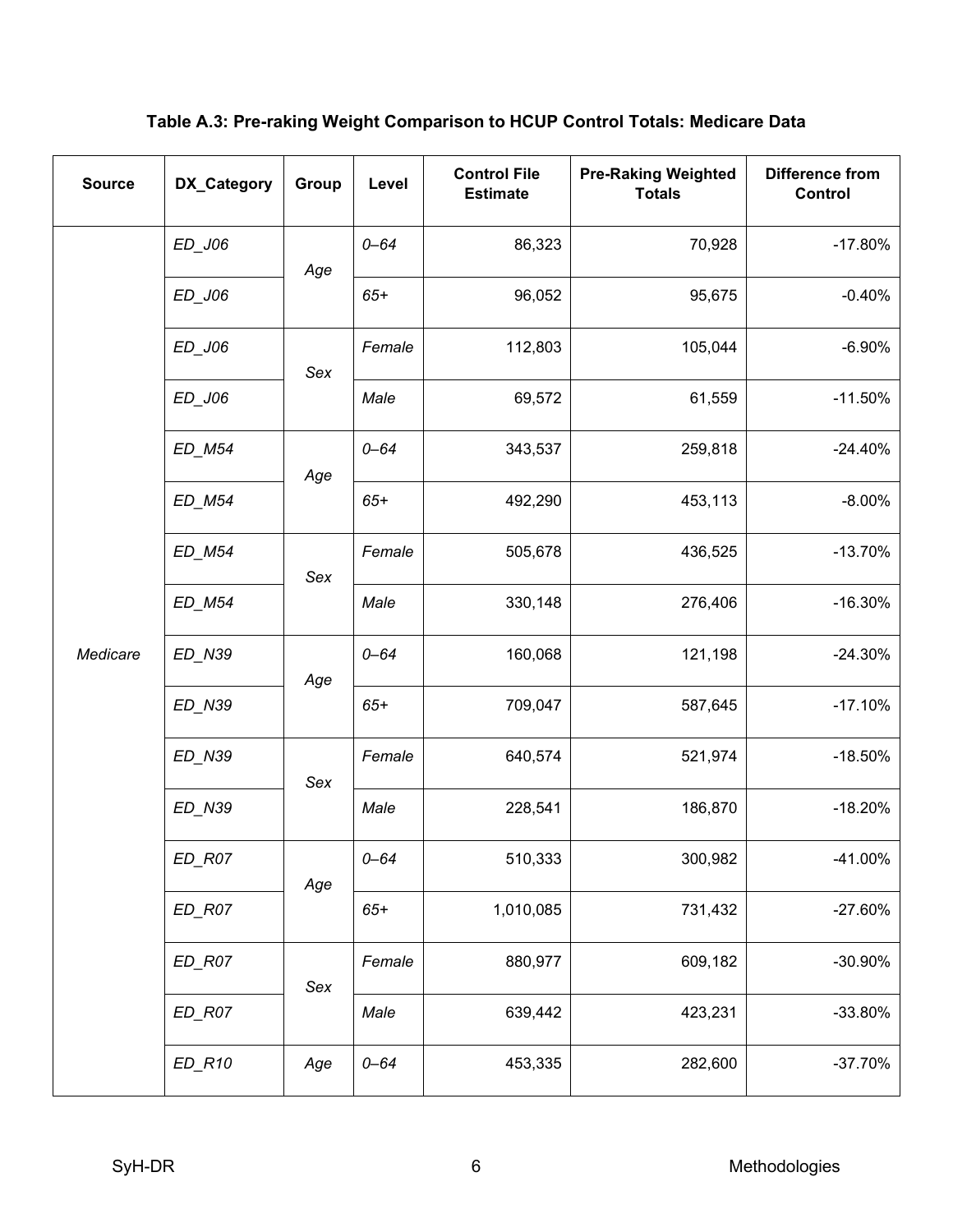| <b>Source</b> | DX_Category | Group | Level  | <b>Control File</b><br><b>Estimate</b> | <b>Pre-Raking Weighted</b><br><b>Totals</b> | <b>Difference from</b><br>Control |
|---------------|-------------|-------|--------|----------------------------------------|---------------------------------------------|-----------------------------------|
|               | ED R10      |       | $65+$  | 538,822                                | 454,039                                     | $-15.70%$                         |
|               | ED R10      | Sex   | Female | 630,925                                | 465,575                                     | $-26.20\%$                        |
|               | ED R10      |       | Male   | 361,232                                | 271,064                                     | $-25.00\%$                        |

## **Table A.4: Post-raking Weight Summary: Commercial Data**

| <b>Source</b> | Group | Level     | <b>Estimate</b> | Weight<br><b>Mean</b> | Weight<br><b>Minimum</b> | Weight<br><b>Medium</b> | Weight<br><b>Maximum</b> | Weight<br><b>Coefficient</b><br>of Variation |
|---------------|-------|-----------|-----------------|-----------------------|--------------------------|-------------------------|--------------------------|----------------------------------------------|
|               |       | $0 - 17$  | 51,247,859      | 24.65                 | 1.01                     | 23.31                   | 950.2                    | 35.15%                                       |
| Commercial    | Age   | $18 - 64$ | 168,324,728     | 23.27                 | 1                        | 22.59                   | 999.8                    | 28.14%                                       |
|               |       | $65+$     | 6,712,891       | 36.75                 | 1.01                     | 34.24                   | 953.4                    | 50.09%                                       |
|               | Sex   | Female    | 113,717,238     | 24.22                 | 1                        | 22.79                   | 999.8                    | 33.25%                                       |
|               |       | Male      | 112,568,239     | 23.45                 | 1                        | 22.18                   | 843.4                    | 31.16%                                       |

## **Table A.5: Post-raking Weight Summary: Medicaid Data**

| <b>Source</b> | Group | Level    | <b>Estimate</b> | Weight<br><b>Mean</b> | Weight<br><b>Minimum</b> | Weight<br><b>Medium</b> | Weight<br><b>Maximum</b> | Weight<br><b>Coefficient of</b><br><b>Variation</b> |
|---------------|-------|----------|-----------------|-----------------------|--------------------------|-------------------------|--------------------------|-----------------------------------------------------|
| Medicaid      | Age   | $0 - 17$ | 32,156,670      | 13.28                 | 4                        | 12.32                   | 643.9                    | 29.79%                                              |
|               |       | 18-64    | 30,631,279      | 10.68                 | 4                        | 9.39                    | 730.9                    | 50.99%                                              |
|               |       | $65+$    | 7,076,976       | 14.71                 | 1                        | 14.34                   | 171                      | 25.28%                                              |
|               | Sex   | Female   | 37,986,428      | 11.92                 | 1                        | 11.61                   | 730.9                    | 40.49%                                              |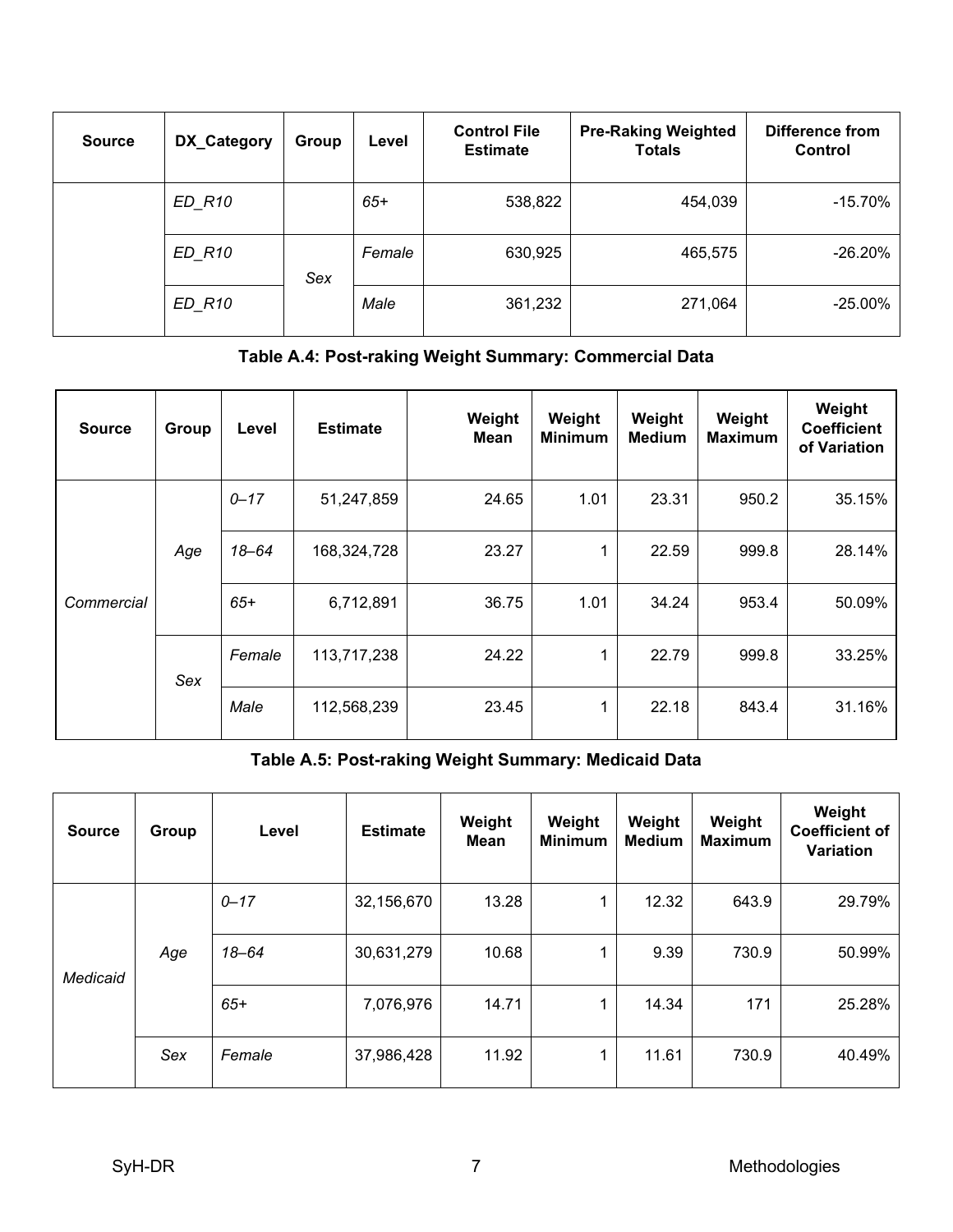|             | Male            | 31,878,498 | 12.33 | 1            | 11.83 | 693.6 | 41.44% |
|-------------|-----------------|------------|-------|--------------|-------|-------|--------|
|             | A: CHILDREN     | 31,154,622 | 13.17 | 1            | 12.32 | 643.9 | 30.57% |
|             | <b>B: ADULT</b> | 9,188,845  | 10.49 | 1            | 9.2   | 693.6 | 48.04% |
| Eligibility | C: DISABLED     | 7,662,270  | 12.36 | 1            | 11.18 | 574.6 | 56.69% |
|             | D: AGED         | 6,377,250  | 14.87 | 1            | 14.37 | 116.8 | 23.08% |
|             | E: EXPANSION    | 11,018,253 | 9.89  | $\mathbf{1}$ | 9.06  | 730.9 | 43.82% |
|             | <b>F: OTHER</b> | 4,463,686  | 12.18 | $\mathbf{1}$ | 11.45 | 729.8 | 45.52% |
|             | <b>Unknown</b>  | 13,612,139 | 12.39 | $\mathbf 1$  | 11.77 | 730.9 | 40.43% |
|             | <b>Black</b>    | 12,802,812 | 12.6  | $\mathbf{1}$ | 11.93 | 626.4 | 40.75% |
| Race        | Other           | 239,661    | 12.69 | $\mathbf{1}$ | 11.96 | 205.9 | 40.90% |
|             | Asian           | 3,191,714  | 10.67 | $\mathbf{1}$ | 10.26 | 463.6 | 32.82% |
|             | Hispanic        | 13,582,754 | 11.61 | 1            | 12.24 | 498.7 | 39.37% |
|             | American Indian | 877,903    | 12.32 | 1            | 11.46 | 226.6 | 44.61% |

## **Table A.6: Post-raking Weight Summary: Medicare Data**

| <b>Source</b> | Group | Level    | <b>Estimate</b> | Weight<br><b>Mean</b> | Weight<br><b>Minimum</b> | Weight<br><b>Medium</b> | Weight<br><b>Maximum</b> | Weight<br><b>Coefficient</b><br>οf<br>Variation |
|---------------|-------|----------|-----------------|-----------------------|--------------------------|-------------------------|--------------------------|-------------------------------------------------|
| Medicare      |       | $0 - 17$ | 64,095          | 165.2                 | 1.81                     | 4.6                     | 1000                     | 196.20%                                         |
|               | Age   | 18-64    | 8,140,491       | 14.44                 | $\mathbf{1}$             | 14.36                   | 196.6                    | 30.56%                                          |
|               |       | $65+$    | 45,275,326      | 15.06                 | 1.5                      | 14.72                   | 211.4                    | 13.05%                                          |